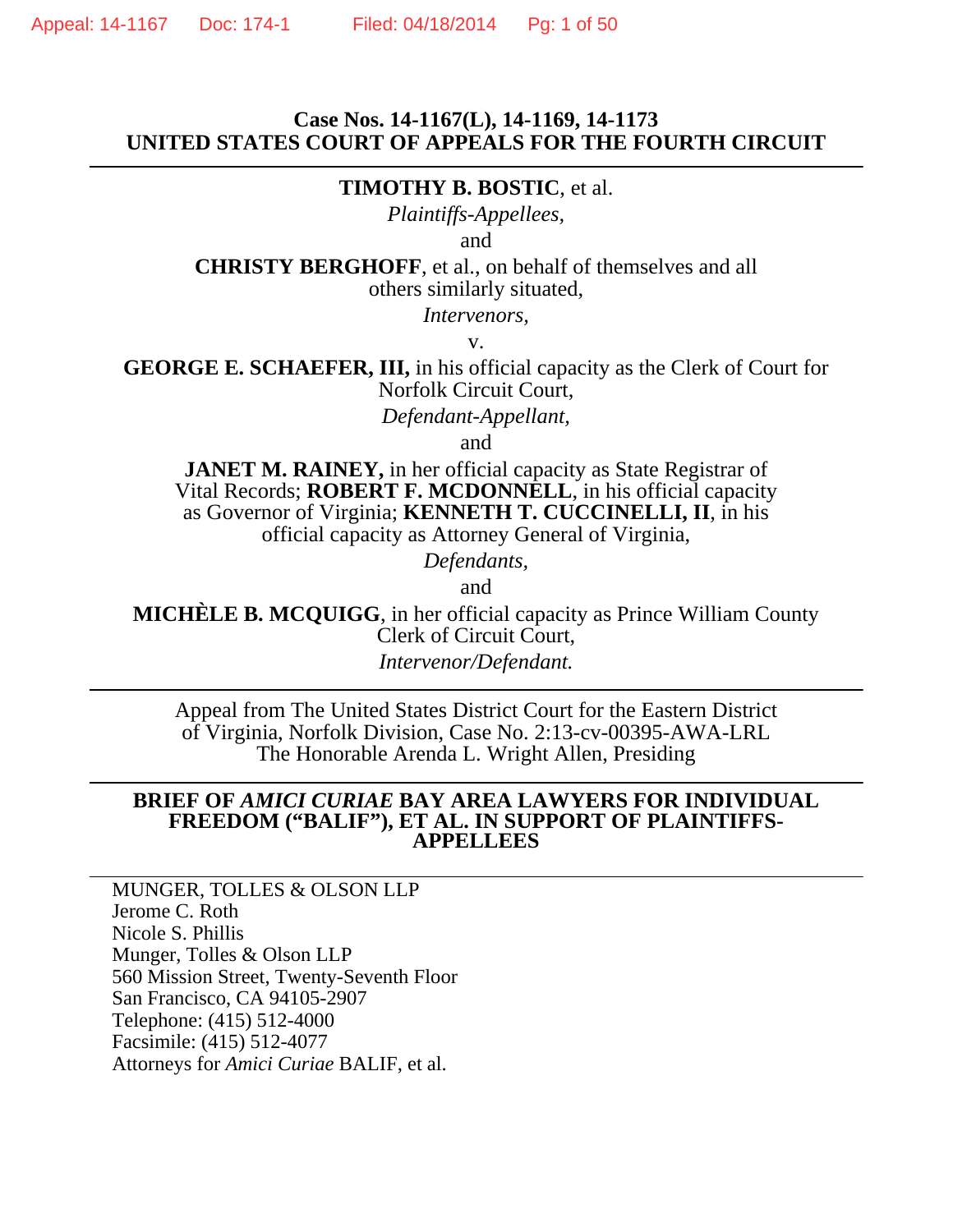# **TABLE OF CONTENTS**

# **Page**

| I. |                                                                                        | CLASSIFICATIONS THAT SERVE ONLY TO DISADVANTAGE<br>THE BURDENED GROUP FAIL RATIONAL BASIS REVIEW3 |                                                                                                                                                                                |  |  |  |
|----|----------------------------------------------------------------------------------------|---------------------------------------------------------------------------------------------------|--------------------------------------------------------------------------------------------------------------------------------------------------------------------------------|--|--|--|
| П. | THE MARRIAGE BANS ESTABLISH AN UNEQUAL, TWO-<br>TIERED REGIME AND HARM GAY AND LESBIAN |                                                                                                   |                                                                                                                                                                                |  |  |  |
|    | A.                                                                                     |                                                                                                   | The Legalistic Designation of Domestic Partnership Is Patently                                                                                                                 |  |  |  |
|    |                                                                                        | 1.                                                                                                | Marriage Is a Uniquely Revered Institution in American                                                                                                                         |  |  |  |
|    |                                                                                        | 2.                                                                                                | <b>Statutory Schemes that Recognize Domestic Partnership</b><br>and Civil Unions Are Legalistic Mechanisms That Lack<br>the Significance, Stability, and Meaning of Marriage10 |  |  |  |
|    | <b>B.</b>                                                                              |                                                                                                   | Excluding Same-Sex Couples From the Institution of Marriage                                                                                                                    |  |  |  |
|    | C.                                                                                     |                                                                                                   | In the Wake of the Supreme Court's Decision in Windsor, the<br>Tangible Benefits Associated with Marriage Are Even More                                                        |  |  |  |
|    | D.                                                                                     |                                                                                                   | <b>Excluding Same-Sex Couples from Marriage Perpetuates</b>                                                                                                                    |  |  |  |
|    |                                                                                        | 1.                                                                                                | <b>Excluding Same-Sex Couples from Marriage Expresses</b><br>Government Disapproval of Same-Sex Relationships 22                                                               |  |  |  |
|    |                                                                                        | 2.                                                                                                | The Stigma Created by the Marriage Bans Causes                                                                                                                                 |  |  |  |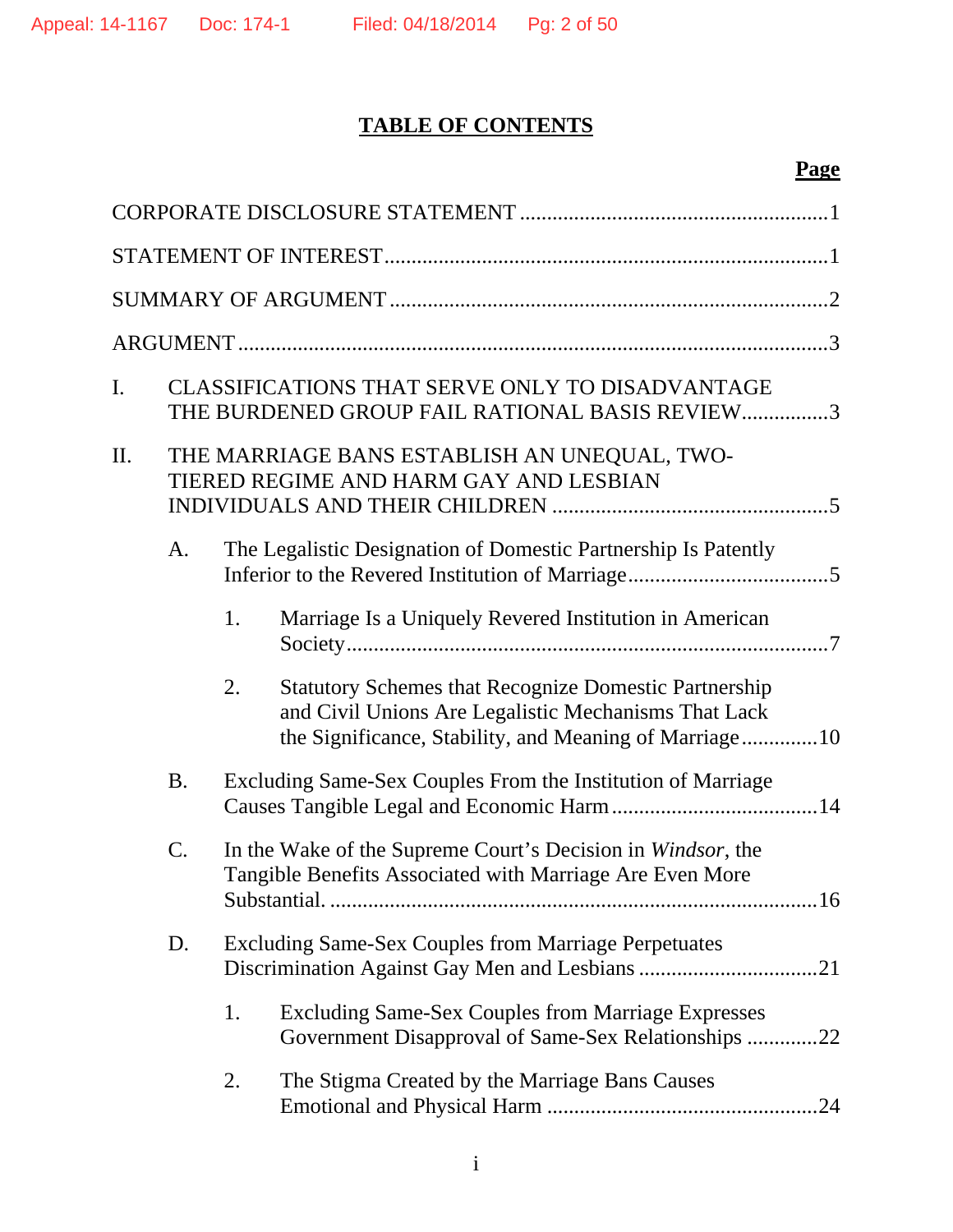# **TABLE OF CONTENTS (continued)**

# **Page**

| 3. | The Stigma Created by the Marriage Bans Perpetuates |  |
|----|-----------------------------------------------------|--|
|    |                                                     |  |
|    |                                                     |  |
|    |                                                     |  |
|    |                                                     |  |
|    |                                                     |  |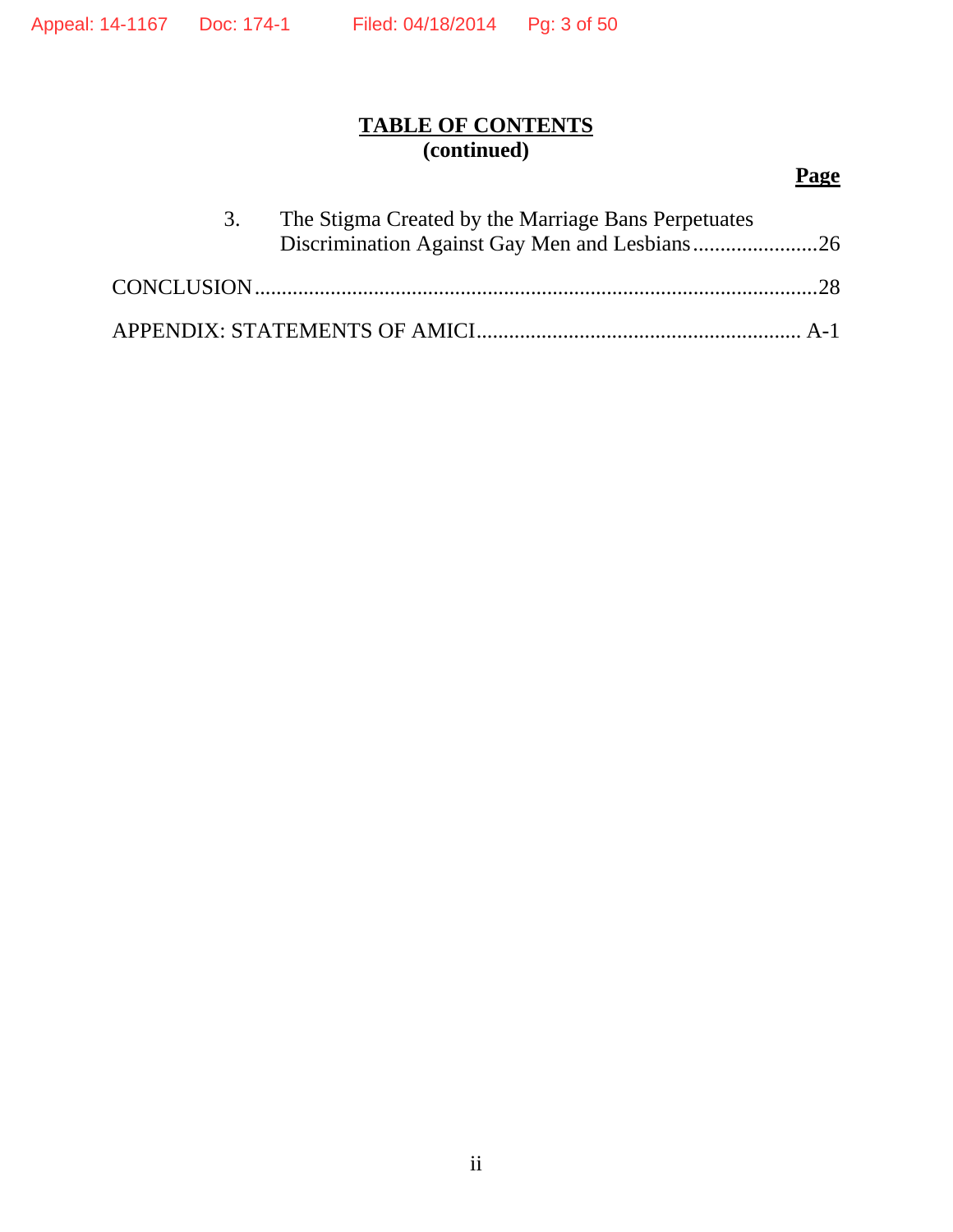# **TABLE OF AUTHORITIES**

# **Page(s)**

# **FEDERAL CASES**

| <i>Bostic v. Rainey,</i><br>Civil No. 2:13cv395, 2014 WL 561978 (E.D. Va. Feb. 13, 2014) 3, 24 |
|------------------------------------------------------------------------------------------------|
| Brown v. Board of Education,                                                                   |
| Brown v. Louisiana,                                                                            |
| City of Cleburne, Tex. v. Cleburne Living Ctr.,                                                |
| Dep't of Agric. v. Moreno,                                                                     |
| Eisenstadt v. Baird,                                                                           |
| Gayle v. Browder,                                                                              |
| Griswold v. Connecticut,                                                                       |
| Holmes v. City of Atlanta,                                                                     |
| Jackson v. Abercrombie,                                                                        |
| Lawrence v. Texas,                                                                             |
| Loving v. Virginia,                                                                            |
| Mayor & City Council of Balt. v. Dawson,                                                       |
| New Orleans City Park Improvement Ass'n v. Detiege,                                            |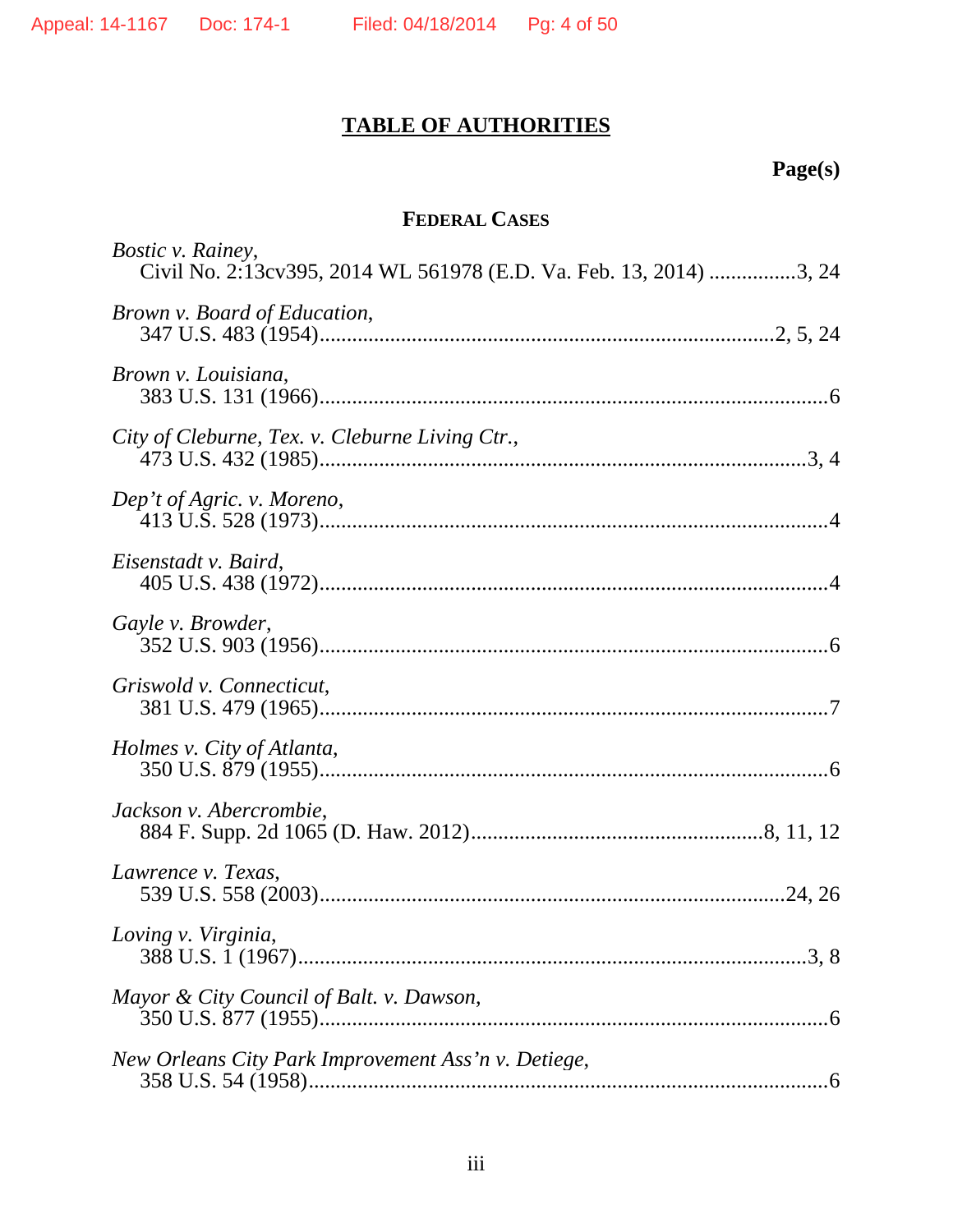# **STATE CASES**

| Garden State Equality v. Dow, |  |
|-------------------------------|--|
|                               |  |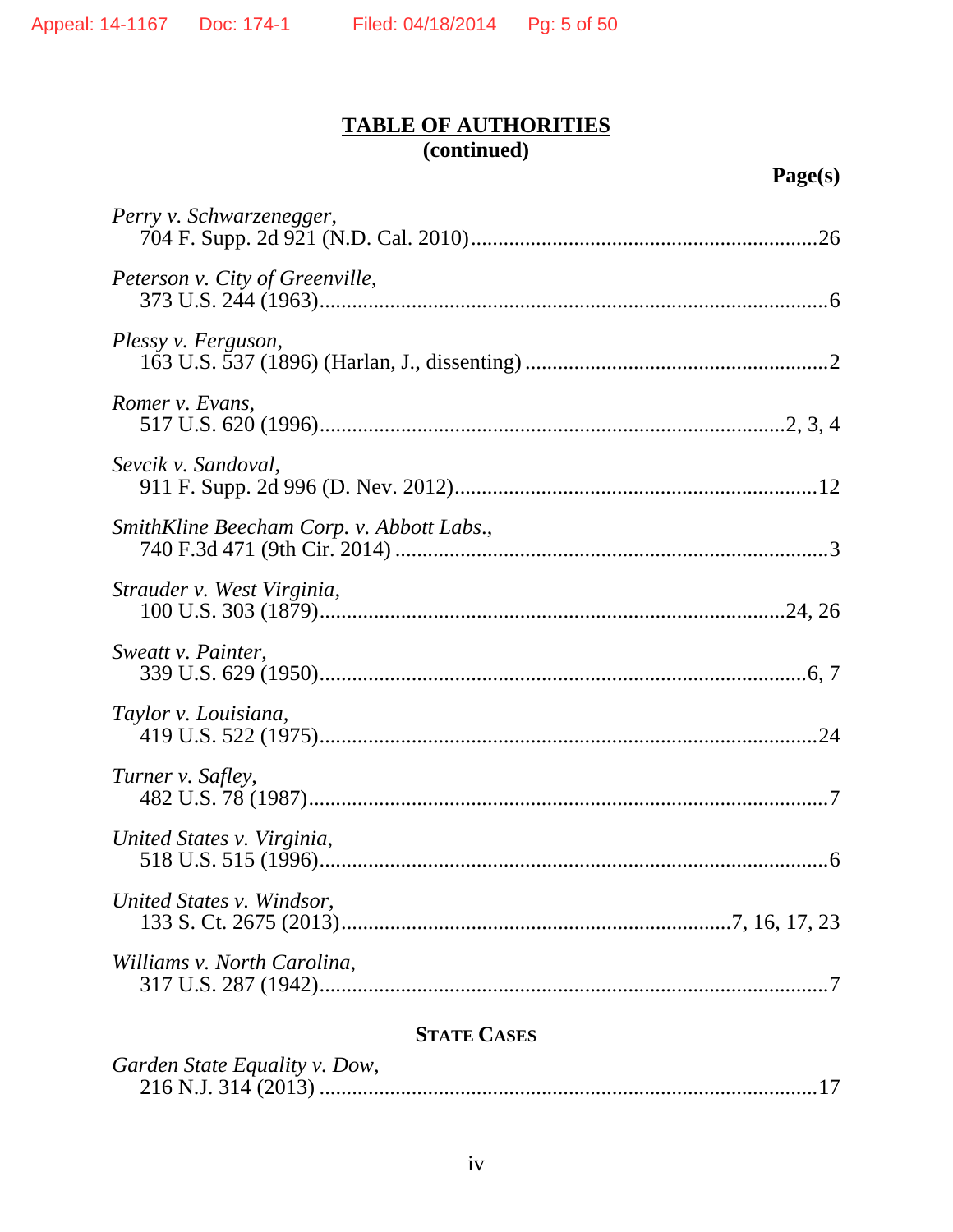**Page(s)** 

| Goodridge v. Dep't of Pub. Health, |  |  |
|------------------------------------|--|--|
| In re Marriage Cases,              |  |  |
| In re Marriage Cases,              |  |  |
| Kerrigan v. Comm'r of Pub. Health, |  |  |
| Perez v. Lippold,                  |  |  |
| Varnum v. Brien,                   |  |  |
| <b>STATE STATUTES</b>              |  |  |
|                                    |  |  |
| <b>STATUTES - OTHER</b>            |  |  |
|                                    |  |  |
|                                    |  |  |
|                                    |  |  |
|                                    |  |  |
|                                    |  |  |
| <b>FEDERAL REGULATIONS</b>         |  |  |
|                                    |  |  |

### **OTHER AUTHORITIES**

| Adam W. Fingerhut, Letitia Anne Peplau, Shelly L. Gable, <i>Identity</i> , |  |
|----------------------------------------------------------------------------|--|
| Minority Stress and Psychological Well-Being Among Gay Men and             |  |
|                                                                            |  |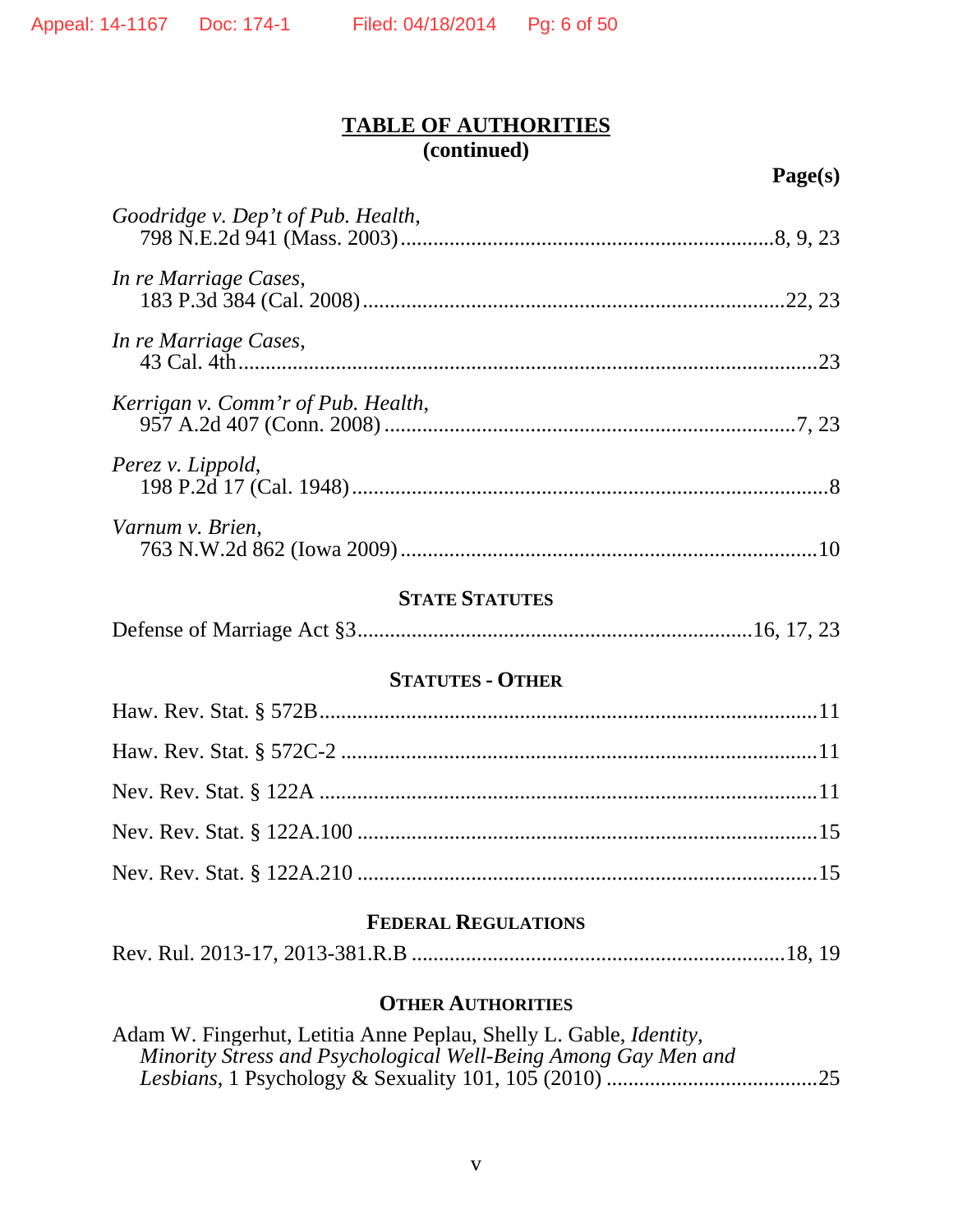| Announcement on Visa Changes for Same-Sex Couples (Aug. 2, 2013),<br><i>available at</i><br>http://www.state.gov/secretary/remarks/2013/08/212643.htm.<br>.20                                                                                |
|----------------------------------------------------------------------------------------------------------------------------------------------------------------------------------------------------------------------------------------------|
| Department of Defense, Memo. From Sec'y Chuck Hagel, <i>Extending</i><br>Benefits to the Same-Sex Spouses of Military Members at 1 (Aug. 13,<br>2013), available at<br>http://www.defense.gov/home/features/2013/docs/Extending-Benefits-to- |
| Elizabeth S. Scott, Social Norms and the Legal Regulation of Marriage, 86                                                                                                                                                                    |
|                                                                                                                                                                                                                                              |
| Evan Wolfson, Why Marriage Matters: America, Equality, and Gay                                                                                                                                                                               |
| Gilbert Herdt & Robert Kertzner, I Do, But I Can't: The Impact of Marriage<br>Denial on the Mental Health and Sexual Citizenship of Lesbians and Gay<br>Men in the United States, 3 J. Sexuality Res. Soc. Policy 33 (2006)<br>.25           |
| Gregory M. Herek et al., Correlates of Internalized Homophobia in a<br>Community Sample of Lesbians and Gay Men, 2 J. Gay Lesbian Med.<br>25                                                                                                 |
| Ilan H. Meyer, Prejudice, Social Stress, and Mental Health in Lesbian, Gay<br>and Bisexual Populations: Conceptual Issues and Research Evidence<br>.24                                                                                       |
| Jeffrey M. Adams & Warren H. Jones, <i>The Conceptualization of Marital</i><br>.9                                                                                                                                                            |
| Lisa C. Connolly, Anti-Gay Bullying in Schools--Are Anti-Bullying Statutes<br>25                                                                                                                                                             |
| M.V. Lee Badgett, The Economic Value of Marriage for Same-Sex Couples,                                                                                                                                                                       |
| Marc R. Poirier, Name Calling: Identifying Stigma in the "Civil Union"/<br>"Marriage" Distinction, 41 Conn. L. Rev. 1425, 1429-30, 1479-89                                                                                                   |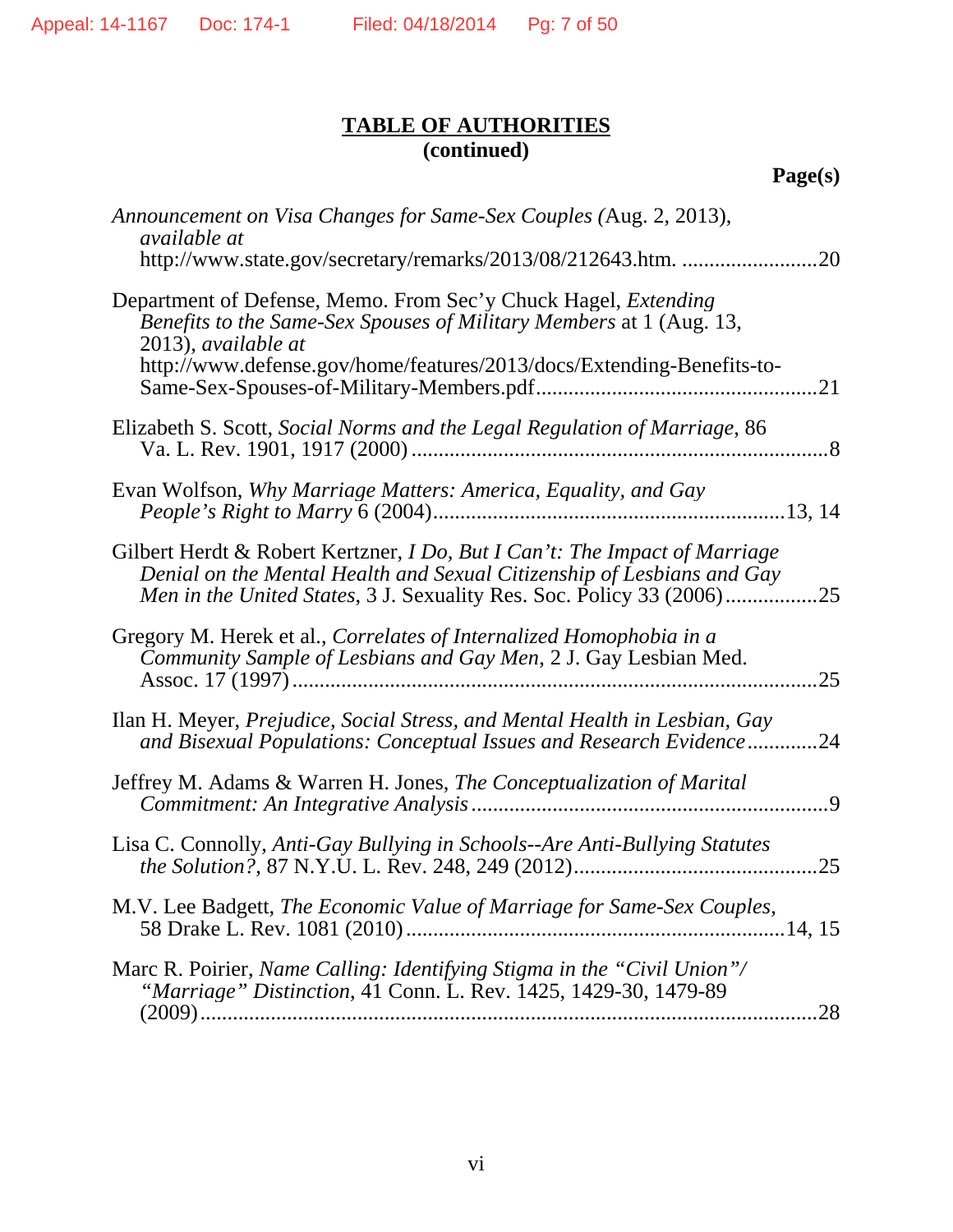**Page(s)** 

| Me. Dep't of Health and Human Servs., <i>Instructions and Information for</i><br>Declaration of Domestic Partnerships 2 (2011), available at<br>http://www.maine.gov/dhhs/mecdc/public-health-systems/data-<br>research/vital-records/documents/pdf-files/dompartinst.pdf16                        |
|----------------------------------------------------------------------------------------------------------------------------------------------------------------------------------------------------------------------------------------------------------------------------------------------------|
| N.J. Civ. Union Rev. Comm'n, The Legal, Medical, Economic and Social<br>Consequences of New Jersey's Civil Union Law 2 (Dec. 10, 2008),<br>available at http://www.nj.gov/lps/dcr/downloads/CURC-Final-Report-                                                                                     |
| Office of Personnel Management, Benefits Admin. Letter, Coverage of                                                                                                                                                                                                                                |
| Office of the City Clerk, City of N.Y., Domestic Partnership Registration,<br><i>available at</i><br>http://www.cityclerk.nyc.gov/html/marriage/domestic_partnership_reg.sh                                                                                                                        |
| Robert A. Burt, Belonging in America: How to Understand Same-Sex                                                                                                                                                                                                                                   |
| Robin A. Lenhardt, Understanding the Mark: Race, Stigma, and Equality in<br>.27                                                                                                                                                                                                                    |
| Statement by the President on the Supreme Court Ruling on the Defense of<br>Marriage Act, available at<br>http://www.whitehouse.gov/blog/2013/06/26/supreme-court-strikes-                                                                                                                         |
| Statement by Secretary of Homeland Security Janet Napolitano on the<br>Implementation of the Supreme Court Ruling on the Defense of Marriage<br>Act (July 1, 2013), http://www.dhs.gov/news/20 13/07/0 1/statement-<br>secretary-homeland-security-janet-napolitano-implementation-supreme-<br>.20 |
| Thomas B. Stoddard, Why Gay People Should Seek the Right to Marry,                                                                                                                                                                                                                                 |
| U.S. Gov't Accountability Office, GA0-04-353R, Defense of Marriage Act:                                                                                                                                                                                                                            |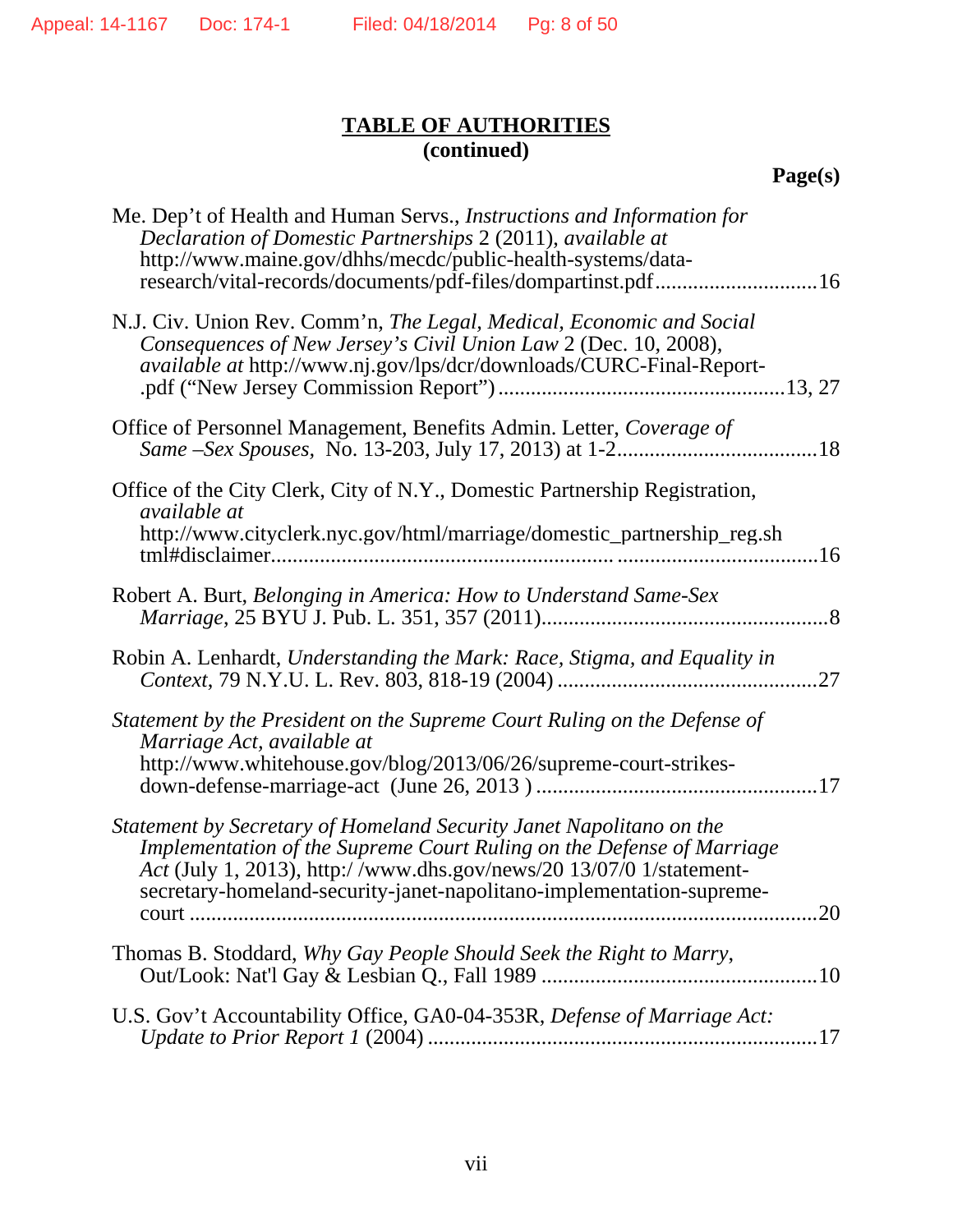**Page(s)** 

| U.S. Visas for Same-Sex Spouses, available at<br>http://travel.state.gov/content/dam/visas/DOMA/DOMA%20FAQs.pdf                                 |  |
|-------------------------------------------------------------------------------------------------------------------------------------------------|--|
| USCIS, Same-Sex Marriages (July 26, 2013), available at<br>http://www.uscis.gov/family/same-sex-marriages ("USCIS FAQ")21                       |  |
| USCIS, Same Sex Marriages (March 2, 2014), available at                                                                                         |  |
| USCIS, Same Sex Marriages (March 2, 2014, last reviewed/updated Apr. 3,<br>2014), available at http://www.uscis.gov/family/same-sex-marriages19 |  |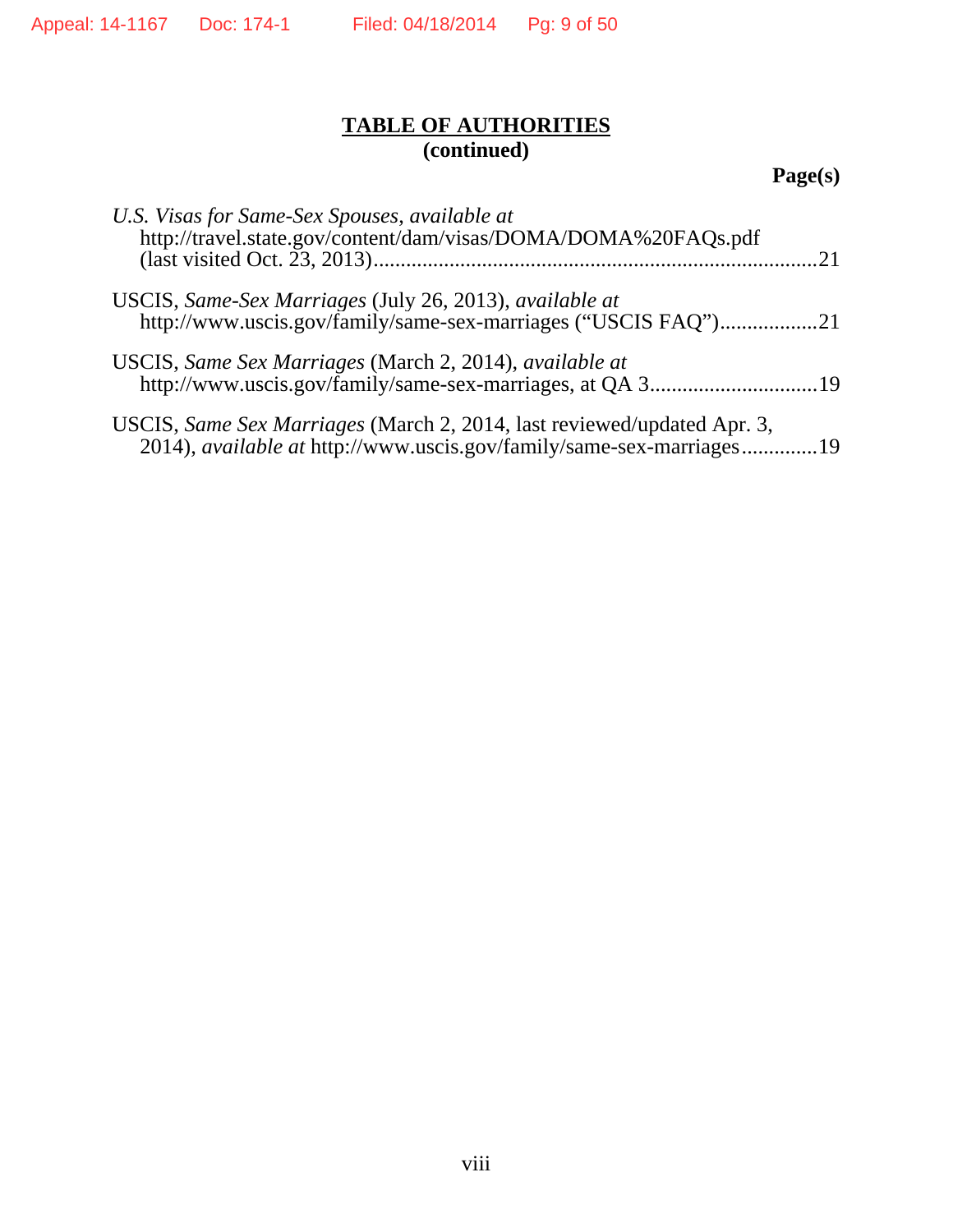# **CORPORATE DISCLOSURE STATEMENT**

None of *Amici Curiae* (identified in Appendix) has a parent corporation. No publicly held company owns more than 10% of stock in any of

*Amici Curiae*.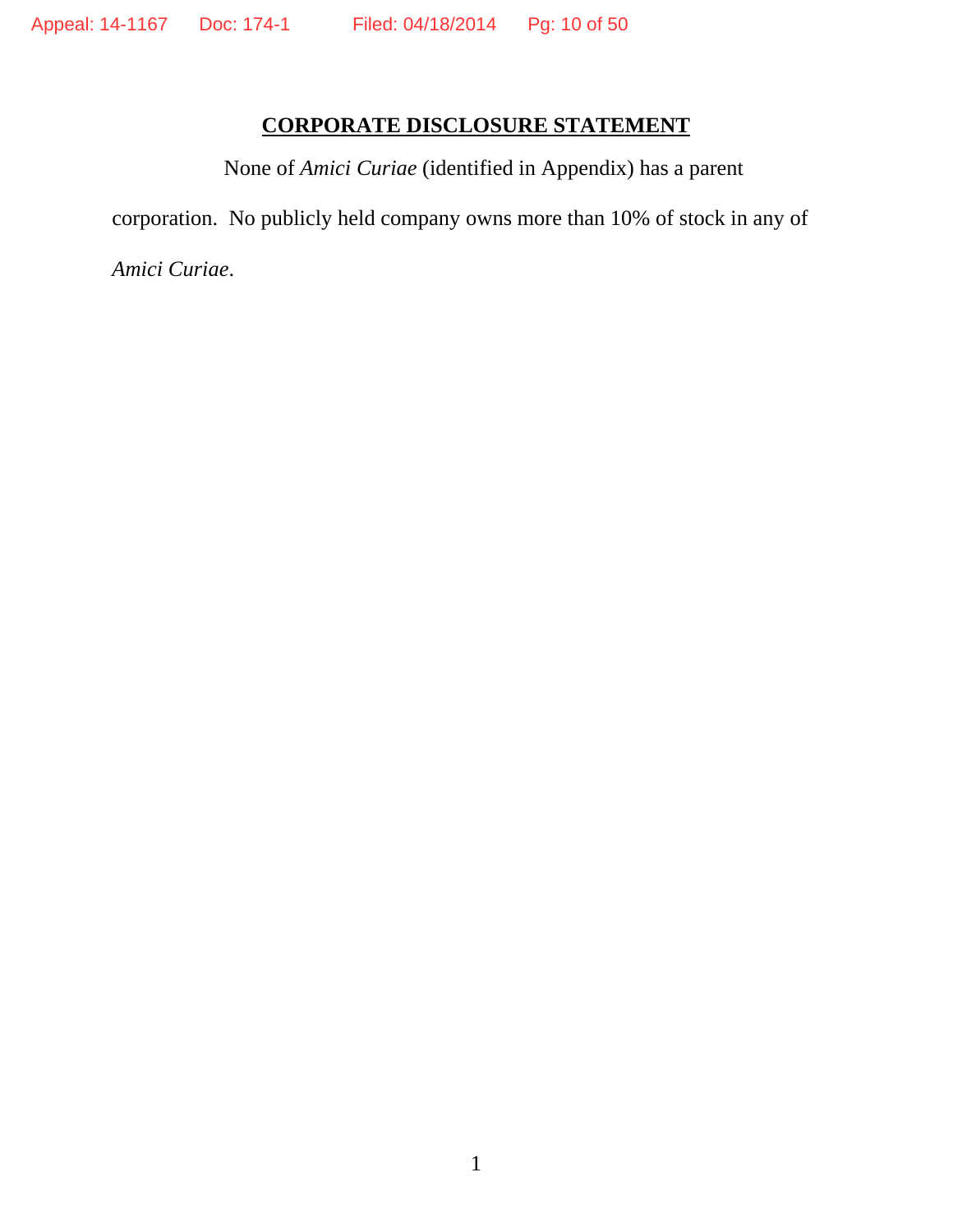$\overline{a}$ 

### **STATEMENT OF INTEREST**

Bay Area Lawyers for Individual Freedom ("BALIF") is a bar association of more than 700 lesbian, gay, bisexual, and transgender ("LGBT") members of the San Francisco Bay Area legal community. As the nation's oldest and largest LGBT bar association, BALIF promotes the professional interests of its members and the legal interests of the LGBT community at large. To accomplish this mission, BALIF actively participates in public policy debates concerning the rights of LGBT individuals and families. BALIF frequently appears as amicus curiae in cases, like this one, where it believes it can provide valuable perspective and argument that will inform court decisions on matters of broad public importance.

Additional *amici* include a broad array of organizations, including national, metropolitan, local, and minority bar associations and national and local non-profit organizations. Each organization supporting this *amicus* brief is dedicated to ensuring that its constituents and all others in this country, including gay men and lesbians, receive equal treatment under the law. *See* Appendix. All parties have consented to *Amici*'s submission of this brief.<sup>1</sup>

<sup>&</sup>lt;sup>1</sup> Pursuant to Federal Rule of Appellate Procedure 32, *Amici Curiae* affirm that no counsel for any party authored this brief in whole or in part, and no counsel or party made a monetary contribution intended to fund the preparation or submission of this brief. No person other than *Amici Curiae*, their members, or their counsel made a monetary contribution to its preparation or submission.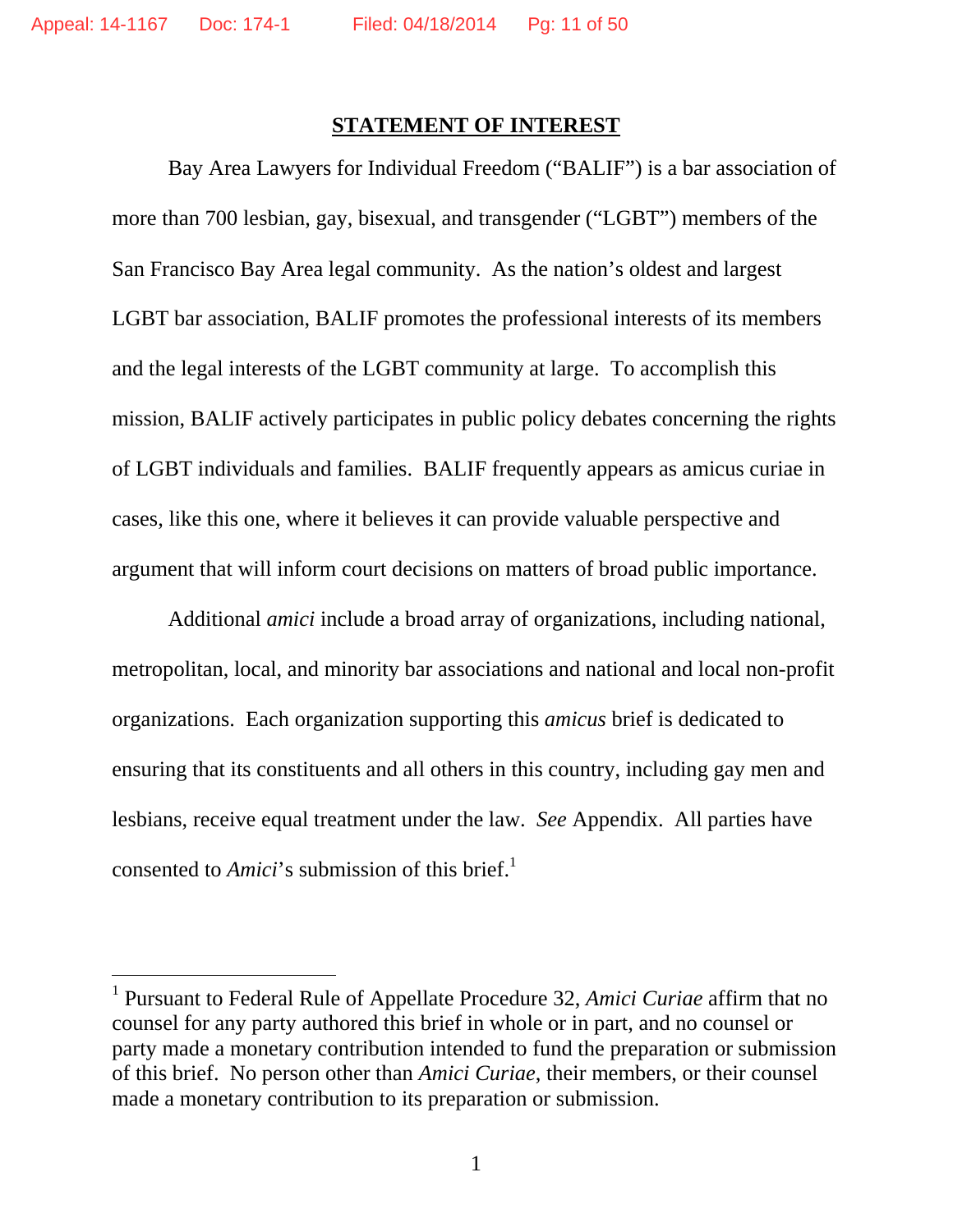### **SUMMARY OF ARGUMENT**

Foundational to the Equal Protection Clause of the Fourteenth Amendment is the principle that "the Constitution 'neither knows nor tolerates classes among citizens.'" *Romer v. Evans*, 517 U.S. 620, 623 (1996) (quoting *Plessy v. Ferguson*, 163 U.S. 537, 559 (1896) (Harlan, J., dissenting)). In line with this principle, it has long been bedrock law that "separate but equal" treatment does not satisfy the federal Constitution. The very notion is a contradiction in terms: as the Supreme Court has emphasized since *Brown v. Board of Education*, the Constitution's promise of true equality is necessarily breached by government-sponsored separation of a disfavored class. The statutory and constitutional bans that prohibit same-sex couples from marrying in Virginia ("the Marriage Bans") betray these longstanding values. They exclude a class of people—gay men and lesbians from the venerated institution of marriage.

This brief explains the harm inflicted on gay men and lesbians as a result of the Marriage Bans' pernicious classification. It also explains how nothing short of or different from marriage itself can cure the constitutional violations. Specifically, this brief discusses why neither civil unions nor domestic partnerships, which are available to same-sex couples in some states (though not Virginia), would be an adequate or appropriate constitutional remedy. Because the Marriage Bans exclude committed same sex couples from access to the institution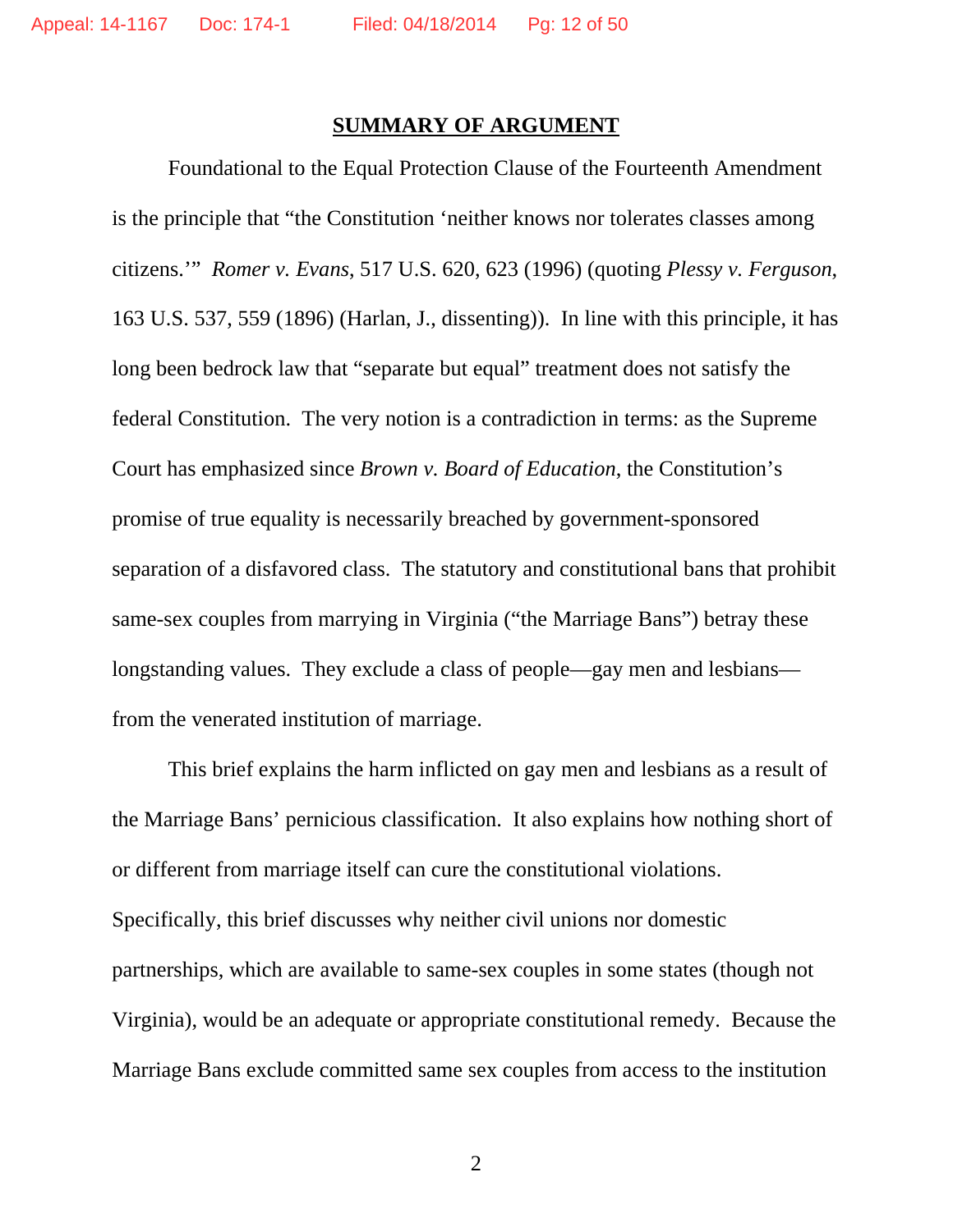of marriage, they and their families are separated out, stigmatized, deprived of benefits and responsibilities enjoyed by their heterosexual counterparts, and exposed to increased discrimination. These effects are repugnant to the Constitution's equality guarantee and are in no way mitigated by access to the separate and inherently inferior systems of domestic partnership or civil union. *Amici* urge this Court to uphold the district courts' conclusions and find that the Marriage Bans disadvantage gays and lesbians without any legitimate justification. *Bostic v. Rainey*, Civ. No. 2:13cv395, 2014 WL 561978 (E.D. Va. Feb. 13, 2014).

#### **ARGUMENT**

# **I. CLASSIFICATIONS THAT SERVE ONLY TO DISADVANTAGE THE BURDENED GROUP FAIL RATIONAL BASIS REVIEW**

The Equal Protection Clause of the Fourteenth Amendment is "a commitment to the law's neutrality where the rights of persons are at stake." *Romer*, 517 U.S. at 623. The Clause "requires the consideration of whether the classifications drawn by any statute constitute an arbitrary and invidious discrimination." *Loving v. Virginia*, 388 U.S. 1, 10 (1967).Even under the most deferential review—the rational basis test—a state law must be "rationally related to a legitimate state interest." *E.g.*, *City of Cleburne, Tex. v. Cleburne Living Ctr.*, 473 U.S. 432, 440 (1985).<sup>2</sup> "The State may not rely on a classification whose

 $\overline{a}$ 

<sup>2</sup> Plaintiff-Appellee Bostic amply demonstrates, and *amici* agree, that the Marriage Bans should be subject to heightened scrutiny. *See, e.g.*, *SmithKline Beecham*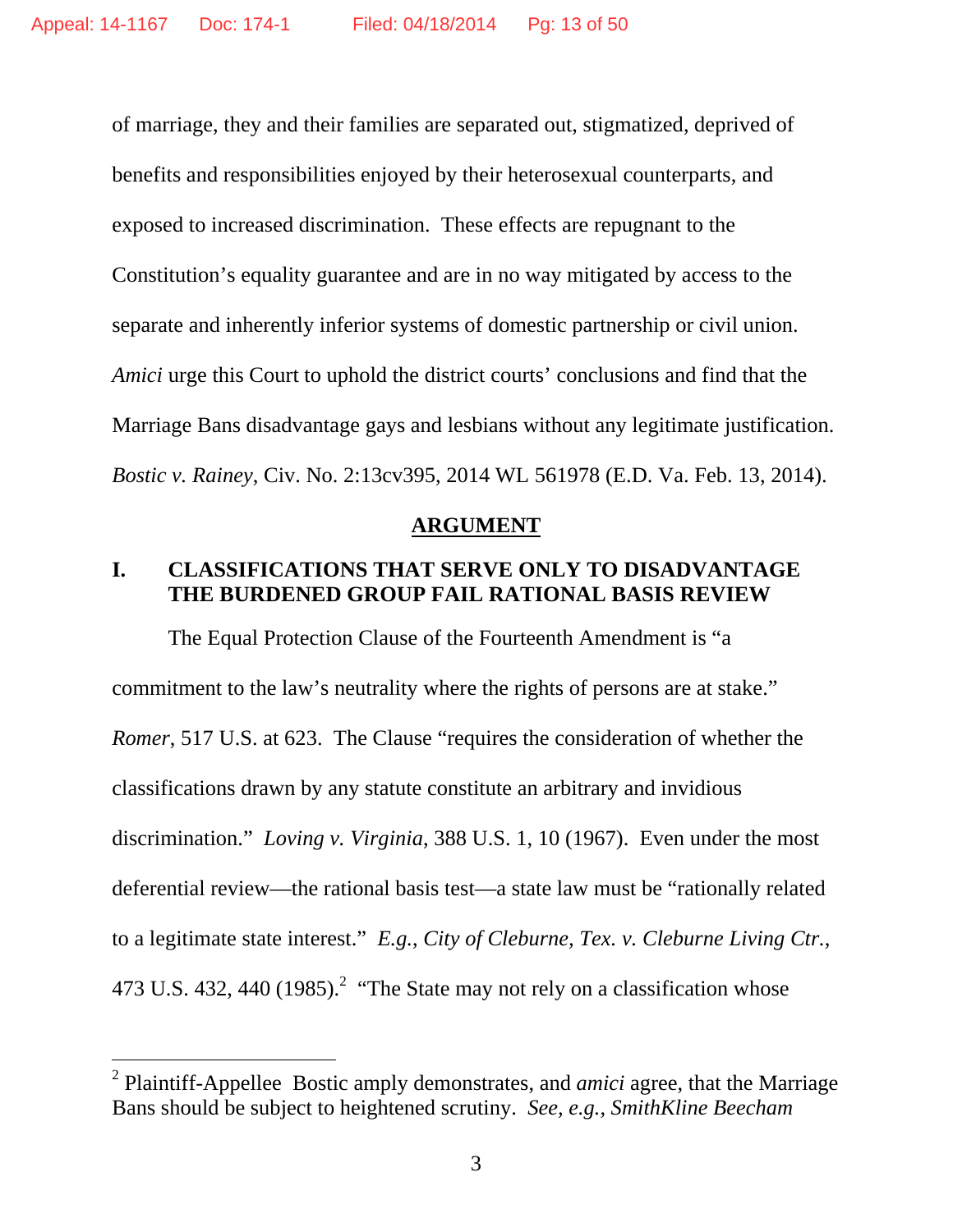relationship to an asserted goal is so attenuated as to render the distinction arbitrary or irrational." *Id.* at 446.

A law that classifies persons for no reason other than to confer disfavored legal status fails even rational basis review because it serves no legitimate governmental purpose. *See Romer*, 517 U.S. at 633-35. As the Supreme Court repeatedly has explained, "[i]f the constitutional conception of 'equal protection of the laws' means anything, it must at the very least mean that a bare . . . desire to harm a politically unpopular group cannot constitute a *legitimate* governmental interest." *Id.* at 634-35 (quoting *Dep't of Agric. v. Moreno*, 413 U.S. 528, 534 (1973)). Accordingly, in *Romer*, the Supreme Court struck down a Colorado constitutional amendment that prohibited governmental protection of gay and lesbian individuals. *Id.* at 635-36.The amendment, the Court found, was a "status-based enactment" that "impose[d] a special disability upon [gays and lesbians] alone." *Id.* at 631, 635. It "inflict[ed] on [gays and lesbians] immediate, continuing, and real injuries that outrun and belie any legitimate justifications that may be claimed for it." *Id.* at 635; *see also Eisenstadt v. Baird*, 405 U.S. 438, 454-

-

*Corp. v. Abbott Labs.*, 740 F.3d 471, 480 (9th Cir. 2014) (holding that distinctions based on sexual orientation are subject to heightened scrutiny).However, as this brief explains, the Marriage Bans' failure to advance a legitimate governmental purpose causes them to fail under even the most deferential standard of review.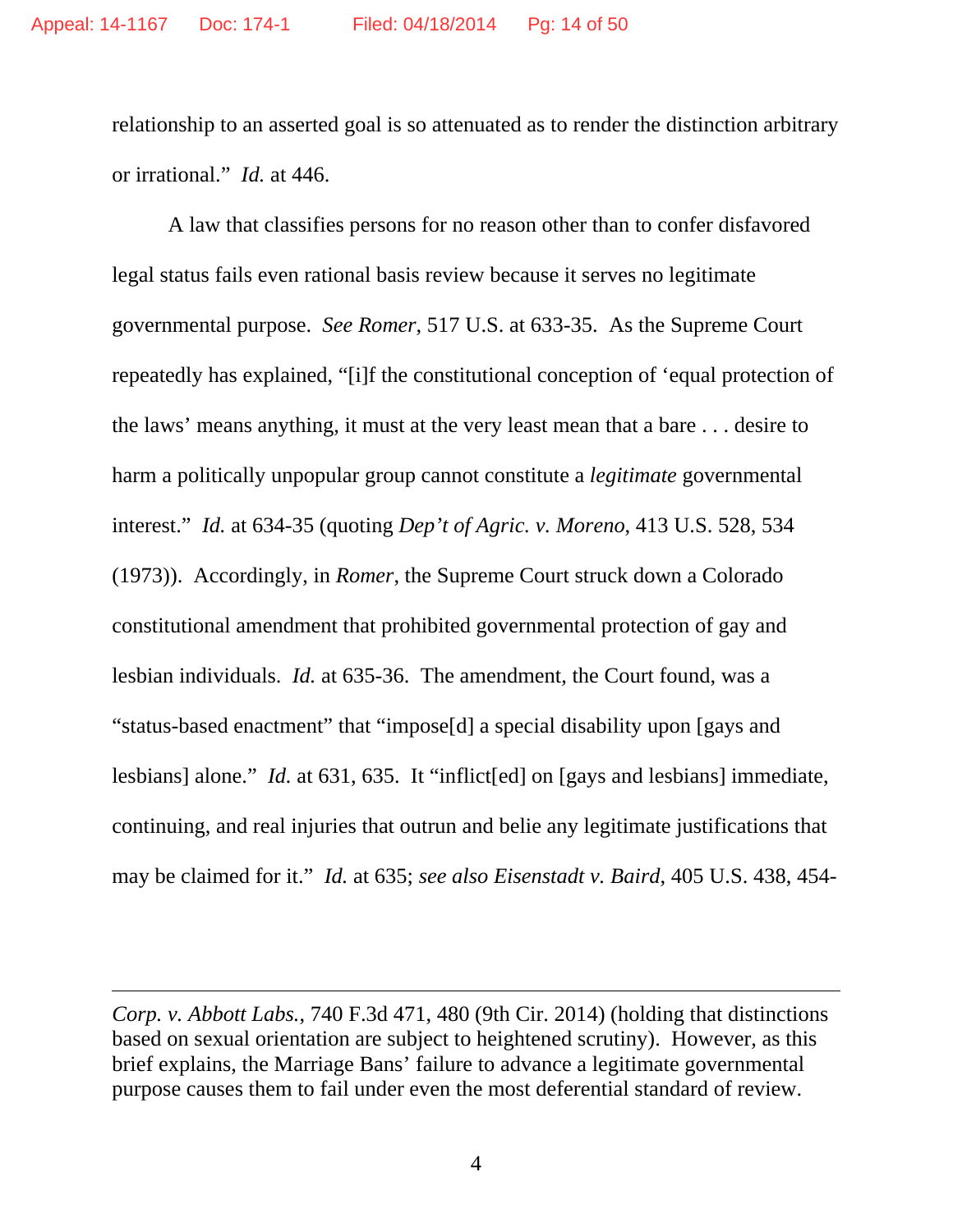55 (1972) (law prohibiting distribution of contraceptives to unmarried individuals lacked a rational basis and violated the Equal Protection Clause).

So too, here. The injuries that the Marriage Bans inflict upon gay men and lesbians, as *amici* explain below, "outrun and belie" any legitimate governmental purpose that might be claimed for them.

# **II. THE MARRIAGE BANS ESTABLISH AN UNEQUAL, TWO-TIERED REGIME AND HARM GAY AND LESBIAN INDIVIDUALS AND THEIR CHILDREN**

The Marriage Bans' overt discrimination against same-sex couples in Virginia establishes a regime in which same-sex couples are not simply relegated to second-class status, but rather are not recognized – and therefore do not "count" – at all. Further, as explained below, the availability of domestic partnership or civil union as exists in some other states would not cure the Marriage Bans' constitutional deficiency. Whether or not such options are available, by excluding same-sex couples from marriage itself, the Marriage Bans cause severe, actual harm to gay and lesbian individuals and their families.

### **A. The Legalistic Designation of Domestic Partnership Is Patently Inferior to the Revered Institution of Marriage**

Time-honored precedent establishes that state-created, separate institutions for disfavored groups are inherently unequal. As the Supreme Court has repeatedly recognized since *Brown v. Board of Education*, 347 U.S. 483, 495 (1954), such separate institutions offend the guarantees of the Equal Protection

 $5<sup>5</sup>$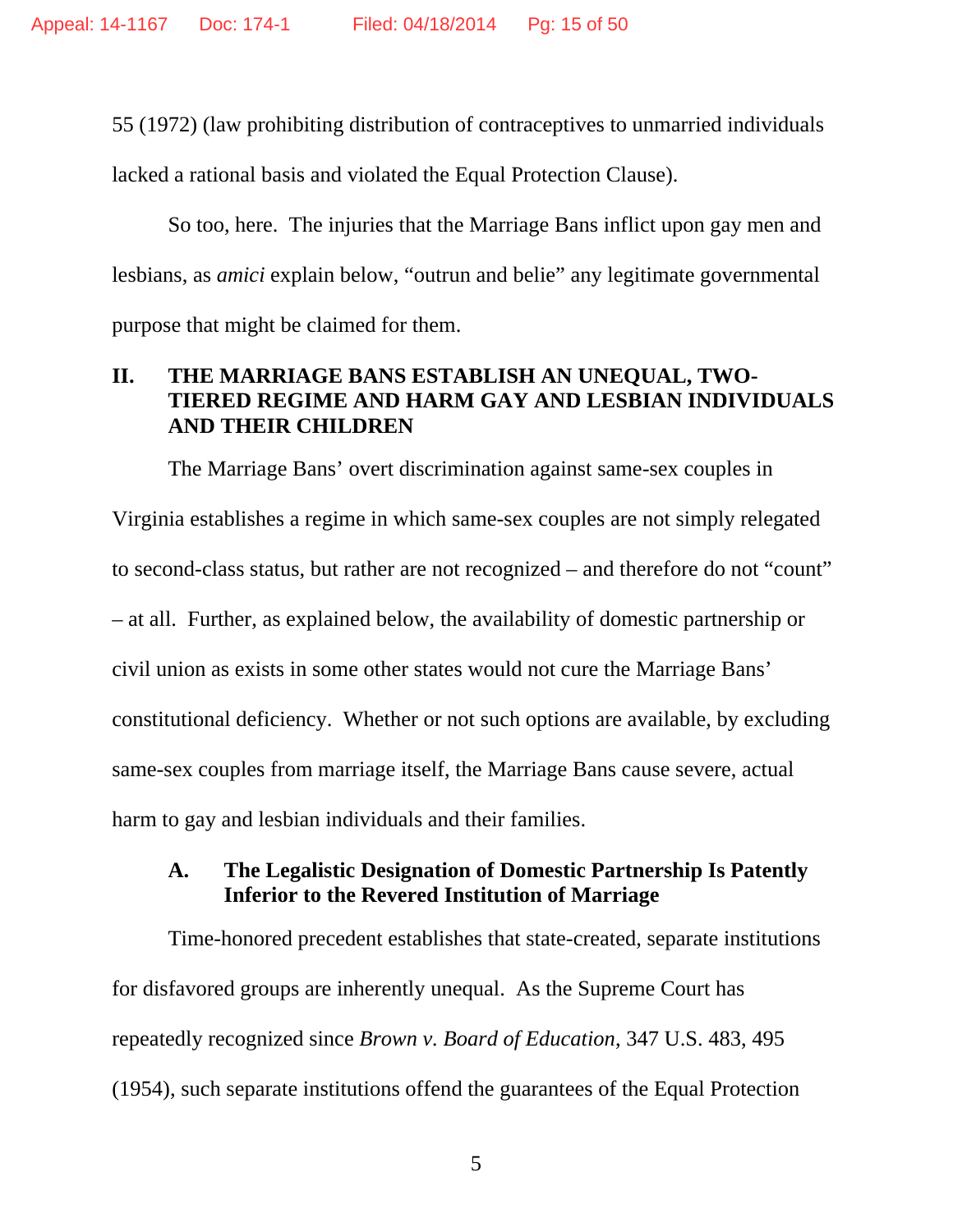Clause. *See, e.g.*, *Mayor & City Council of Balt. v. Dawson*, 350 U.S. 877 (1955) (public beaches and bathhouses); *Holmes v. City of Atlanta*, 350 U.S. 879 (1955) (public golf courses); *Gayle v. Browder*, 352 U.S. 903 (1956) (public transportation); *New Orleans City Park Improvement Ass'n v. Detiege*, 358 U.S. 54 (1958) (public parks); *Peterson v. City of Greenville*, 373 U.S. 244 (1963) (restaurants); *Brown v. Louisiana*, 383 U.S. 131 (1966) (public libraries).

Even where separate institutions have the trappings of their more wellregarded counterparts, inequalities remain by definition. Though some distinctions may be intangible, their social significance is real, and they remain constitutionally impermissible. *See Sweatt v. Painter*, 339 U.S. 629, 634 (1950) (noting, in striking down Texas's segregated law schools, that "the [all-white] Law School possesses to a far greater degree those qualities which are incapable of objective measurement but which make for greatness in a law school"); *United States v. Virginia*, 518 U.S. 515, 557 (1996) (holding that Virginia could not restrict women to a military program that lacked, among other features, the "prestige" of Virginia Military Institute).

Nor would the blatant separation wrought by the Marriage Bans be cured by shunting same-sex couples into something short of real marriage, such as the legalistic apparatus of "domestic partnership" or "civil union." Both of these are different from and inferior to marriage. Even if domestic partnership were

 $\overline{6}$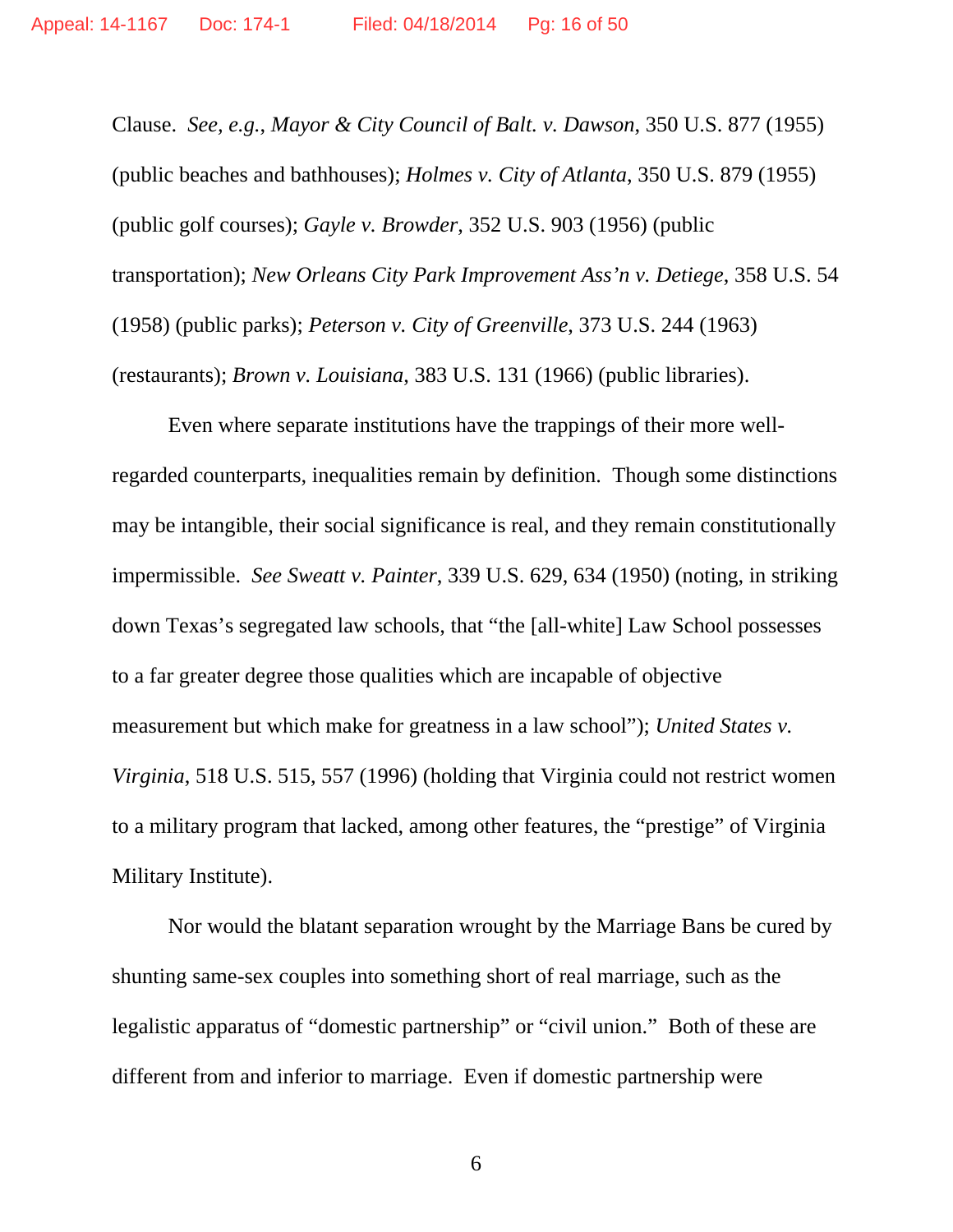available in Virginia, that would not remedy the harm caused by the exclusion from marriage but rather would provide a square peg for a round hole. As in *Sweatt,* "[i]t is difficult to believe that one who had a free choice" between domestic partnership or civil union and true marriage "would consider the question close." *Sweatt*, 339 U.S. at 634.

# **1. Marriage Is a Uniquely Revered Institution in American Society**

Marriage holds a hallowed status in our society. As courts repeatedly recognize, marriage can be an essential aspect of the human experience. Far "more than a routine classification for purposes of certain statutory benefits," *United States v. Windsor*, 133 S. Ct. 2675, 2692 (2013), marriage is "an institution of transcendent historical, cultural and social significance," *Kerrigan v. Comm'r of Pub. Health*, 957 A.2d 407, 418 (Conn. 2008), "an institution more basic in our civilization than any other." *Williams v. North Carolina*, 317 U.S. 287, 303 (1942). Its significance to the couple involved is unparalleled; it is "intimate to the degree of being sacred." *Griswold v. Connecticut*, 381 U.S. 479, 486 (1965). Furthermore, marriage is a time-honored demonstration to family, friends, and the community of a loving commitment and mutual responsibility between two people—and implies a return promise by society to respect that commitment. *See Turner v. Safley*, 482 U.S. 78, 95 (1987) (recognizing that marriage is an "expression[] of emotional support and public commitment"). The institution is "a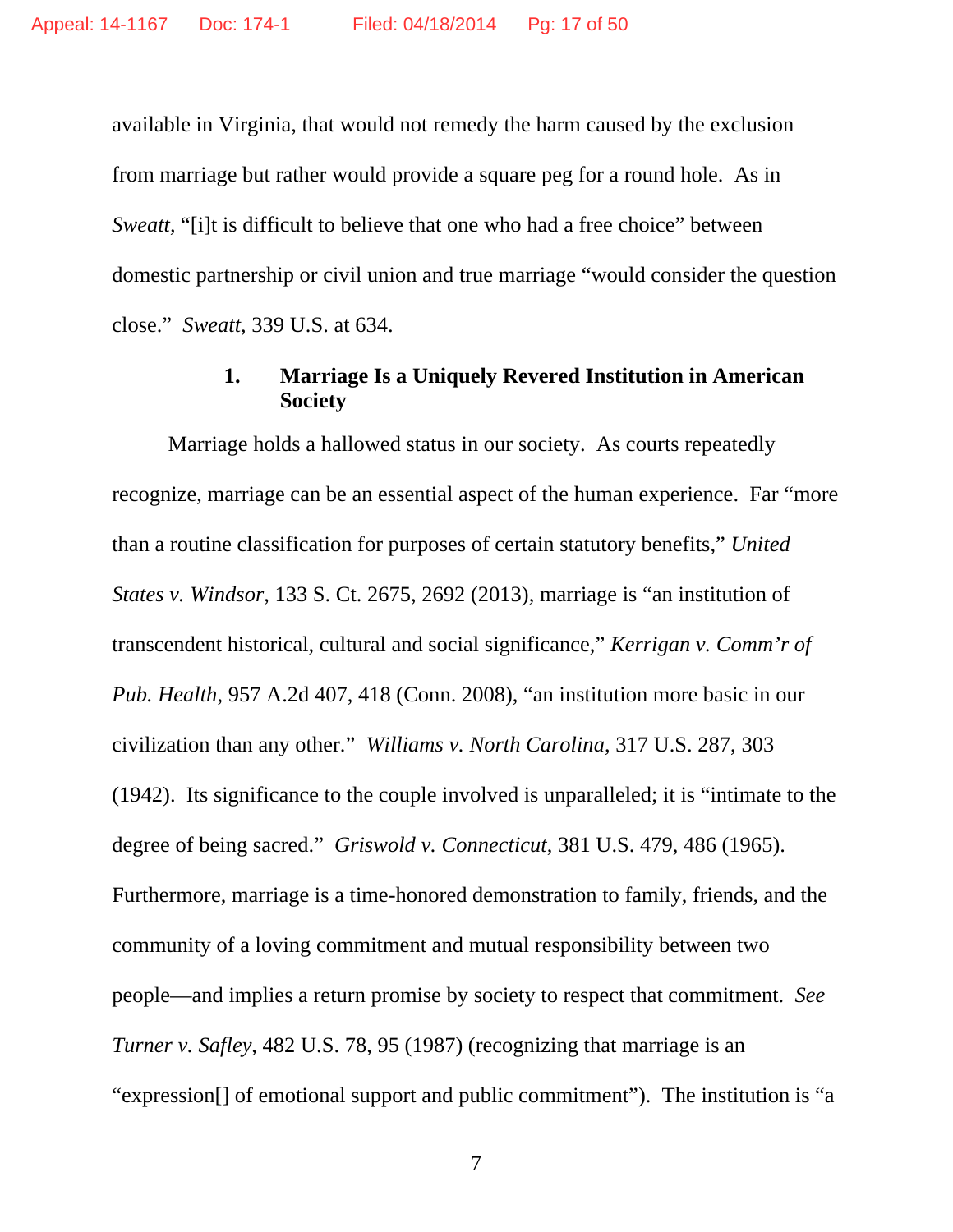highly public celebration of the ideals of mutuality, companionship, intimacy, fidelity, and family." *Goodridge v. Dep't of Pub. Health*, 798 N.E.2d 941, 954 (Mass. 2003). The right to marry, accordingly, "has long been recognized as one of the vital personal rights essential to the orderly pursuit of happiness by free men [and women]." *Loving*, 388 U.S. at 12; *see also Perez v. Lippold*, 198 P.2d 17, 18- 19 (Cal. 1948) ("Marriage is . . . something more than a civil contract subject to regulation by the state; it is a fundamental right of free men."). The enormous personal and social significance of marriage is, indeed, a core premise of the decisions below. *See, e.g.*, *Jackson v. Abercrombie*, 884 F. Supp. 2d 1065, 1108 (D. Haw. 2012) (explaining that "the title 'marriage' has social benefits and cultural meaning").

As a result of the special significance of marriage in society, the institution has a critical "signaling" role, apart from the specific legal obligations it entails. Elizabeth S. Scott, *Social Norms and the Legal Regulation of Marriage*, 86 Va. L. Rev. 1901, 1917 (2000). The designation of marriage establishes norms for how the two married individuals conduct themselves and how society behaves toward them.

First, married people understand they are to be emotionally and financially supportive, honest, and faithful to one another. *See* Robert A. Burt, *Belonging in America: How to Understand Same-Sex Marriage*, 25 BYU J. Pub. L. 351, 357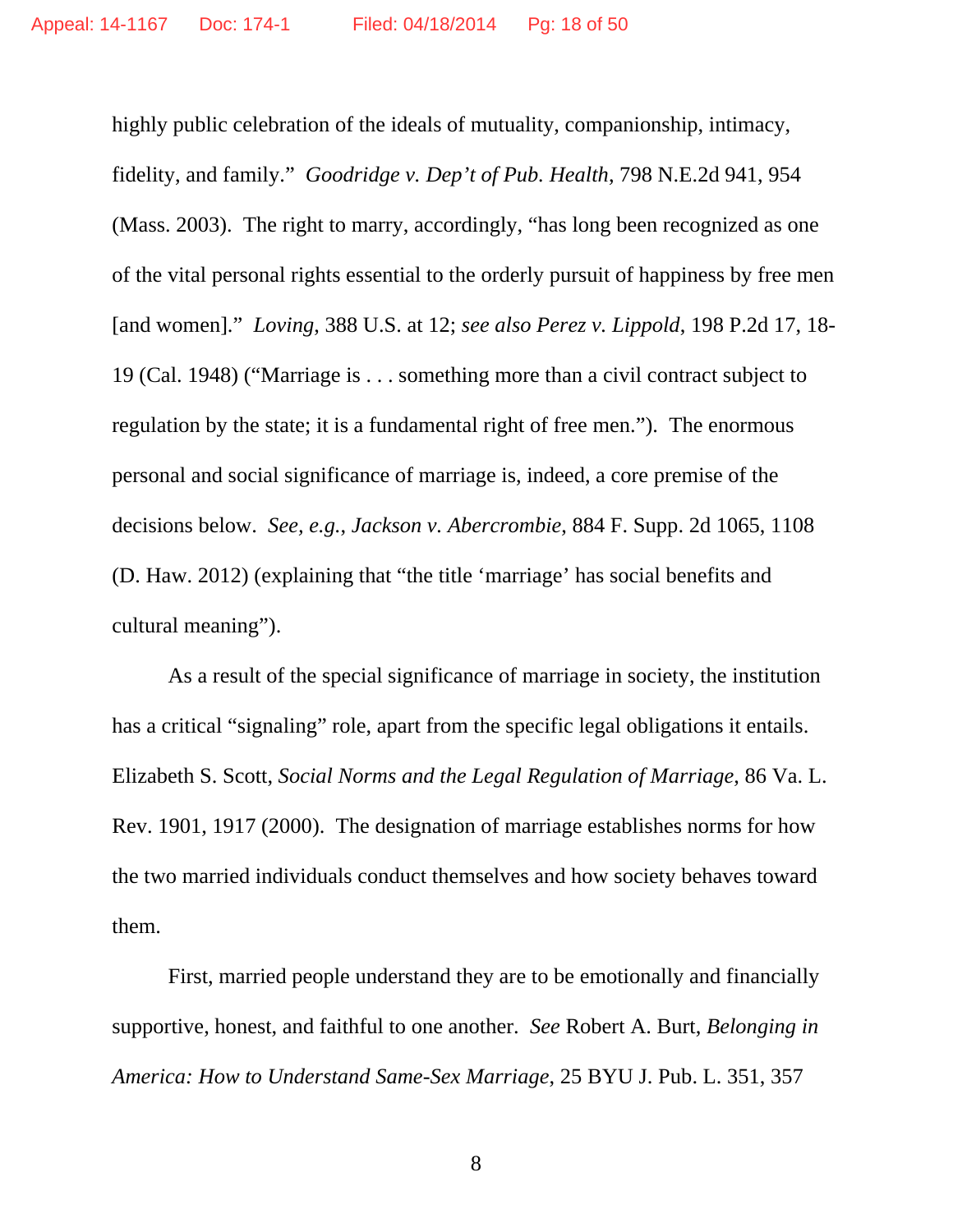(2011) (noting that "[t]his faithfulness has always been at the core of the marital status for mixed-sex couples"). Although married couples may modify their expectations and behavior over time, they benefit by beginning with a common understanding of the marital relationship, gleaned from a lifetime of participating in society, hearing about marriage, and observing married couples. *See* Jeffrey M. Adams & Warren H. Jones, *The Conceptualization of Marital Commitment: An Integrative Analysis*, 72 J. Personality Soc. Psychol. 1177 (1997). This shared understanding assists married individuals in meeting their own and their spouse's expectations and motivates them to work through temporary difficulties. *Id.* The institution of marriage likewise provides common ground for others in society to understand a couple's relationship. Because marriage is universally recognized, married couples are readily treated in a manner that reflects their personal commitment and concomitant legal and social status. *Goodridge*, 798 N.E.2d at 955 ("Because [marriage] fulfills yearnings for security, safe haven, and connection that express our common humanity, civil marriage is an esteemed institution, and the decision whether and whom to marry is among life's momentous acts of self-definition."). Spouses are understood as family members. When a married couple opens a joint bank account, or checks into a hotel, or applies for a credit card, or attends a parent-teacher conference, or accompanies a child on a plane flight, or jointly rents a car, there is no need for explanation or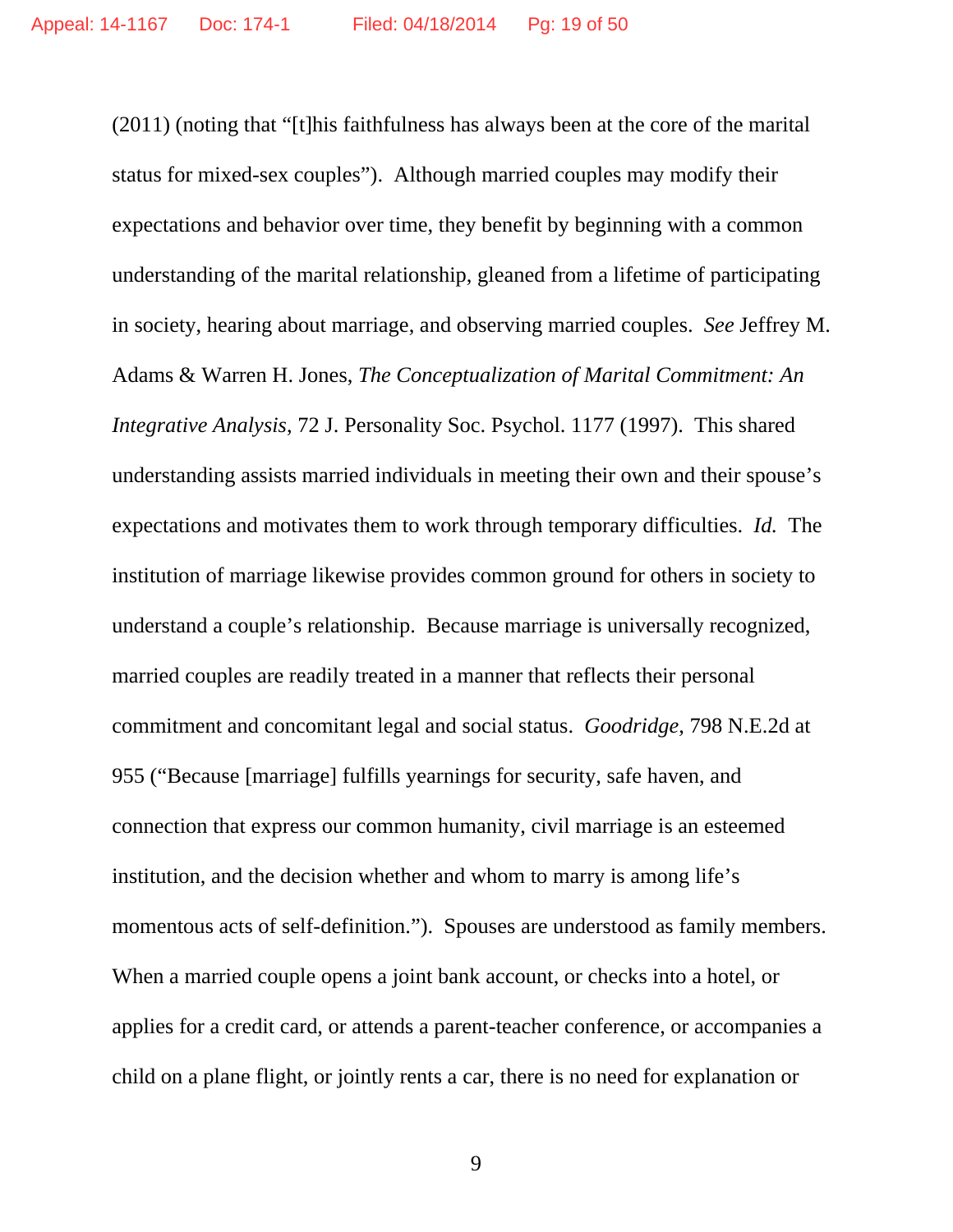documentary proof of the relationship. *See generally Varnum v. Brien*, 763

N.W.2d 862, 883-84 (Iowa 2009) ("Iowa's marriage laws" are "designed to bring a sense of order to the legal relationships of committed couples and their families in myriad ways.").

For these reasons and others, many people regard getting married as the most important day in their lives—indeed, marriage "is the centerpiece of our entire social structure." Thomas B. Stoddard, *Why Gay People Should Seek the Right to Marry*, Out/Look: Nat'l Gay & Lesbian Q., Fall 1989.

# **2. Statutory Schemes that Recognize Domestic Partnership and Civil Unions Are Legalistic Mechanisms That Lack the Significance, Stability, and Meaning of Marriage**

Nor would shifting to a scheme that recognizes domestic partnership and civil unions remedy the harm caused by the exclusion of same-sex couples from the institution of marriage. Domestic partnership and civil unions plainly lack the status, cultural significance, and social meaning of marriage. Unlike marriage, these legalistic categories are not an effective marker of family relationships. And same-sex couples who have access only to domestic partnerships or civil unions are deprived of many of the tangible and intangible benefits and responsibilities that come with the marital commitment. First, the legal categories of domestic partnership and civil unions are novel and unstable. These categories were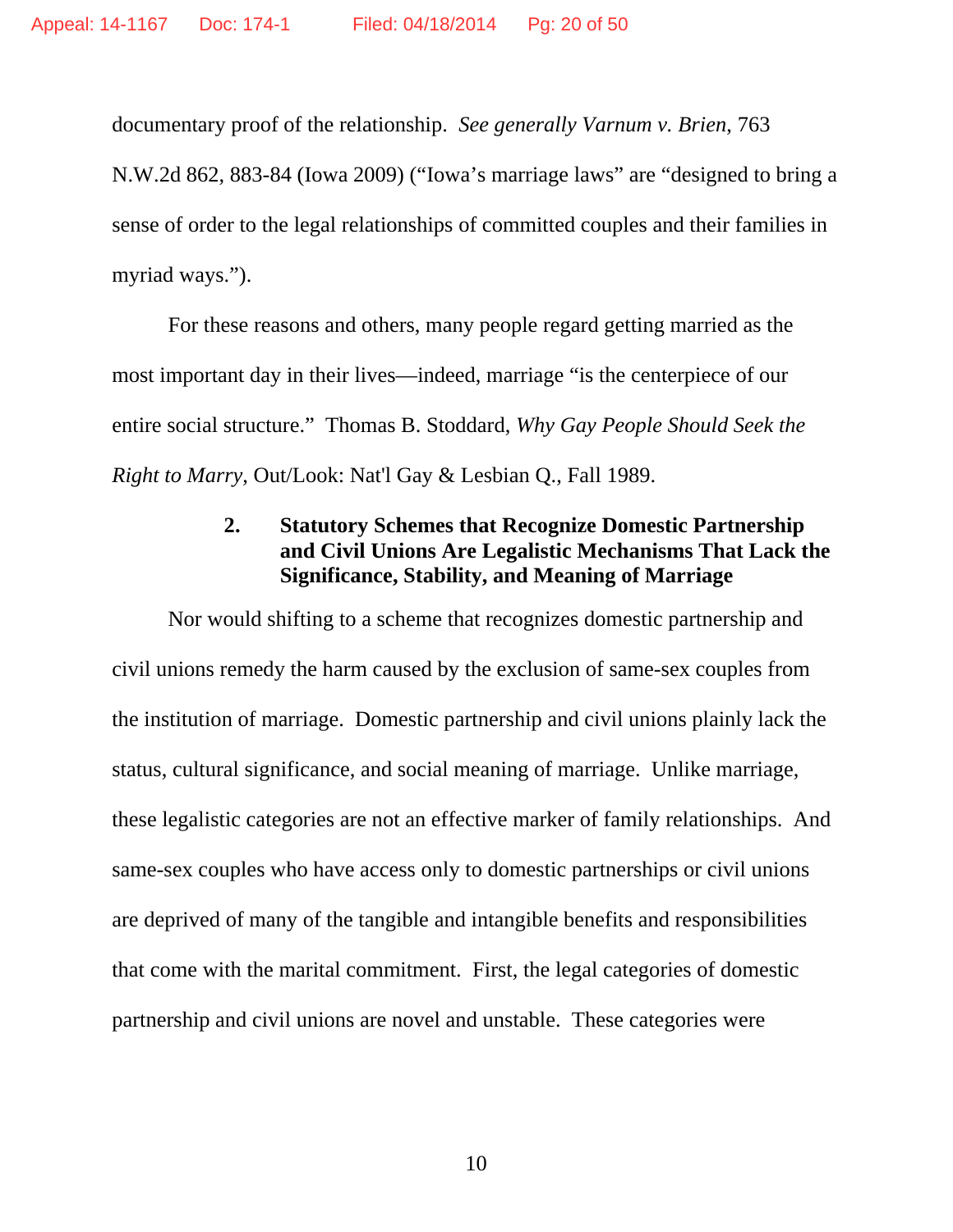invented recently,<sup>3</sup> and their meaning is ever-shifting. Even the name of the category varies from state to state. *Compare* Nev. Rev. Stat. § 122A (2013) ("Domestic Partnership") *with* Haw. Rev. Stat. § 572B (2013) ("Civil Union"). For example, in Hawaii, both the names and legal contours of the second-tier protections for same sex couples have continued to shift in ways that perpetuate confusion and signify inferior status for same-sex couples.<sup>4</sup> Domestic partnership first began in California as a term used in local ordinances that conferred few legal benefits. It is now one of several labels available in different states to registered same-sex couples who are prohibited from marrying. In contrast, Nevada modeled its domestic partnership statute on California's revised domestic partnership statute, which provides that domestic partners must receive the same legal entitlements as married couples. In Hawaii, the civil union statute is intended to serve the same purpose, but using an entirely different name. These different and

-

<sup>&</sup>lt;sup>3</sup> The City of West Hollywood enacted the first domestic partnership ordinance in the mid-1980s.

<sup>&</sup>lt;sup>4</sup> In 1997, Hawaii's legislature passed the Reciprocal Beneficiaries Act, which allowed any two individuals who were prohibited from marrying ("such as a widowed mother and her unmarried son") to obtain approximately 60 of the rights associated with marriage. *See* Haw. Rev. Stat. § 572C-2 (2013) ; *see also id.* at § 572C-6 ("Unless otherwise expressly provided by law, reciprocal beneficiaries shall not have the same rights and obligations under the law that are conferred through marriage . . . ."). Over a decade later, in 2011, "[a]fter several failed attempts," the legislature passed a civil unions law. *Jackson*, 884 F. Supp. 2d at 1076. That law gives the two members of a civil union all the legal rights given to married couples, except the title of "marriage." *See* Haw. Rev. Stat. § 572B (2013).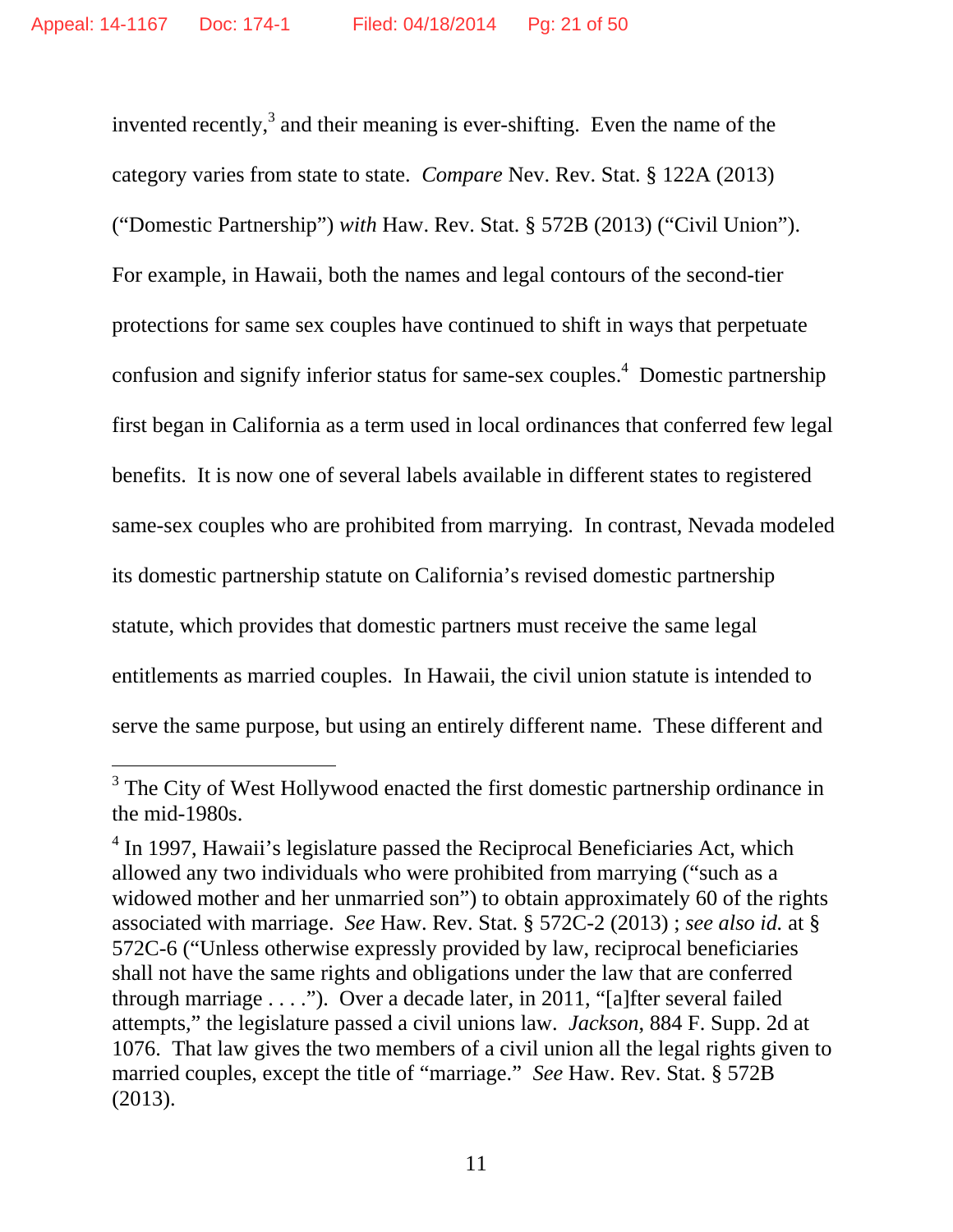inconsistent labels further obscure the legal rights and responsibilities of same sex couples. *See Jackson,* 884 F. Supp. 2d. at 1077; *Sevcik v. Sandoval*, 911 F. Supp. 2d 996, 1001 (D. Nev. 2012).

Not surprisingly, in light of their novel and uncertain stature, domestic partnership and civil unions are not valued by society in a way that compares to marriage. People do not associate these legalistic relationships with the stability and permanence that characterize marriage. This is evident in the way government treats domestic partnership. In Nevada, for example, domestic partners need not solemnize their partnership, whereas marriage requires solemnization by a judge, justice or minister. *See Sevcik*, 911 F. Supp. 2d at 1000-01.

In turn, the registration of a domestic partnership is less meaningful to samesex couples than getting married would be. The complex emotions that people experience when they get married are well-established—as well as the joy and human closeness they feel when they attend a wedding—simply do not attach to the ministerial step of registering a domestic partnership or entering a civil union. Even when domestic partners celebrate their legal registration with a ceremony, the terrain is unfamiliar: Is the event a wedding? A commitment ceremony? Something else? The lack of a common vocabulary underscores the institution's lack of societal stature.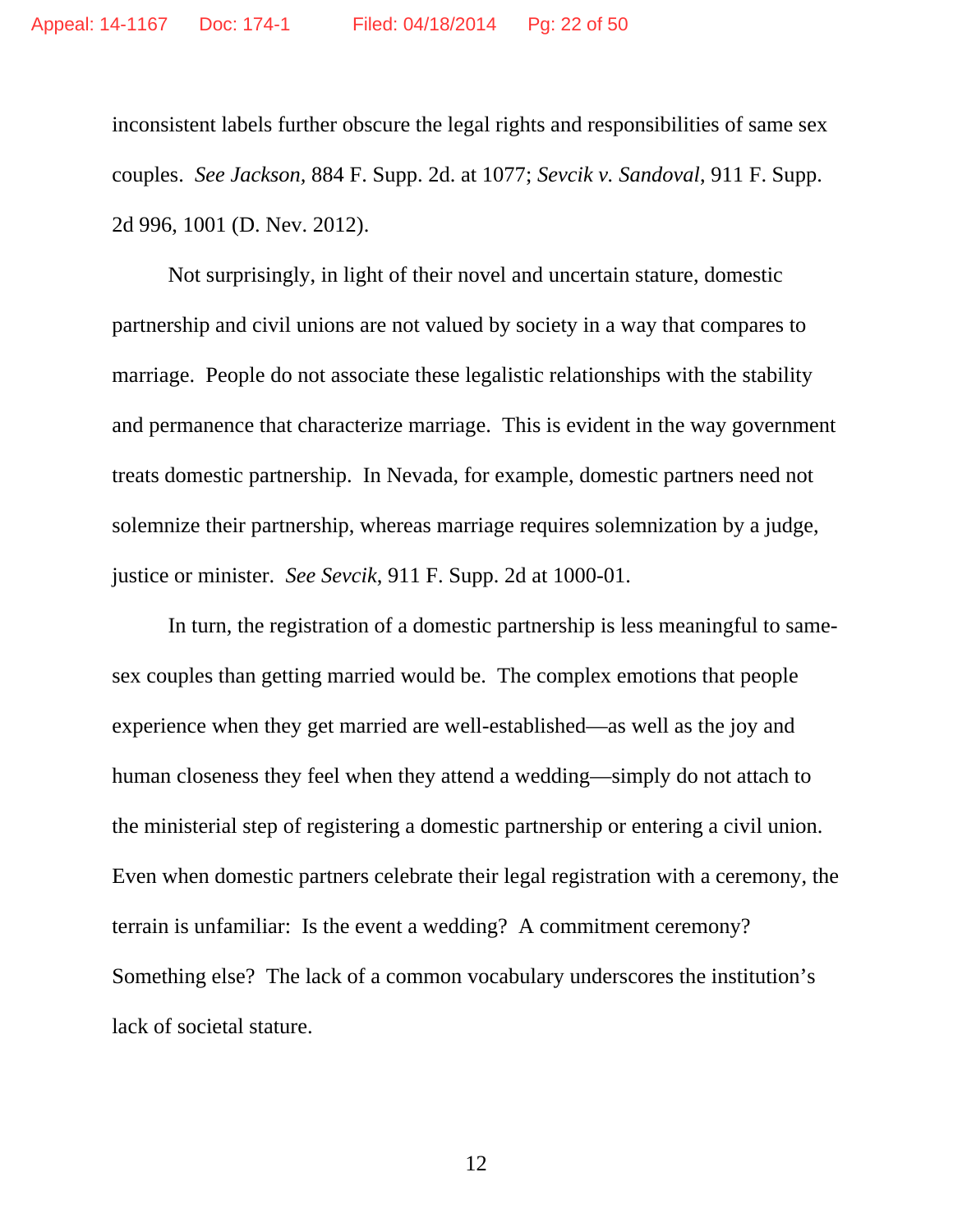These reminders continue throughout the relationship. Even the simple act of referring to one's "partner" can be wrought with embarrassment and misunderstanding: same-sex couples can be left searching for a manner to explain, no matter how uncomfortable the setting, whether they are referring to their *domestic* partner or their professional, athletic, or law partners. Subsequently, same-sex couples must often explain the intricacies of state family law to friends and potentially hostile strangers alike.

Such ambiguities, and the resulting risk of differential treatment, would be less likely if same-sex couples could accurately refer to themselves as "married" and as husband or wife, a vocabulary that is universally understood. *See* N.J. Civ. Union Rev. Comm'n, *The Legal, Medical, Economic and Social Consequences of New Jersey's Civil Union Law* 2, 16 (Dec. 10, 2008), *available at* http://www.nj.gov/lps/dcr/downloads/CURC-Final-Report-.pdf ("New Jersey Commission Report").

In sum, marriage has a unique status in American society. There is no dispute that marriage means far more than inheritance rights, powers of attorney, or community property. It is, instead, the ultimate symbol of "unequaled commitment." Evan Wolfson, *Why Marriage Matters: America, Equality, and Gay People's Right to Marry* 6 (2004). Domestic partnership would be a patently inferior alternative. Simply put: "No matter what language people speak—from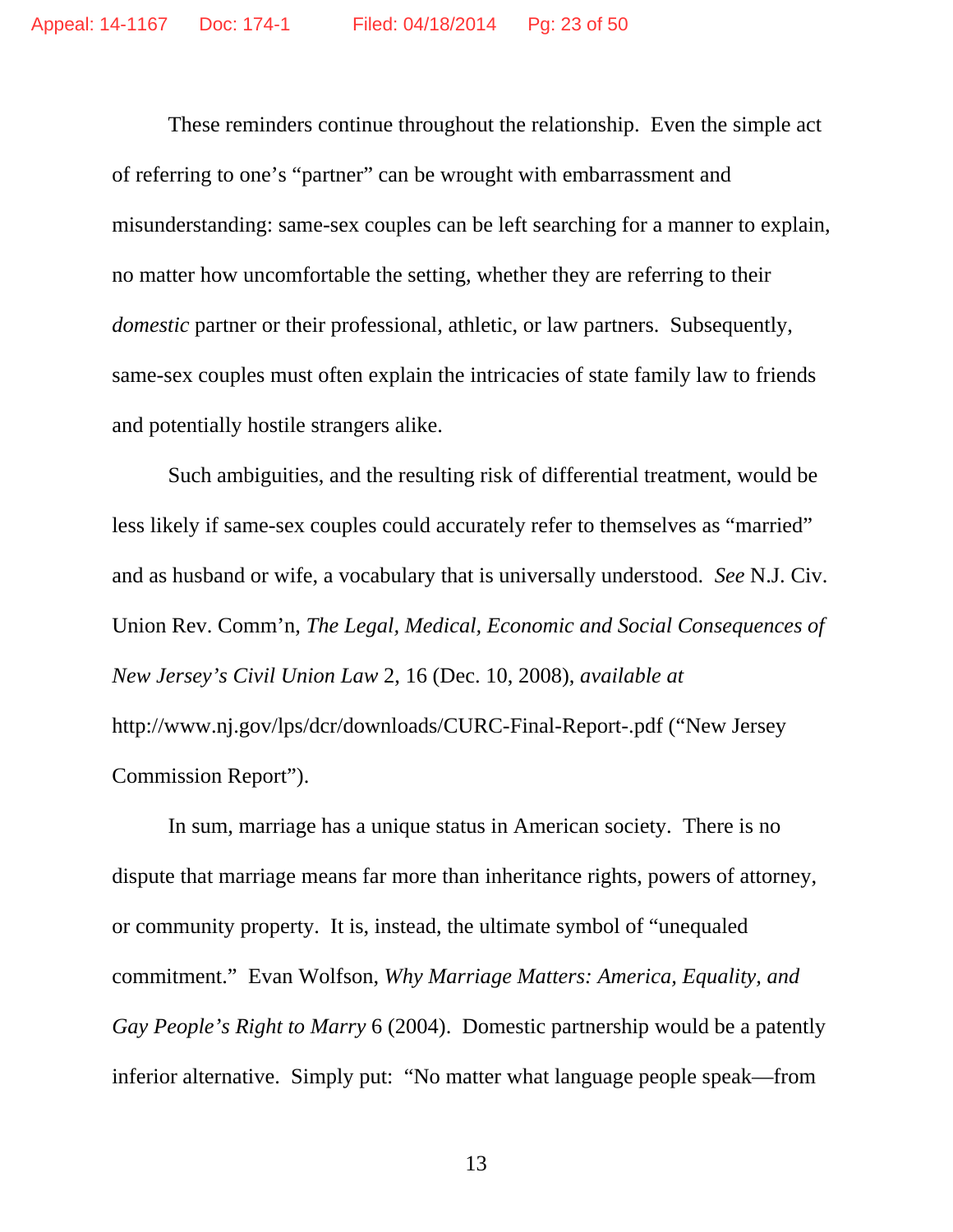Arabic to Yiddish, from Chinook to Chinese—*marriage* is what we use to describe a specific relationship of love and dedication to another person. It is how we explain the families that are united because of that love. And it universally signifies a level of self-sacrifice and responsibility and a stage of life unlike any other." *Id.* at 3 (emphasis added).

### **B. Excluding Same-Sex Couples From the Institution of Marriage Causes Tangible Legal and Economic Harm**

Exclusion of same-sex couples from the institution of marriage results in the denial of many real and concrete legal and economic benefits that are premised upon *married* status. *See generally* M.V. Lee Badgett, *The Economic Value of Marriage for Same-Sex Couples*, 58 Drake L. Rev. 1081 (2010). Because they are not married, same-sex couples may be denied employment-related benefits and may have limited access to affordable employment-based health insurance. *Id.* at 1084 (explaining that "coverage for same-sex domestic partners is still relatively rare"). Many same-sex couples eschew domestic partnerships due to their lesser status. Those couples are denied even the limited economic and legal protections that accrue to that designation.

More generally, marriage confers numerous economic benefits that stem from the unique commitment it represents. For example, marriage fosters greater specialization of labor, which can increase a couple's income and the time available for family. *Id.* at 1102. Marriage also tends to reduce a couple's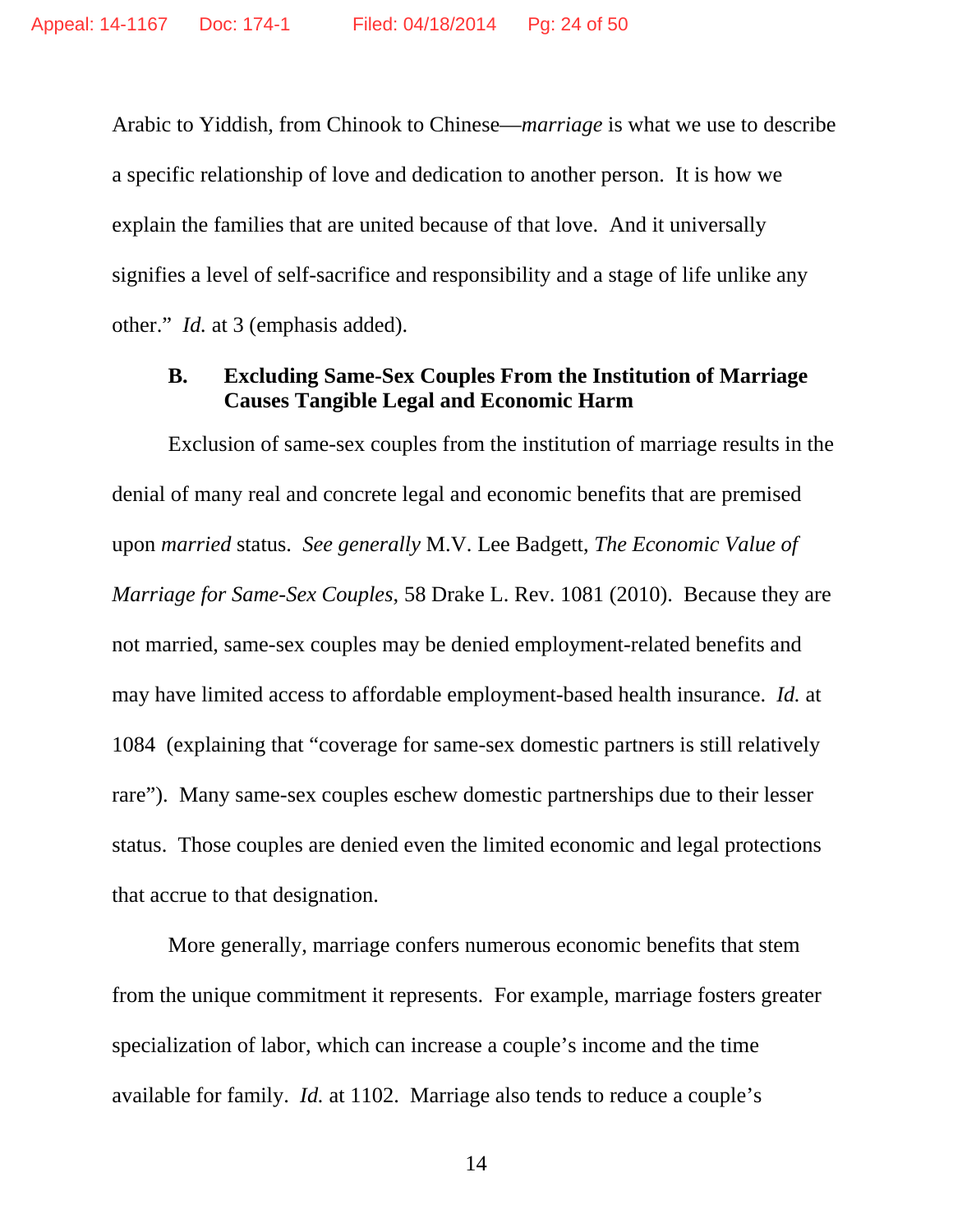transaction costs: marriage "promotes economic efficiency by reducing transaction costs for couples, mainly by removing the need to renegotiate the terms of the legal relationship as couples experience changed circumstances." *Id.* at 1101. Furthermore, married individuals may enjoy greater employment-related economic gains, whereas same-sex couples who cannot marry face discrimination that may adversely affect their work performance and related economic rewards. *Id.* at 1102-03. Though difficult to quantify, these economic benefits of marriage are well-known and acknowledged in the field of economics. *Id.*

Even in states that recognize domestic partnerships, domestic partners are afforded fewer rights than those offered to married couples. For example, in Nevada, domestic partners receive some, but not all, of the rights and responsibilities afforded to married couples. For example, employers are not required technically to provide health care benefits for domestic partners of their employees. Nev. Rev. Stat. § 122A.210(1) (2013). The fact that domestic partnership in Nevada is also open to different-sex couples confirms that it provides a different set of rights from those afforded by marriage. Nev. Rev. Stat. § 122A.100 (1)-(2) (2013). Similarly, Maine, which adopted a same-sex marriage provision by popular vote in November 2012, advises citizens to "remember that a registered domestic partnership is NOT the same as a marriage and does not entitle partners to rights other than those for which the registry was intended," namely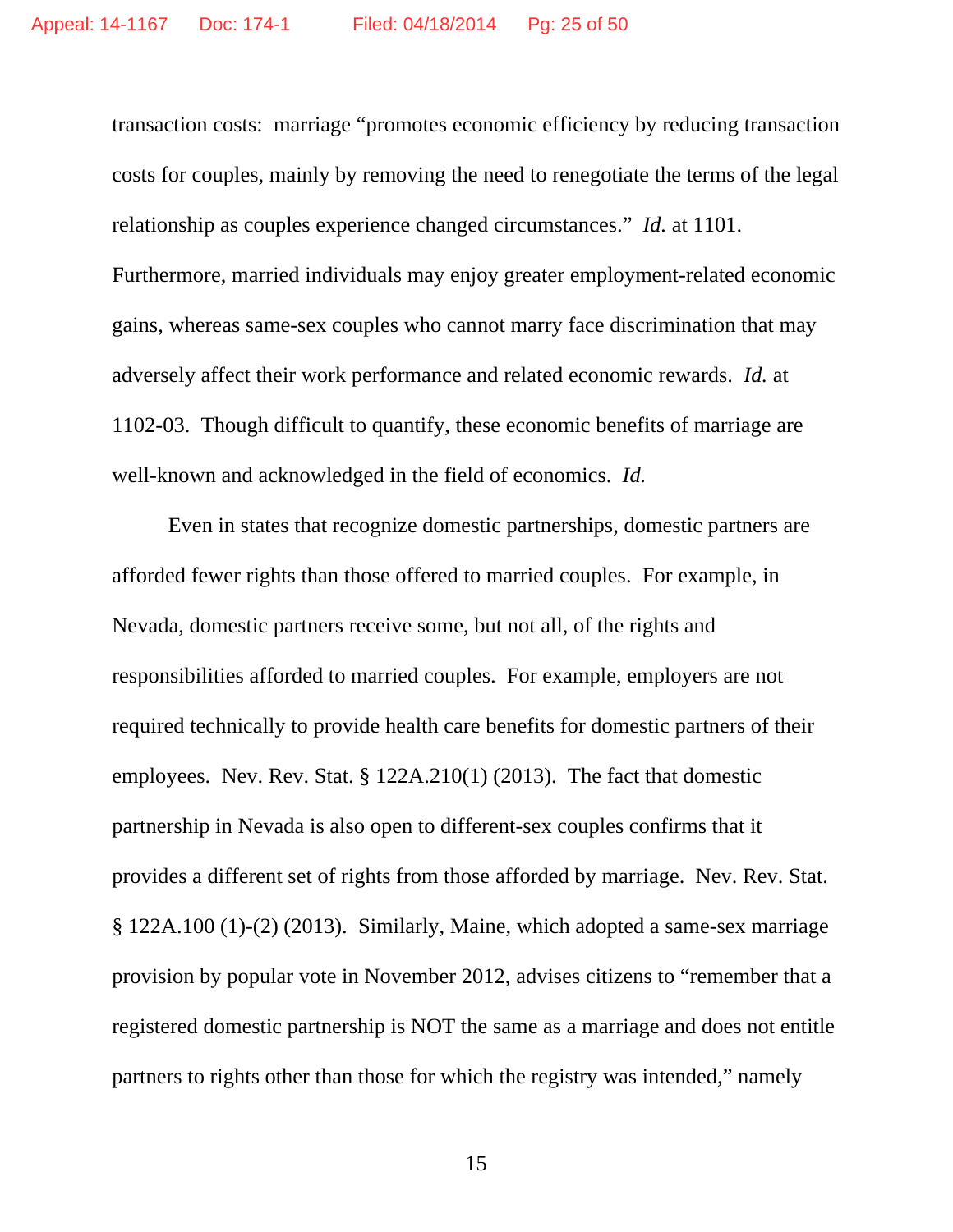"rights of inheritance, as well as the right to make decisions regarding disposal of their deceased partner's remains."<sup>5</sup> In New York City, domestic partners may enjoy, *inter alia*, visitation rights and city health benefits, but "[l]awfully married individuals, including individuals in same-sex marriages, are entitled to more New York State rights and benefits than those registered as domestic partners."<sup>6</sup>

# **C. In the Wake of the Supreme Court's Decision in** *Windsor***, the Tangible Benefits Associated with Marriage Are Even More Substantial.**

The availability of federal benefits to married couples further

demonstrates that the Marriage Bans inflict real economic and legal harm on samesex couples. Statutory schemes that recognize domestic partnerships and civil unions but not marriage of same-sex couples result in the deprivation of federal benefits because many federal agencies offer such benefits only to lawfully *married* couples. Now that the Supreme Court's decision in *Windsor* invalidated Section 3 of the federal Defense of Marriage Act ("DOMA"), which prohibited federal recognition of the validity of same-sex couples' marriages, 133 S.Ct. at

l

<sup>5</sup> *See* Me. Dep't of Health and Human Servs., *Instructions and Information for Declaration of Domestic Partnerships* 2 (2011), *available at*  http://www.maine.gov/dhhs/mecdc/public-health-systems/data-research/vitalrecords/documents/pdf-files/dompartinst.pdf.

<sup>6</sup> *See* Office of the City Clerk, City of N.Y., Domestic Partnership Registration, *available at* 

http://www.cityclerk.nyc.gov/html/marriage/domestic\_partnership\_reg.shtml#discl aimer (listing rights of marriage that do not attach to domestic partnerships).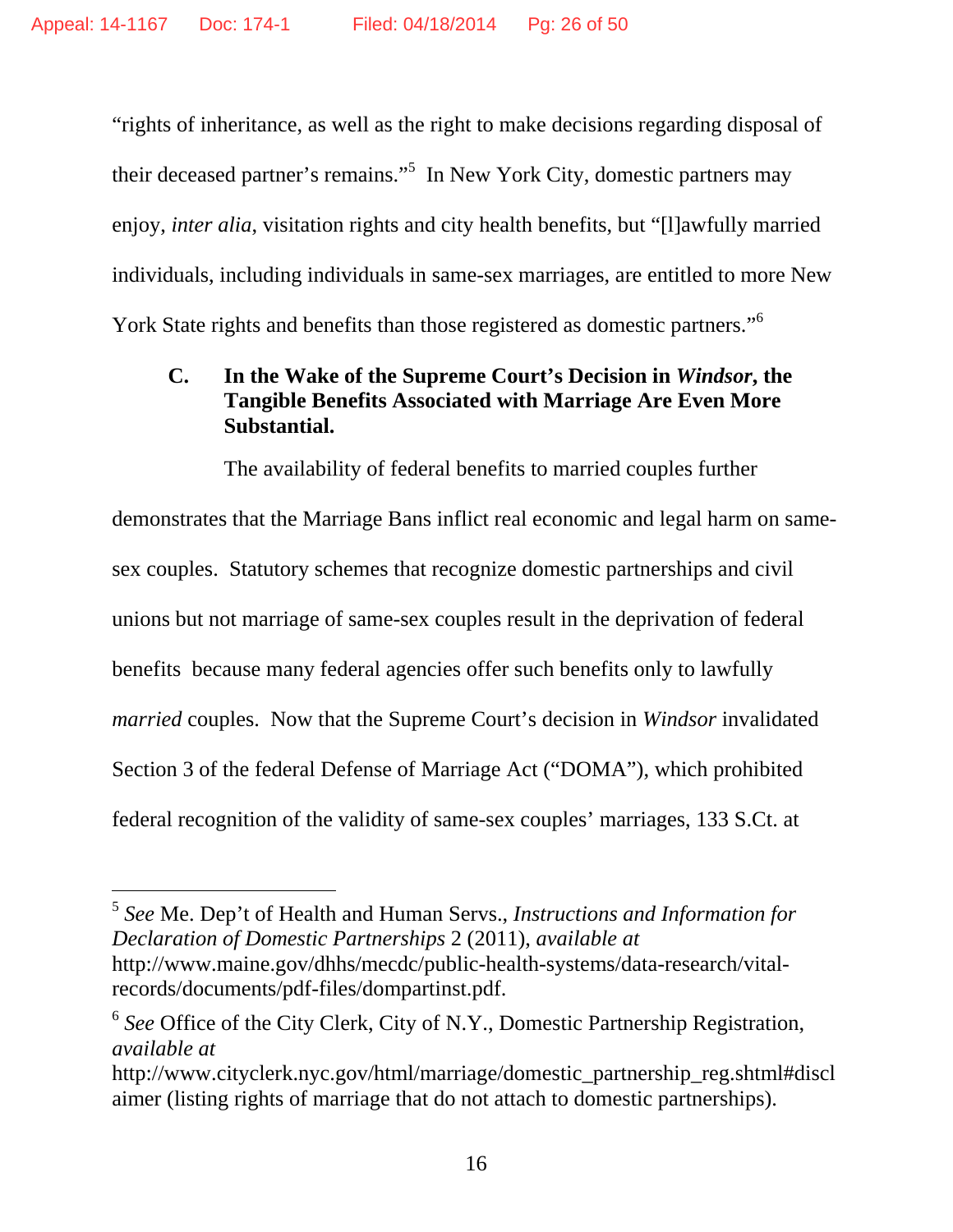2695, a growing chasm separates the protections available to same-sex couples who are lawfully married under their state's legal regime from those who are merely joined in domestic partnership or civil union.

The federal government uses "marriage" as a threshold for many federal protections and responsibilities. By defining "marriage" and "spouse" for federal purposes, Section 3 of DOMA effectively "control[led] over 1,000 federal laws" where marital or spousal status is a factor. *Windsor*, 133 S.Ct. at 2683 (citing U.S. Gov't Accountability Office, GA0-04-353R, *Defense of Marriage Act: Update to Prior Report 1* (2004)). By denying same-sex couples the right to marry, Virginia has placed those federal protections and responsibilities entirely off-limits to them. *See generally Garden State Equality v. Dow*, 216 N.J. 314 (2013).

On the same day *Windsor* was decided, the President ordered a complete and comprehensive review of "all relevant federal statutes to ensure [the] decision, including its implications for Federal benefits and obligations, is implemented swiftly and smoothly." *Statement by the President on the Supreme Court Ruling on the Defense of Marriage Act, available at* 

http://www.whitehouse.gov/blog/2013/06/26/supreme-court-strikes-down-defensemarriage-act (June 26, 2013 ). In striking down Section 3 of DOMA, the Supreme Court confined its holding to "lawful marriages." *Windsor,* 133. S.Ct. at 2696. Consistent with their existing benefits frameworks, the agencies that have taken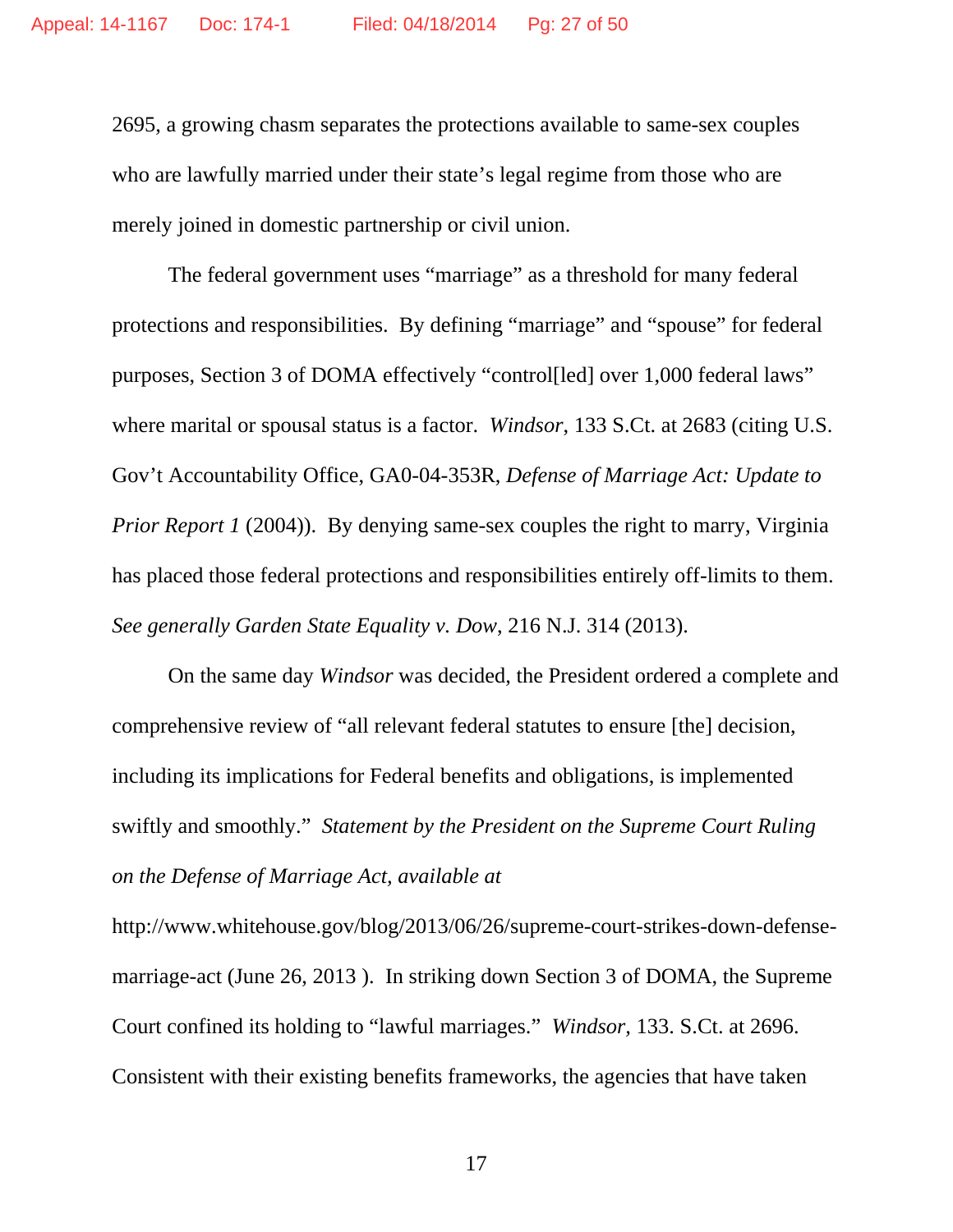action to date in response to the President's directive have extended protections and responsibilities to *married* same-sex couples and many agencies explicitly *do*  not extend protections to registered domestic partners.<sup>7</sup> For example, in its extensive guidance regarding federal benefits post-*Windsor*, the Office of Personnel Management expressly provided that "[b]enefits coverage is now available to a legally married same-sex spouse of a Federal employee or annuitant," but "same-sex couples who are in a civil union or other forms of domestic partnership . . . will remain ineligible for most Federal benefits programs." Office of Personnel Management, Benefits Admin. Letter, *Coverage of Same –Sex Spouses,* No. 13-203, July 17, 2013) at 1-2.

Likewise, on August 29, 2013, the Internal Revenue Service ("IRS") ruled that all legal marriages of same-sex couples will be respected for federal tax purposes. Rev. Rul. 2013-17, 2013-381.R.B. ("For Federal tax purposes, the terms 'spouse,' 'husband and wife,' 'husband,' and 'wife' include an individual married to a person of the same sex if the individuals are lawfully married under state law, and . . . the term 'marriage' includes such a marriage between individuals of the

-

 $7$  To date, the federal government agencies extending protections based on lawful marriage include the Office of Personnel Management, the Department of Defense, the Department of Homeland Security, the Department of State, the Department of the Treasury and Internal Revenue Service, the Department of Labor, the Department of Health and Human Services, the Social Security Administration, the Department of Veterans Affairs, the Office of Governmental Ethics, and the Federal Elections Commission.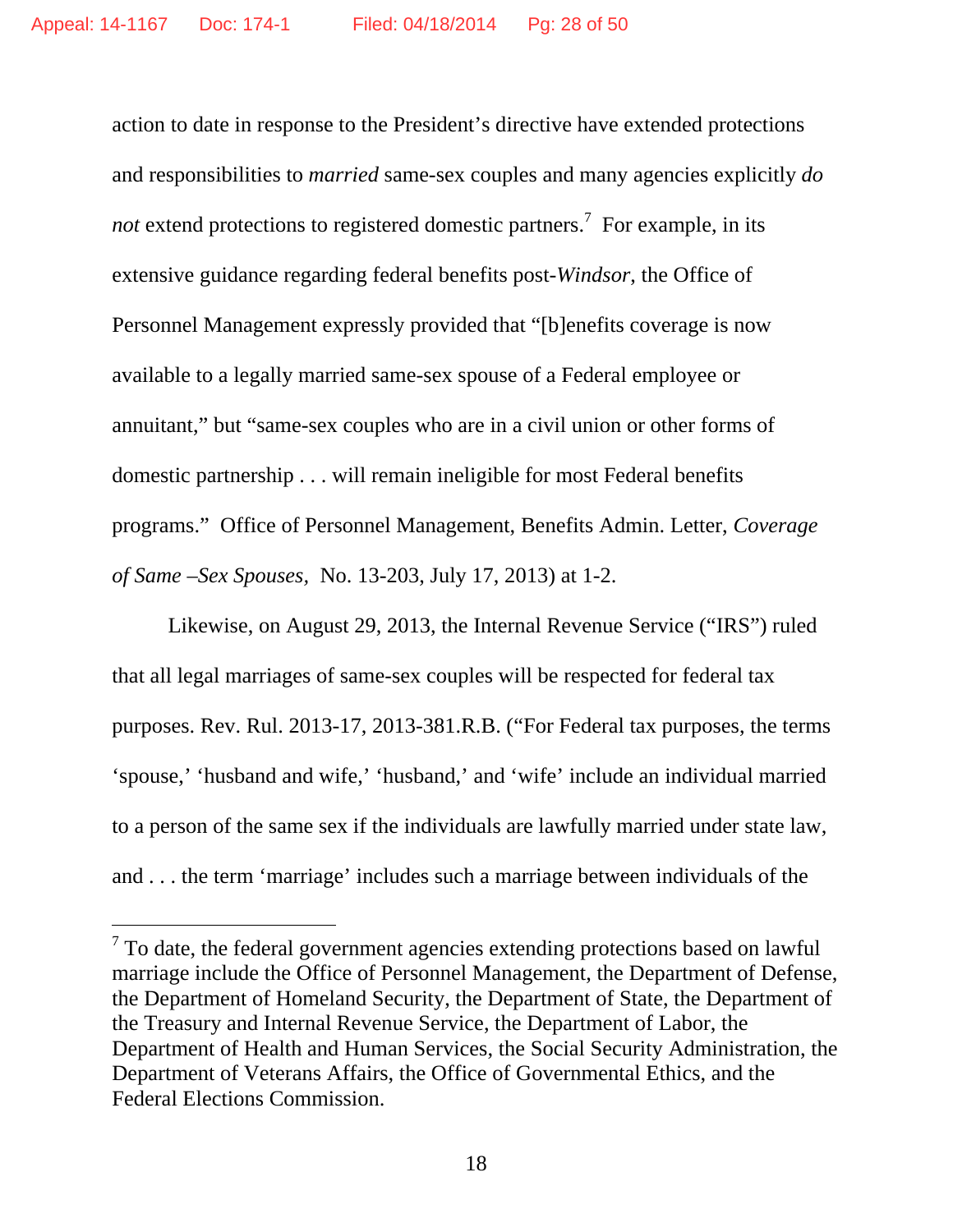same sex."). However, the Revenue Ruling also specifically held that marital protections do not extend to persons "who have entered into a registered domestic partnership, civil union, or other similar formal relationship recognized under state law that is not denominated as a marriage under the laws of that state . . . ." *Id.* 

In the immigration context, whether a same-sex couple is lawfully *married*  or merely in a domestic partnership or civil union could mean the difference between deportation and a valid basis for a family-based immigration visa. The United States Citizenship and Immigration Services ("USCIS") has made clear that "same-sex marriages will be treated exactly the same as opposite-sex marriages" including, for example, with respect to eligibility for discretionary waivers of certain inadmissibility grounds based on marriage or status of a spouse, USCIS, *Same Sex Marriages* (March 2, 2014, last reviewed/updated Apr. 3, 2014), *available at* http://www.uscis.gov/family/same-sex-marriages, at QA 9, and to the residency period required for naturalization of non-citizens married to U.S. citizens, *id.* at QA 8. These benefits would not be available to same-sex couples in domestic partnerships or civil unions.<sup>8</sup>

-

<sup>&</sup>lt;sup>8</sup> Certain governmental agencies, including the USCIS, have stated that "[a]s a general matter, the law of the place where the marriage was celebrated determines whether the marriage is legally valid for immigration purposes. . . . The domicile state's laws and policies on same-sex marriages will not bear on whether USCIS will recognize a marriage as valid." USCIS, *Same Sex Marriages* (March 2, 2014), *available at* http://www.uscis.gov/family/same-sex-marriages, at QA 3. This means that a same-sex couple living in a state with just civil unions or domestic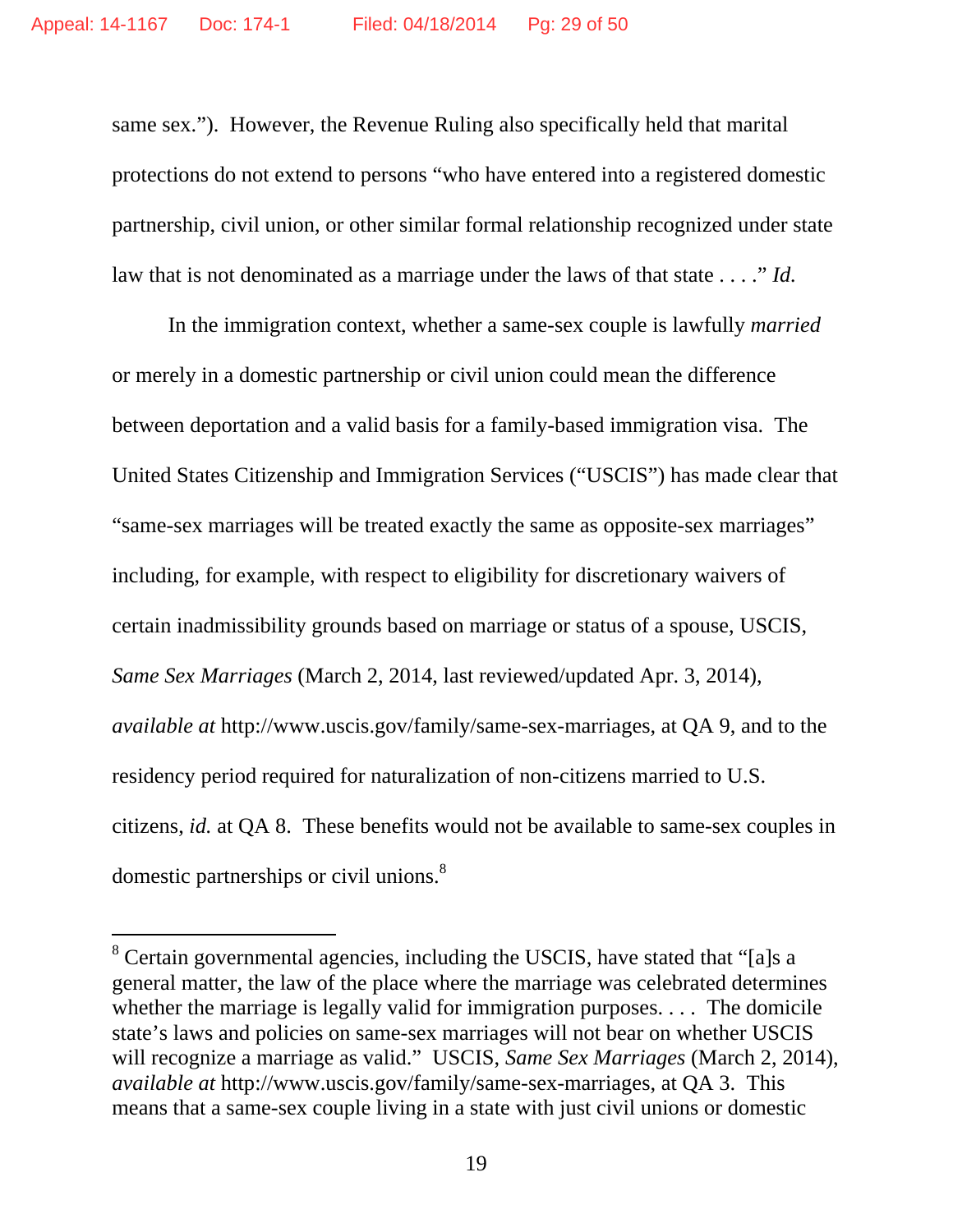The guidance and policies issued by the Department of Homeland Security, Department of Defense and the Department of State further exemplify the primacy of lawful *marriage* in extending federal benefits to same-sex couples. On July 1, 2013, then-Secretary of Homeland Security Napolitano directed the USCIS to "review immigration visa petitions filed on behalf of a same-sex spouse in the same manner as those filed on behalf of an opposite-sex spouse." *Statement by Secretary of Homeland Security Janet Napolitano on the Implementation of the Supreme Court Ruling on the Defense of Marriage Act,* dhs.gov (July 1, 2013), http:/ /www.dhs.gov/news/20 13/07/0 1/statement-secretary-homeland-securityjanet-napolitano-implementation-supreme-court.<sup>9</sup> The Department of State followed suit, beginning with Secretary Kerry's announcement that U.S. embassies and consulates would adjudicate visa applications based on a marriage of a samesex couple in the same way that they adjudicate applications for different-sex spouses. *Announcement on Visa Changes for Same-Sex Couples,* (Aug. 2, 2013),

partnership, as well as such couples living in states that lack even these procedures, would be required to bear the burden of travelling out of state, away from their friends and families, to qualify for the same federal benefits afforded to heterosexual married couples.

-

9 That directive was formalized on July 26, 2013. *See* USCIS, *Same-Sex Marriages* (July 26, 2013), *available at* http://www.uscis.gov/family/same-sexmarriages ("USCIS FAQ"). *See also U.S. Visas for Same-Sex Spouses,*  travel.state.gov, *available at*  http://travel.state.gov/content/dam/visas/DOMA/DOMA%20FAQs.pdf (last visited Oct. 23, 2013) (spousal eligibility based on valid marriage) ("Visa FAQ").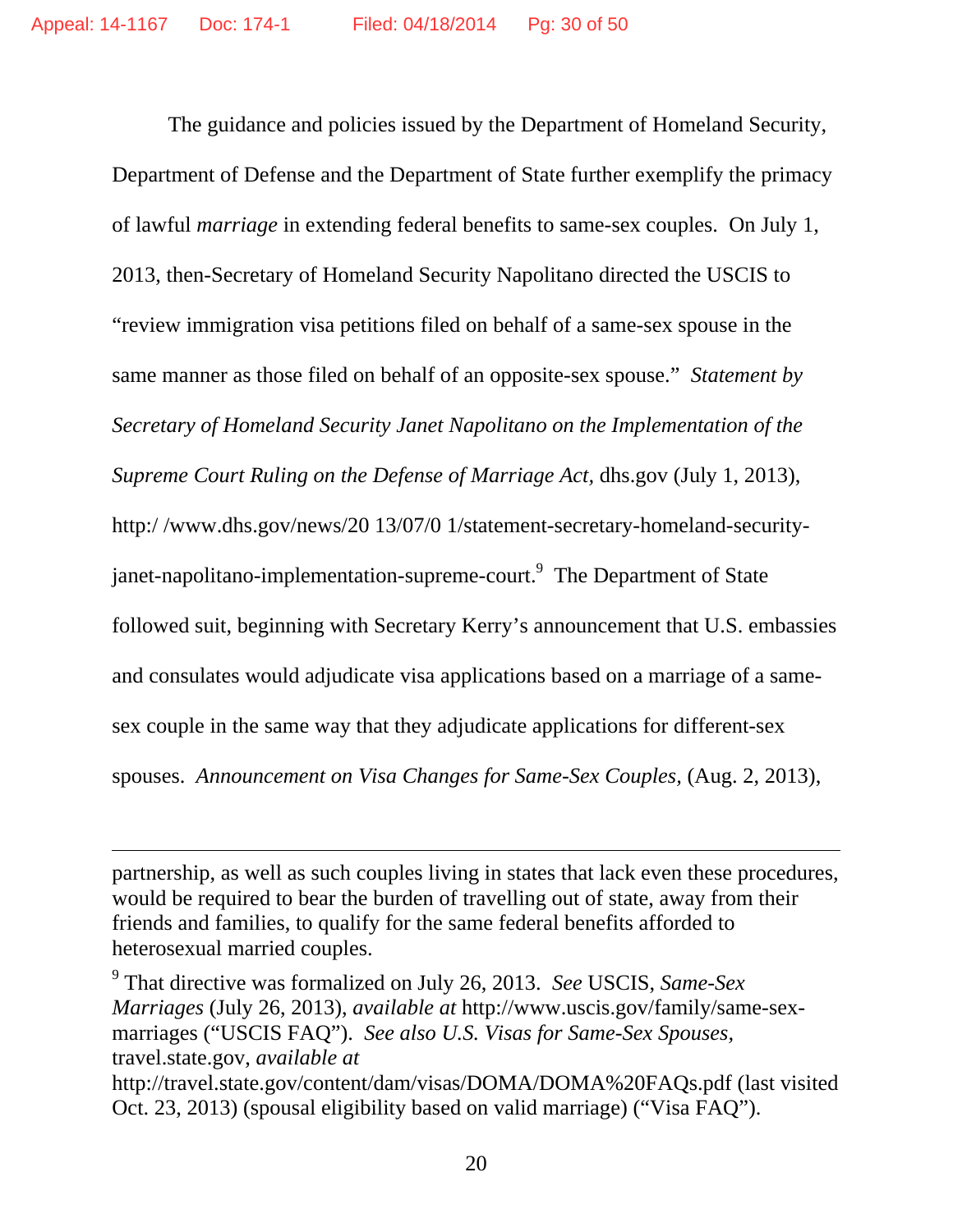*available at* http://www.state.gov/secretary/remarks/2013/08/212643.htm.

Similarly, in August 2013, Secretary of Defense Chuck Hagel advised that "[i]t is now the Department's policy to treat all married military personnel equally. The Department will construe the words 'spouse' and 'marriage' to include same-sex spouses and marriages, and the Department will work to make the same benefits available to all military spouses, regardless of whether they are in same-sex or opposite-sex marriages." Department of Defense, Memo. From Sec'y Chuck Hagel, *Extending Benefits to the Same-Sex Spouses of Military Members* at 1 (Aug. 13, 2013), *available at* 

http://www.defense.gov/home/features/2013/docs/Extending-Benefits-to-Same-Sex-Spouses-of-Military-Members.pdf. Though the availability of federal benefits continues to evolve, agency guidance makes clear that the threshold requirement to attain many of these benefits is lawful *marriage* – not a civil union or domestic partnership.

## **D. Excluding Same-Sex Couples from Marriage Perpetuates Discrimination Against Gay Men and Lesbians**

The Marriage Bans also cause real and intangible harms to same-sex couples and their immediate and extended families. Even to the extent that a domestic partnership or civil union may confer legal benefits of marriage, the two-tiered regime disadvantages same-sex couples in numerous ways. First, banning samesex couples from the valued institution of marriage makes them "other," and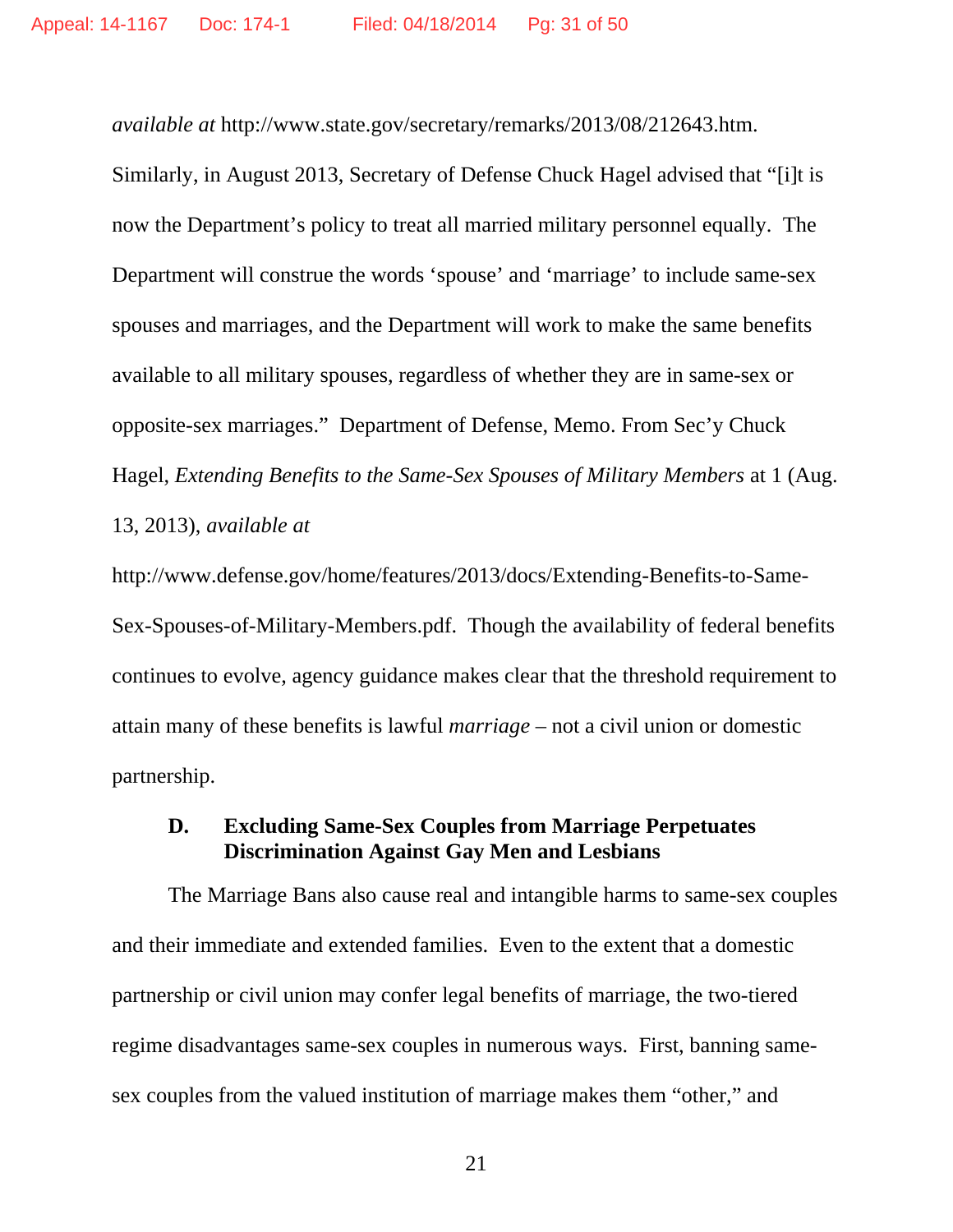demeans and stigmatizes them. This stigma, in turn, affects their physical and emotional health and well-being and encourages further discrimination against gay and lesbian individuals. This in turn causes "minority stress" that harms their physical and emotional well-being, and face increased discrimination.

# **1. Excluding Same-Sex Couples from Marriage Expresses Government Disapproval of Same-Sex Relationships**

The two-tiered regime that the Marriage Bans establish conveys official disapproval of same-sex relationships. As the California Supreme Court explained in finding that domestic partnership was not a constitutionally adequate substitute for marriage:

> [T]he statutory provisions that continue to limit access to [marriage] exclusively to opposite-sex couples—while providing only a novel, alternative institution for samesex couples—likely will be viewed as an official statement that the family relationship of same-sex couples is not of comparable stature or equal dignity to the family relationship of opposite-sex couples.

*In re Marriage Cases*, 183 P.3d 384, 452 (Cal. 2008). To that end, the Court

reasoned:

[T]here is a very significant risk that retaining a distinction in nomenclature with regard to this most fundamental of relationships whereby the term 'marriage' is denied only to same-sex couples inevitably will cause the new parallel institution that has been made available to those couples to be viewed as of a lesser stature than marriage and, in effect, as a mark of secondclass citizenship.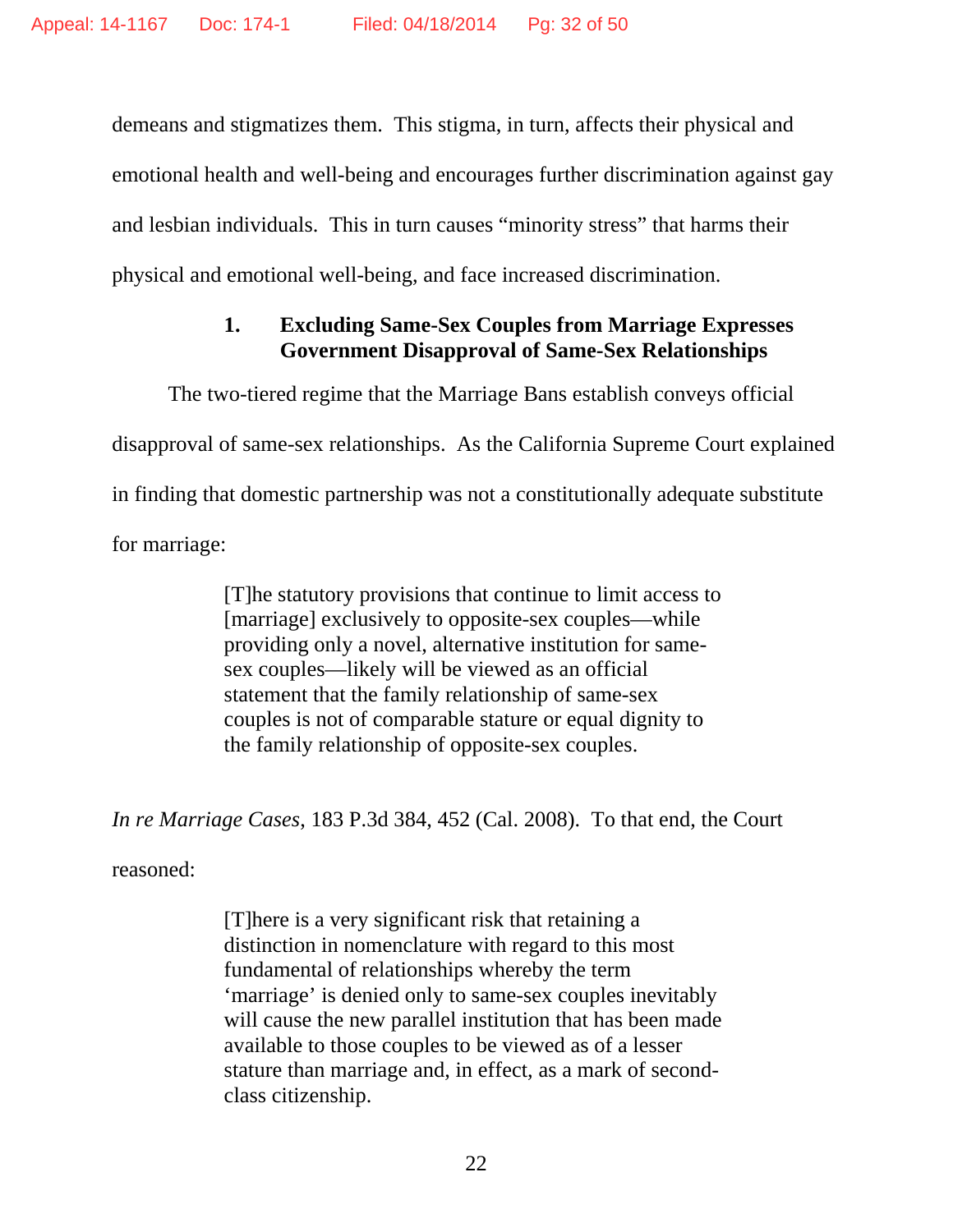*Id*., 183 P.3d at 445; *see also Kerrigan*, 957 A.2d at 474 ("[B]ecause of the long and celebrated history of the term 'marriage' and the widespread understanding that this word describes a family relationship unreservedly sanctioned by the community, the statutory provisions that continue to limit access to this designation exclusively to opposite-sex couples—while providing only a novel, alternative institution for same-sex couples—likely will be viewed as an official statement that the family relationship of same-sex couples is not of comparable stature or equal dignity to the family relationship of opposite-sex couples.") (citing *In re Marriage Cases*, 43 Cal. 4th at 855); *Goodridge*, 798 N.E.2d at 962 (statutory bar on marriage for same-sex couples "confers an official stamp of approval on the destructive stereotype that same-sex relationships are inherently unstable and inferior to opposite-sex relationships and are not worthy of respect").

The government disapproval expressed through the Marriage Bans is likewise constitutionally suspect in light of the motivations that underlie the legislation. As was true of Section 3 of the federal Defense of Marriage Act, the Marriage Bans' "principal effect is to identify a subset of [relationships] and make them unequal. The principal purpose is to impose inequality." *Windsor*, 133 S. Ct. at 2694. Although Appellants contended that the "primary purpose for recognizing and regulating marriage is responsible procreation and child-rearing," the district court rejected this claim, finding that the purpose of the Bans was to "target a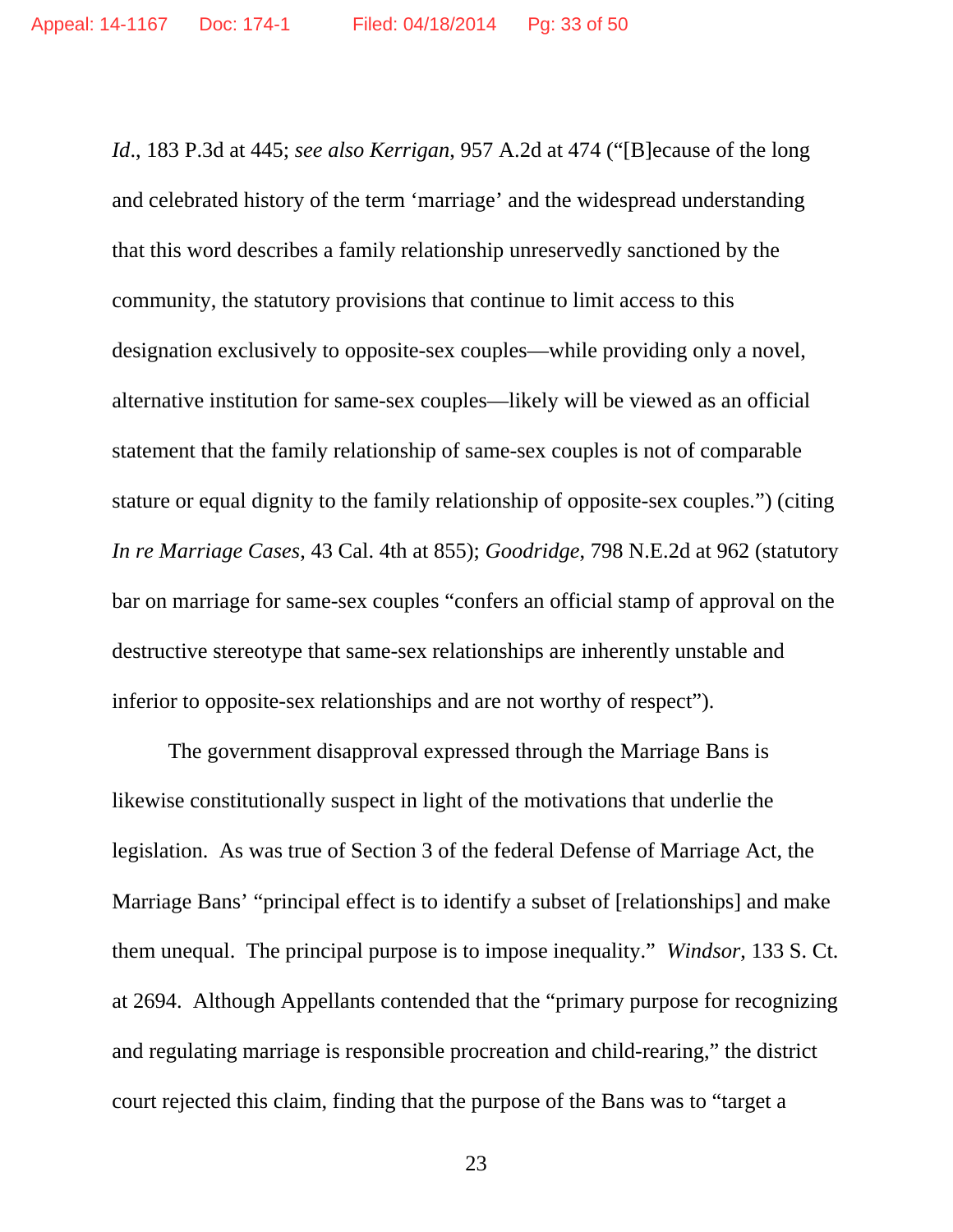subset (gay and lesbian individuals) who are similarly situated to Virginia's heterosexual individuals, and deprive that subset of the opportunity to marry." *Bostic*, 2014 WL 561978, at \*21.

The Marriage Bans' disapproval of same-sex couples is stigmatizing. Both judicial decisions and social science have recognized that government action singling out a group for disfavored treatment stigmatizes that group. *See Lawrence v. Texas*, 539 U.S. 558, 575 (2003) (stating that the "stigma" imposed by the Texas statute criminalizing "homosexual conduct" was "not trivial"); *Brown*, 347 U.S. at 494 (describing the "feeling of inferiority" that inevitably accompanies differential treatment); *Strauder v. West Virginia*, 100 U.S. 303, 308 (1879), *abrogated on other grounds by Taylor v. Louisiana*, 419 U.S. 522 (1975) (noting that exclusion of non-white citizens from juries was "practically a brand upon them, affixed by the law, an assertion of their inferiority").

### **2. The Stigma Created by the Marriage Bans Causes Emotional and Physical Harm**

The stigma resulting from the Marriage Bans' two-tiered regime has harmful consequences. That stigma can cause gay men and lesbians to suffer "minority stress," which manifests itself through "prejudice events": expectations of rejection and discrimination; concealment of identity; and internalized homophobia. *See* Ilan H. Meyer, *Prejudice, Social Stress, and Mental Health in Lesbian, Gay and*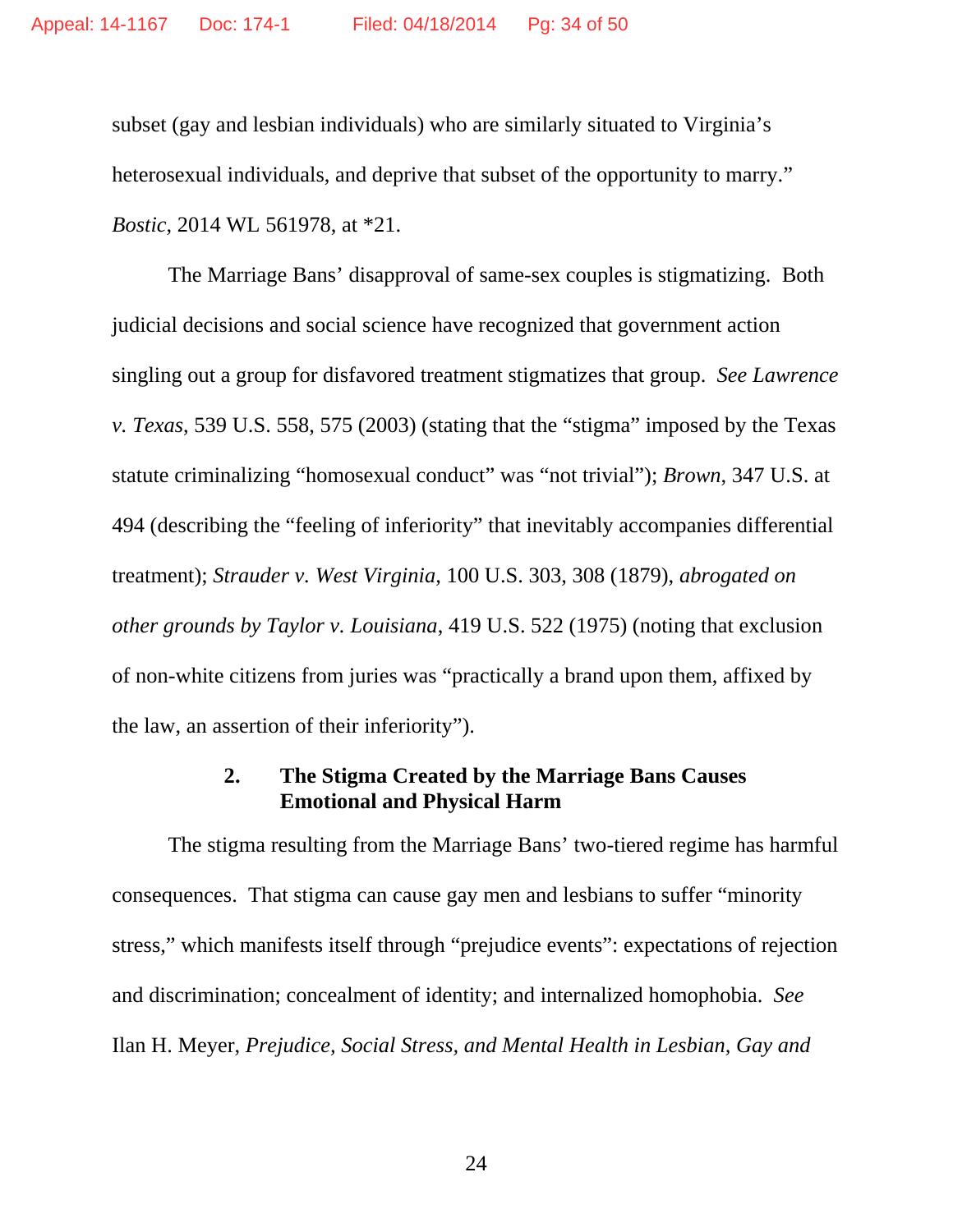*Bisexual Populations: Conceptual Issues and Research Evidence*, 129 Psychol. Bull. 674 (2003).

Such stresses negatively affect the mental health and well-being of gay and lesbian individuals. *See, e.g.*, Gilbert Herdt & Robert Kertzner, *I Do, But I Can't: The Impact of Marriage Denial on the Mental Health and Sexual Citizenship of Lesbians and Gay Men in the United States*, 3 J. Sexuality Res. Soc. Policy 33 (2006). "Greater exposure to discrimination and perceptions of stigma have been linked with poorer mental health in sexual minority individuals." Adam W. Fingerhut, Letitia Anne Peplau, Shelly L. Gable, *Identity, Minority Stress and Psychological Well-Being Among Gay Men and Lesbians*, 1 Psychology & Sexuality 101, 105 (2010). Internalized homophobia, for example, can lead to lowered self-esteem, anxiety, substance abuse, and depression. Gregory M. Herek et al., *Correlates of Internalized Homophobia in a Community Sample of Lesbians and Gay Men*, 2 J. Gay Lesbian Med. Assoc. 17 (1997). And recent suicides by gay teenagers "has drawn national attention to the insidious peer harassment that lesbian, gay, bisexual, and transgender (LGBT) youth face on a daily basis." Lisa C. Connolly, *Anti-Gay Bullying in Schools--Are Anti-Bullying Statutes the Solution?*, 87 N.Y.U. L. Rev. 248, 249 (2012).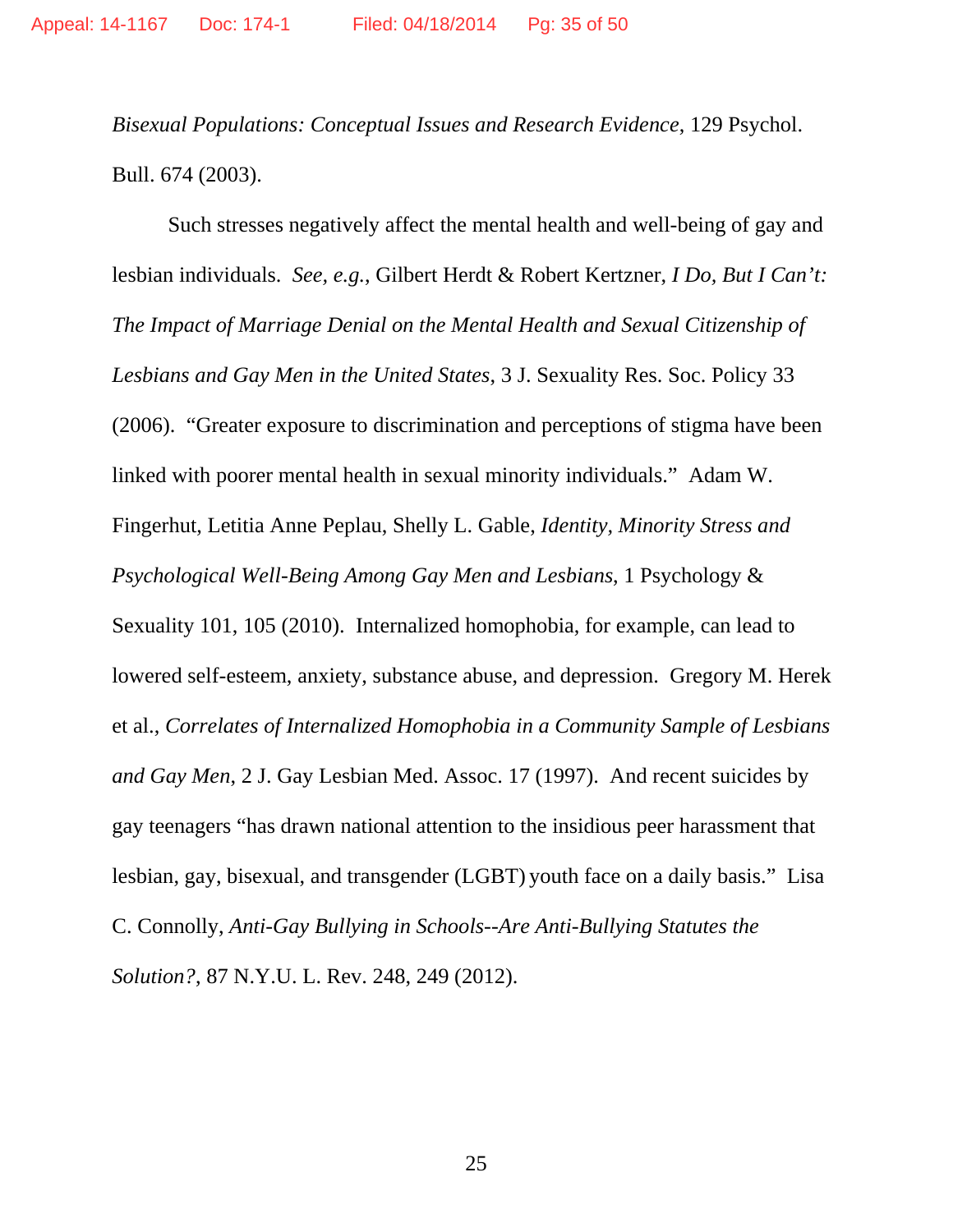### **3. The Stigma Created by the Marriage Bans Perpetuates Discrimination Against Gay Men and Lesbians**

By making sexual orientation a legally salient characteristic, the Marriage Bans also encourage and provide cover for those who seek to treat gay men and lesbians differently based on their sexual orientation. *See, e.g.*, *Perry v. Schwarzenegger*, 704 F. Supp. 2d 921, 979 (N.D. Cal. 2010) (describing how Proposition 8 sent "a message that gay relationships are not to be respected; that they are of secondary value, if of any value at all; that they are certainly not equal to those of heterosexuals"). Because the state provides for separate and lesser treatment of gay men and lesbians, individuals may logically conclude that it is permissible to treat them as inferior. *Cf. Lawrence*, 539 U.S. at 575 (criminalizing sexual conduct between same-sex couples was "an invitation to subject homosexual persons to discrimination both in the public and in the private spheres"); *Strauder*, 100 U.S. at 308 (exclusion of non-white citizens from juries was "a stimulant to . . . race prejudice").

Moreover, designating same-sex couples as different can trigger unintentional discrimination. Due to confusion regarding legal requirements, hospitals may refuse to allow a same-sex partner to be by a loved one's side during a medical emergency, and doctors may not permit domestic partners to make medical decisions on behalf of an incapacitated partner. In an analogous context, the New Jersey Civil Union Review Commission received testimony that gay and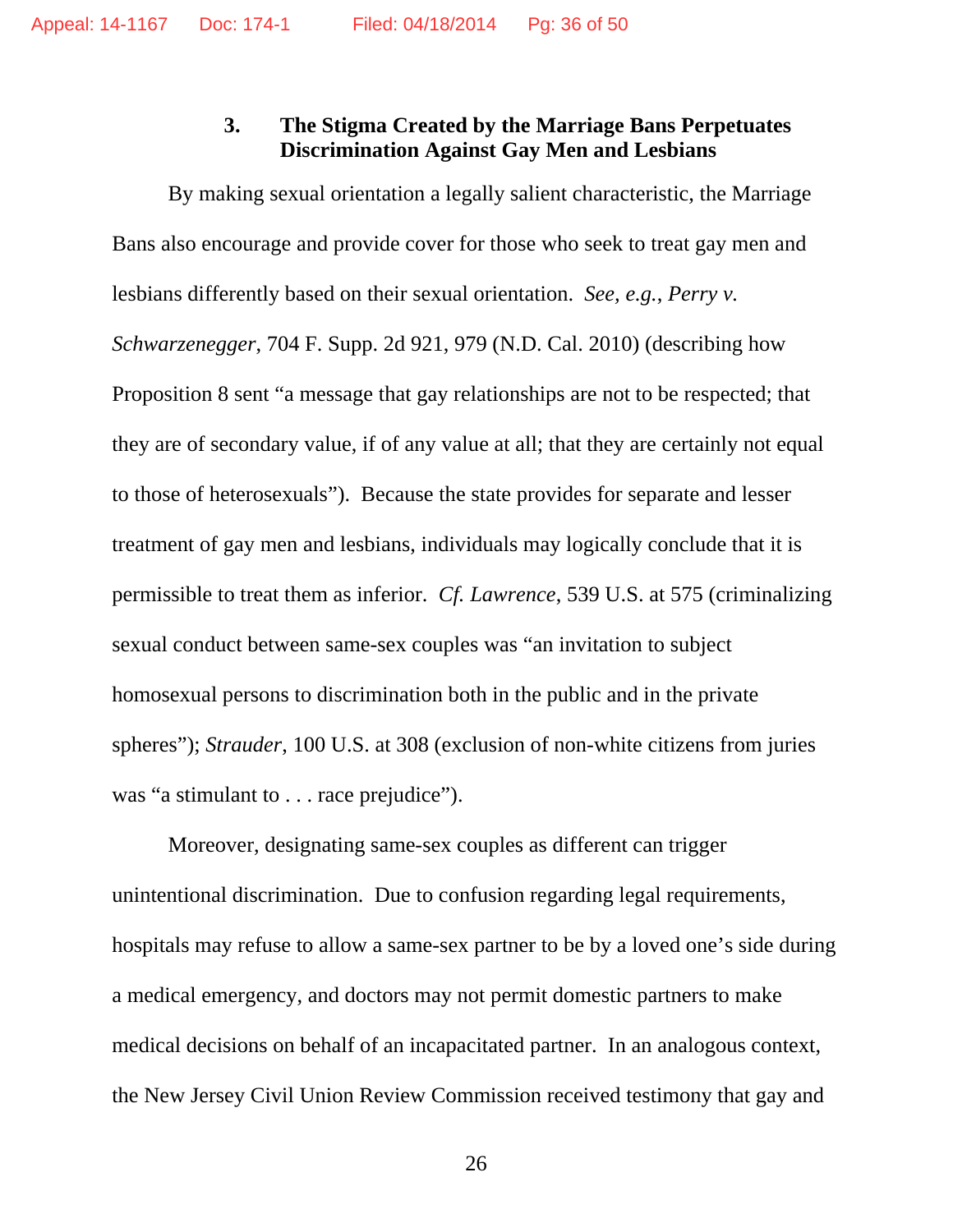lesbian individuals who were legally entitled to hospital visitation rights were delayed in gaining access to their hospitalized partners. For example, a woman whose partner was admitted to the emergency room with a potentially fatal cardiac arrhythmia was temporarily prevented from getting information about her partner's condition because the doctor was unfamiliar with civil unions. *See* New Jersey Commission Report at 1; *see also id.* at 14-15 (providing additional examples). Furthermore, employers may be less understanding of an employee's need to take leave to care for a domestic partner. *Id.* at 21 (testimony explaining that Massachusetts' marriage equality law has had the effect that, "without the term 'civil union' or 'domestic partner' to hide behind, if [employers] don't give equal benefits to employees in same-sex marriages, these employers would have to come forth with the real excuse for discrimination"). Even family members may not understand either the level of commitment expected of a domestic partner towards the couple's child, or the degree of attachment of the child to a domestic partner.

Moreover, by segregating gay men and lesbians, the Marriage Bans cause society to focus on sexual orientation to the exclusion of other characteristics. As with segregation on the basis of race, separating gay men and lesbians based on their sexual orientation causes that aspect of their identity to eclipse other attributes. *See* Robin A. Lenhardt, *Understanding the Mark: Race, Stigma, and Equality in Context*, 79 N.Y.U. L. Rev. 803, 818-19 (2004). Thus, when gay men

<u>27</u>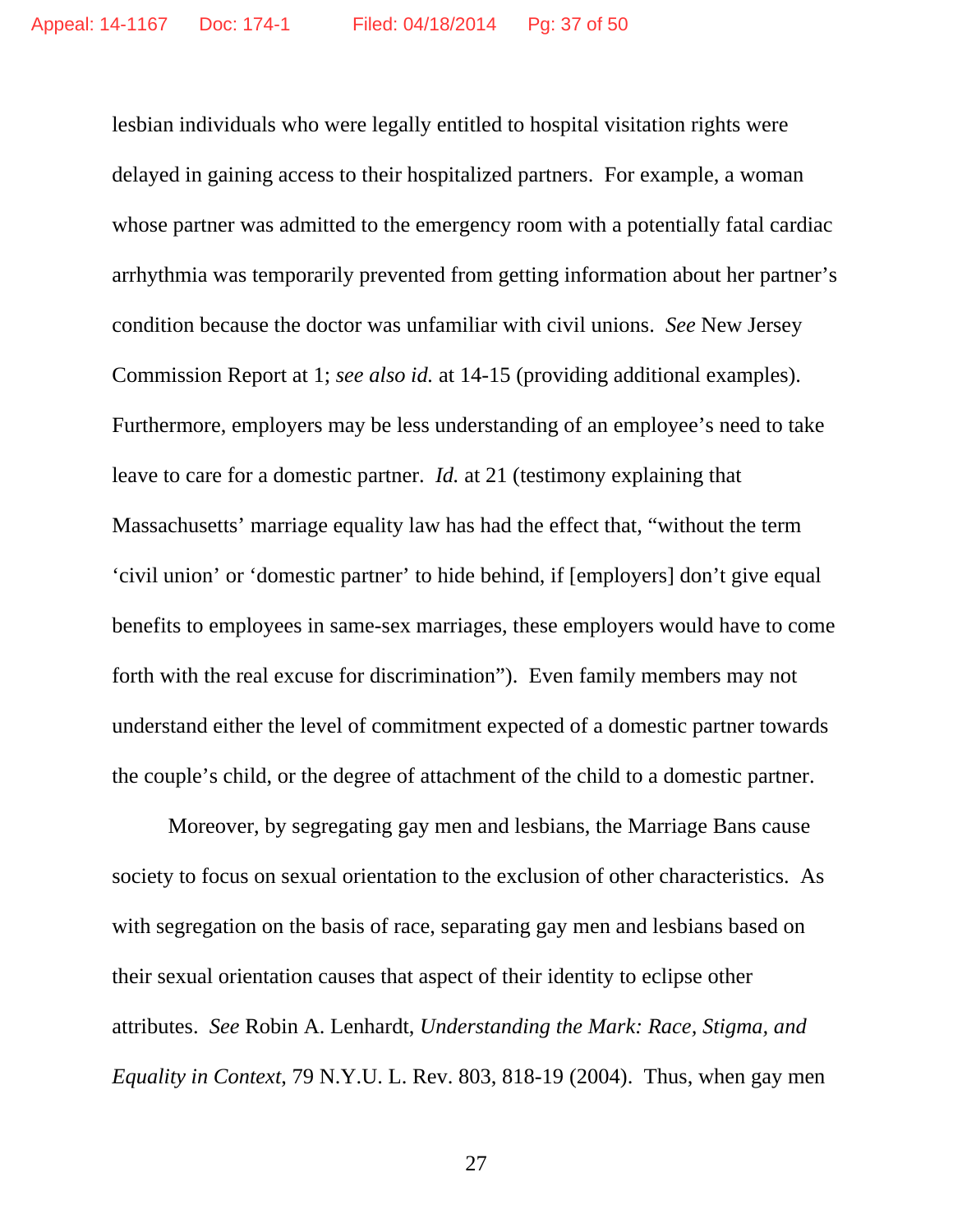or lesbians disclose that they are in a domestic partnership, others often see them *only* as gay—and treat them accordingly—rather than viewing them as full persons entitled to the same respect and dignity given to other members of society. *See generally* Marc R. Poirier, *Name Calling: Identifying Stigma in the "Civil Union"/ "Marriage" Distinction*, 41 Conn. L. Rev. 1425, 1429-30, 1479-89 (2009) (describing the way in which the nomenclature distinction perpetuates bias and facilitates discrimination).

### **CONCLUSION**

Numerous racial and religious minorities have, at various times in history, faced restrictions on their privilege to marry. *See* Nancy Cott, *Public Vows: A History of Marriage and the Nation* 4 (2000). But "[a] prime part of the history of our Constitution . . . is the story of the extension of constitutional rights and protections to people once ignored or excluded." *Virginia*, 518 U.S. at 557. The Marriage Bans create a separate and unequal regime for a disfavored class. By excluding same-sex couples from the hallowed, state-sponsored institution of marriage, the Marriage Bans inflict "immediate, continuing, and real injur[y]" on gay and lesbian individuals. *Romer*, 517 U.S. at 635. Gay men and lesbians and their families are deprived of meaningful benefits; suffer from state-sanctioned stigma; and are exposed to further discrimination on the basis of their sexual orientation. The patently separate-but-unequal regime effected by the Marriage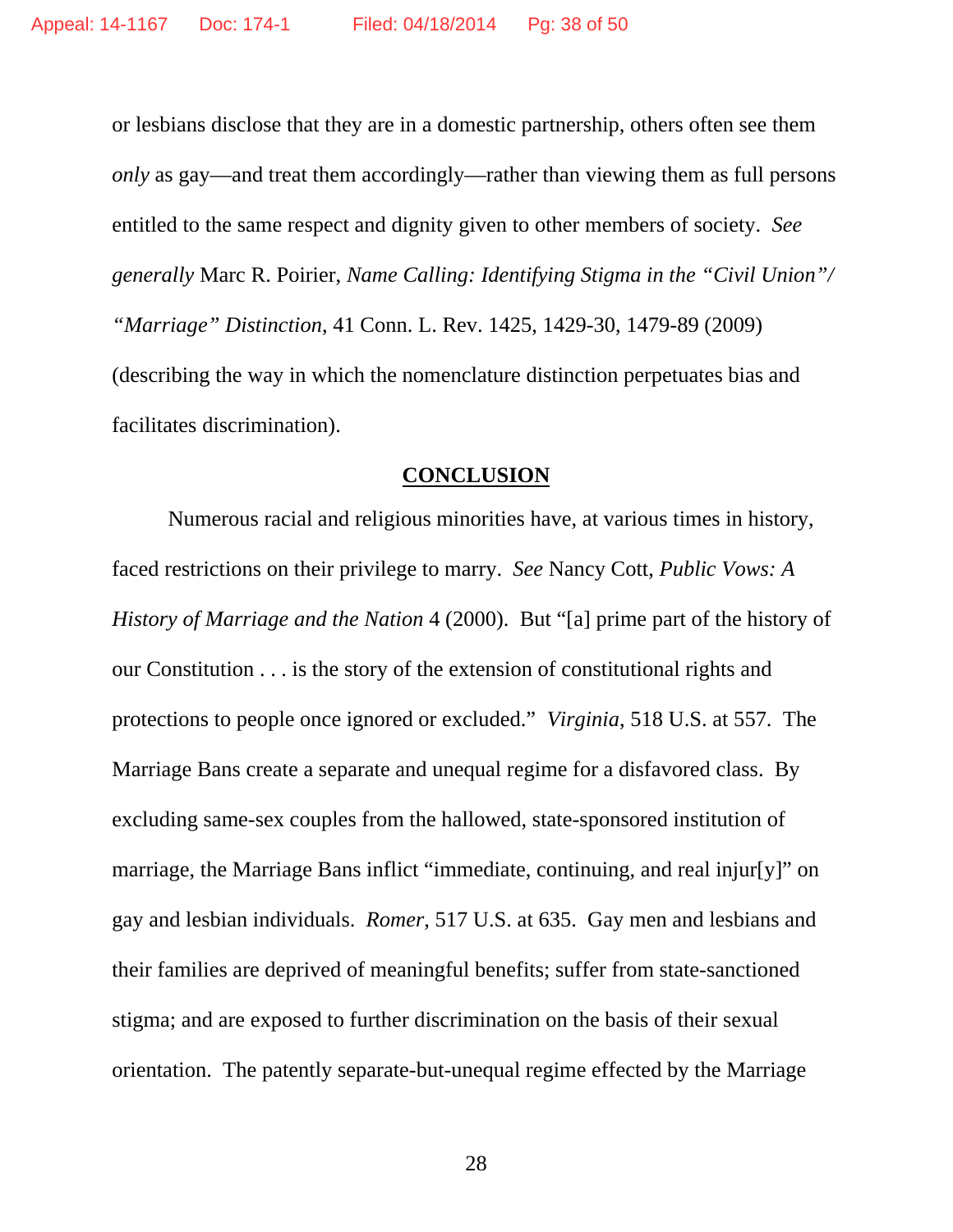Bans fails any level of judicial scrutiny. Amici urge this court to find that the Marriage Bans are unconstitutional.

DATED: April 18, 2014 Respectfully submitted,

# MUNGER, TOLLES & OLSON LLP JEROME C. ROTH NICOLE S. PHILLIS

 s/ Jerome C. Roth MUNGER, TOLLES & OLSON, LLP 560 Mission Street, 27th Floor San Francisco, CA 94105-2907 Telephone: (415) 512-4000 Email: Jerome.Roth@mto.com Nicole.Phillis@mto.com

Attorneys for *Amici Curiae,* BALIF, et al.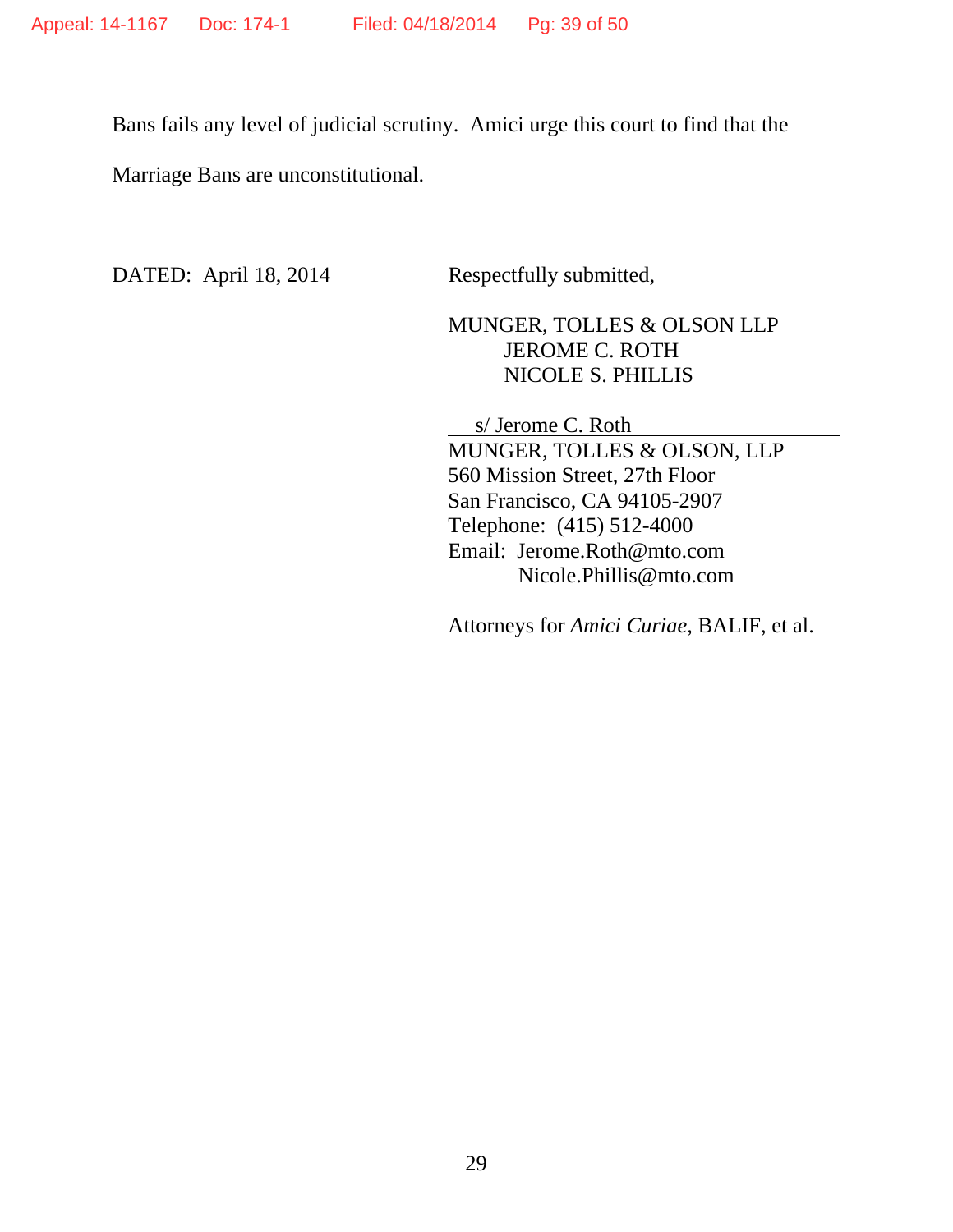### **CERTIFICATE OF COMPLIANCE WITH RULE 32(a)**

- 1. This brief complies with the type-volume limitation of Fed. R. App. P.  $32(a)(7)(B)$  because this brief contains 6,250 words, excluding the parts of the brief exempted by Fed. R. App. P.  $32(a)(7)(B)(iii)$ .
- 2. This brief complies with the typeface requirements of Fed. R. App. P.  $32(a)(5)$  and the type style requirements of Fed. R. App. P.  $32(a)(6)$  because this brief has been prepared in a proportionally spaced typeface using Microsoft Word 2010 in 14 point Times New Roman font.

DATED: April 18, 2014 Respectfully submitted,

MUNGER, TOLLES & OLSON LLP JEROME C. ROTH NICOLE S. PHILLIS 560 Mission Street, 27th Floor San Francisco, CA 94105-2907 Telephone: (415) 512-4000 Email: Jerome.Roth@mto.com Nicole.Phillis@mto.com

s/ Jerome C. Roth

Attorneys for *Amici Curiae,* BALIF, et al.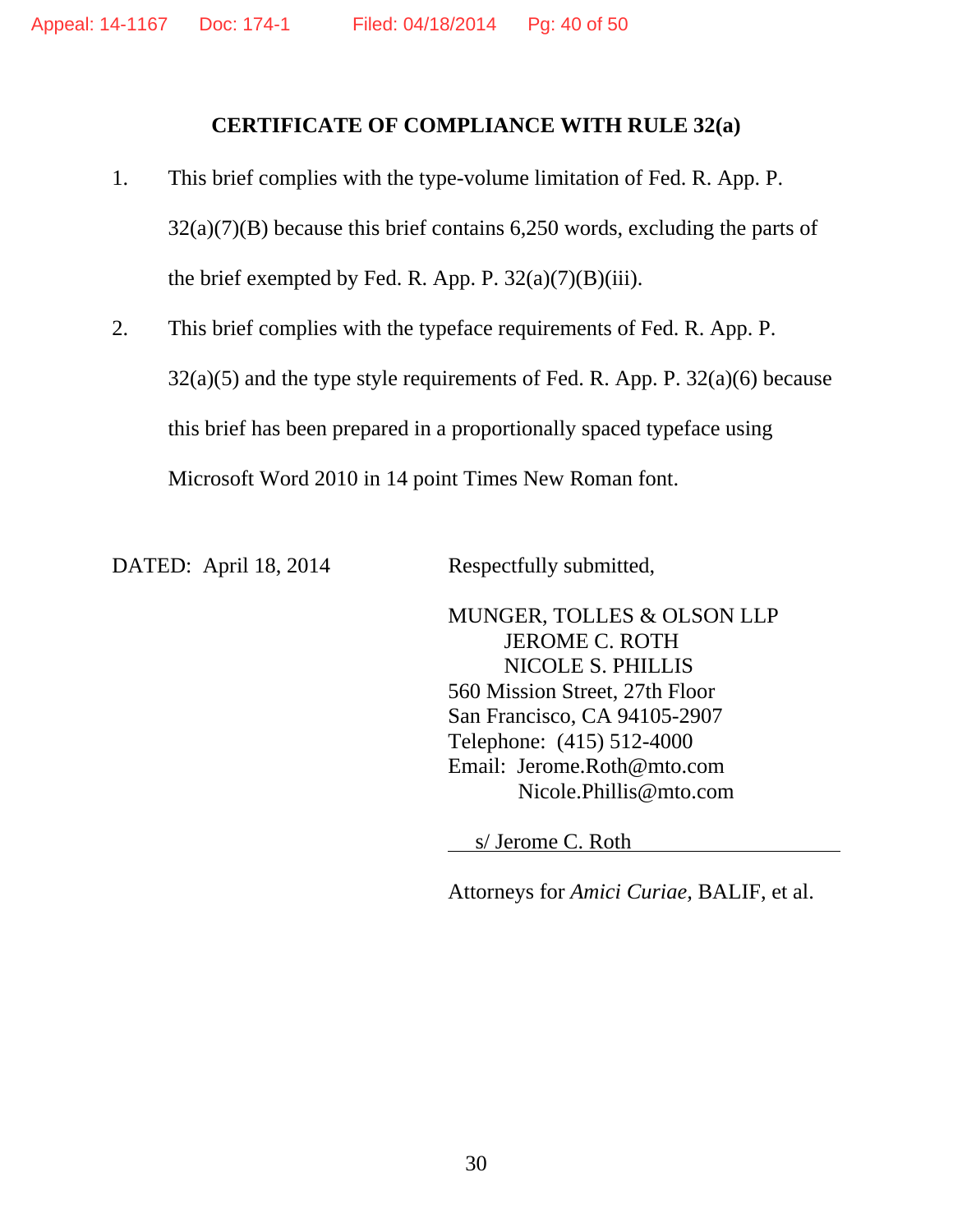### **CERTIFICATION OF SERVICE**

I hereby certify that on April 18, 2014, I electronically filed the foregoing BRIEF OF AMICI CURIAE BAY AREA LAWYERS FOR INDIVIDUAL FREEDOM ("BALIF"), ET AL. IN SUPPORT OF PLAINTIFFS-APPELLEES with the Clerk of court using the CM/ECF System, and served on all parties or their counsel of record through the CM/ECF system if they are registered users or, if they are not, by service a true and correct copy at the addresses listed below:

> David A. Robinson P. O. Box 780 North Haven, CT 06473

DATED: April 18, 2014 MUNGER, TOLLES & OLSON LLP JEROME C. ROTH NICOLE S. PHILLIS 560 Mission Street, 27th Floor San Francisco, CA 94105-2907 Telephone: (415) 512-4000 Email: Jerome.Roth@mto.com Nicole.Phillis@mto.com

s/ Jerome C. Roth

Attorneys for *Amici Curiae,* BALIF, et al.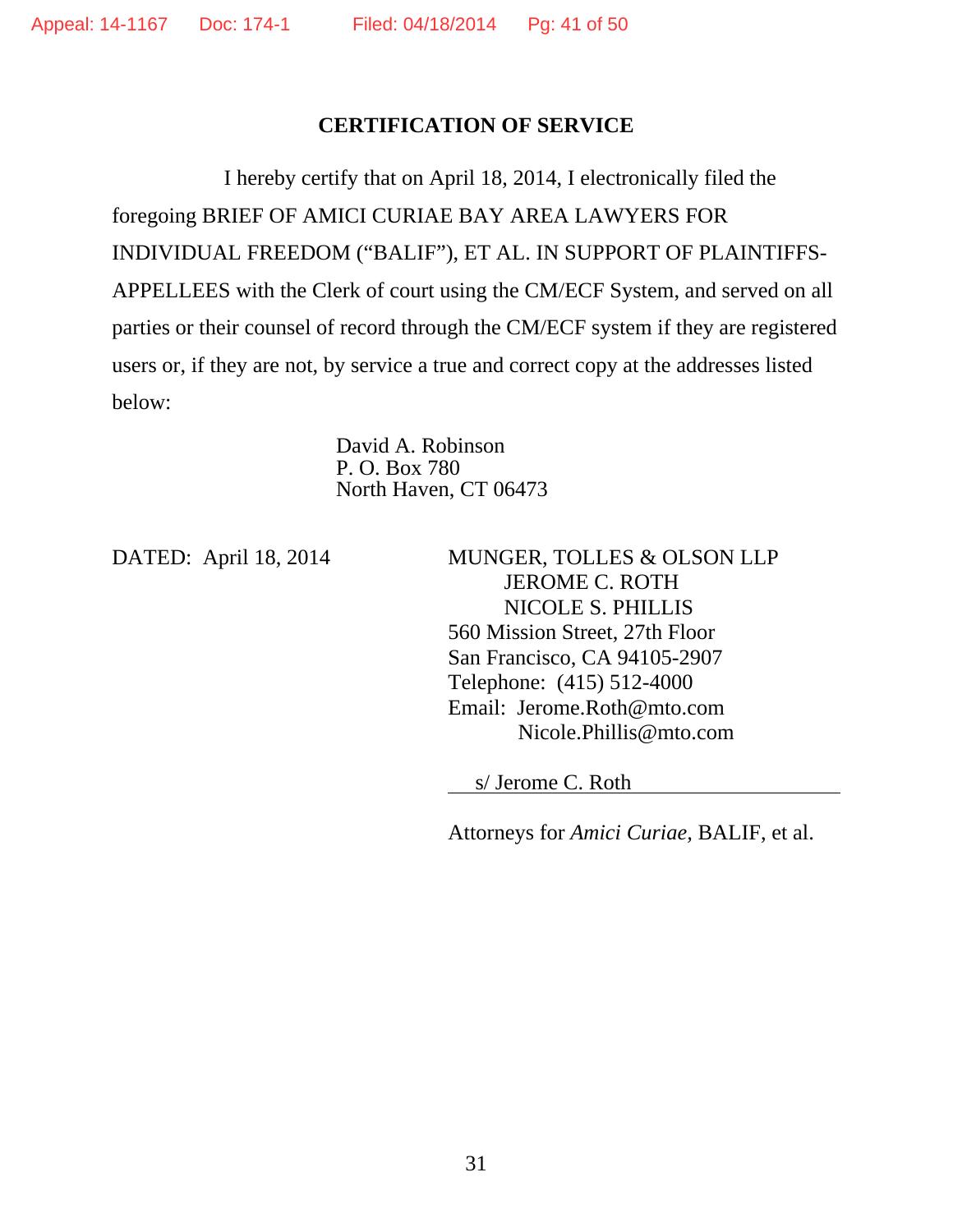#### **APPENDIX: STATEMENTS OF AMICI**

Amici respectfully submit the following statements regarding their interests in this matter:

#### **Austin LGBT Bar Association ("Austin LGBT Bar")**

The Austin LGBT Bar Association ("Austin LGBT Bar") is a membership organization comprised of over 100 attorneys, judges, and law students located in Austin, Texas. It has a voting member on the Board of Directors of the Austin Travis County Bar Association. The Austin LGBT Bar conducts bi-monthly certified continuing legal education programs on the laws and statutes that impact the lives of LGBT persons and implements mentoring programs for law students. In addition to promoting education on issues relating to LGBT law, one of the stated purposes of the Austin LGBT Bar is to help raise the profile and acceptance of LGBT individuals within the legal community and to serve as examples for professionalism. The Austin LGBT Bar works hard to educate Texas attorneys on how to best represent their gay and lesbian clients in the extremely difficult climate that exists due to a disparate and unequal treatment of LGBT persons under the law – particularly with regard to gay and lesbian families.

A-1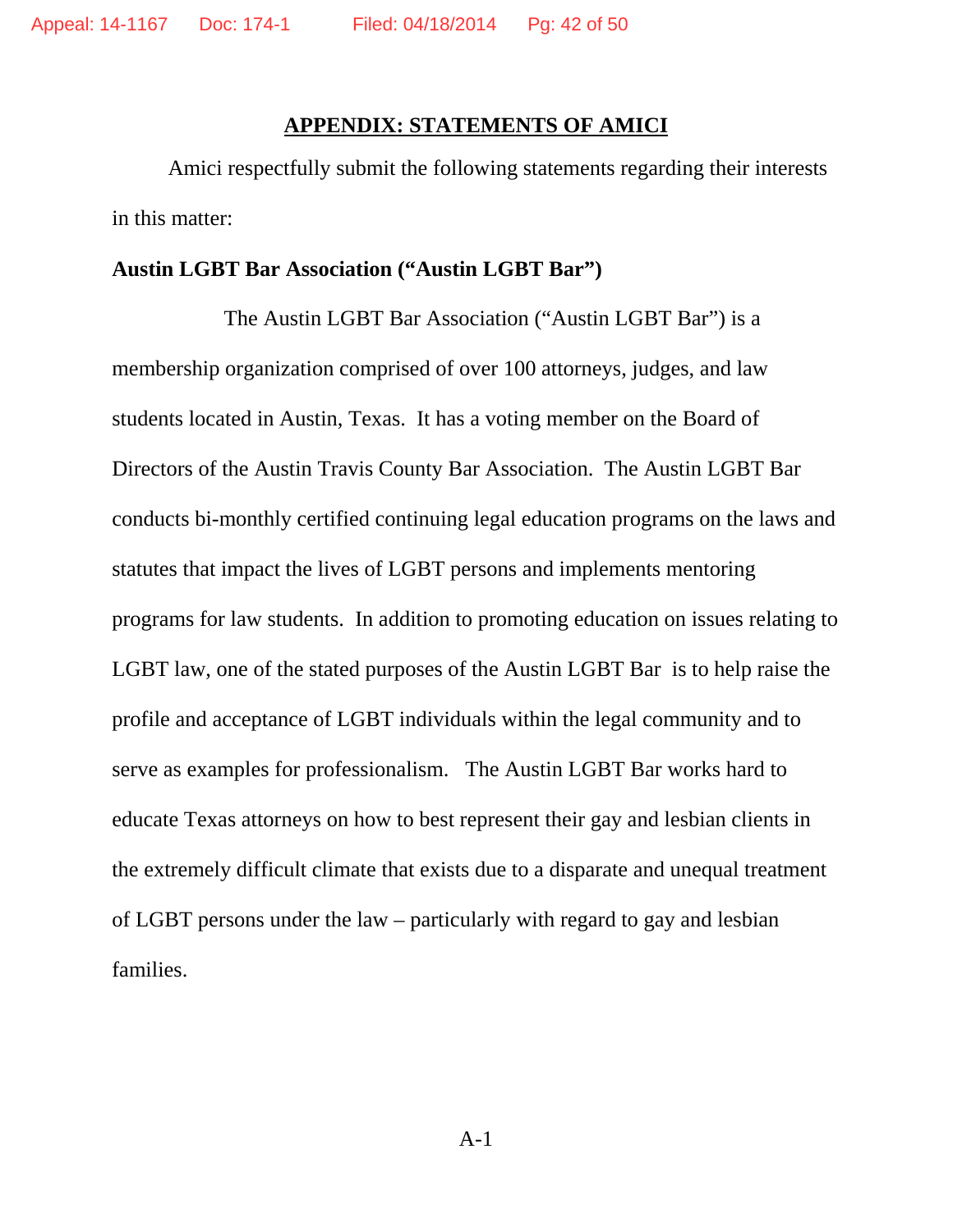### **Bar Association of San Francisco ("BASF")**

The Bar Association of San Francisco ("BASF") is a nonprofit voluntary membership organization of attorneys, law students, and legal professionals in the San Francisco Bay Area. Founded in 1872, BASF enjoys the support of more than 7,500 individuals, law firms, corporate legal departments, and law schools. Through its board of directors, committees, volunteer legal services programs, and other community efforts, BASF has worked to promote and achieve equal justice for all and oppose discrimination in all its forms, including, but not limited to, discrimination based on race, sex, disability, and sexual orientation.

### **Freedom to Marry**

Freedom to Marry is the campaign to win marriage nationwide. Freedom to Marry works with partner organizations and individuals to win marriage in more states, solidify and diversify the majority for marriage, and challenge and end federal marriage discrimination. Freedom to Marry is based in New York, and has participated as amicus curiae in several marriage cases in the United States and abroad.

### **The GLBT Bar Association of Washington ("QLaw")**

QLaw, the GLBT Bar Association of Washington, is an association of gay, lesbian, bisexual, and transgender (GLBT) legal professionals and their friends. QLaw serves as a voice for gay, lesbian, bisexual, and transgender

A-2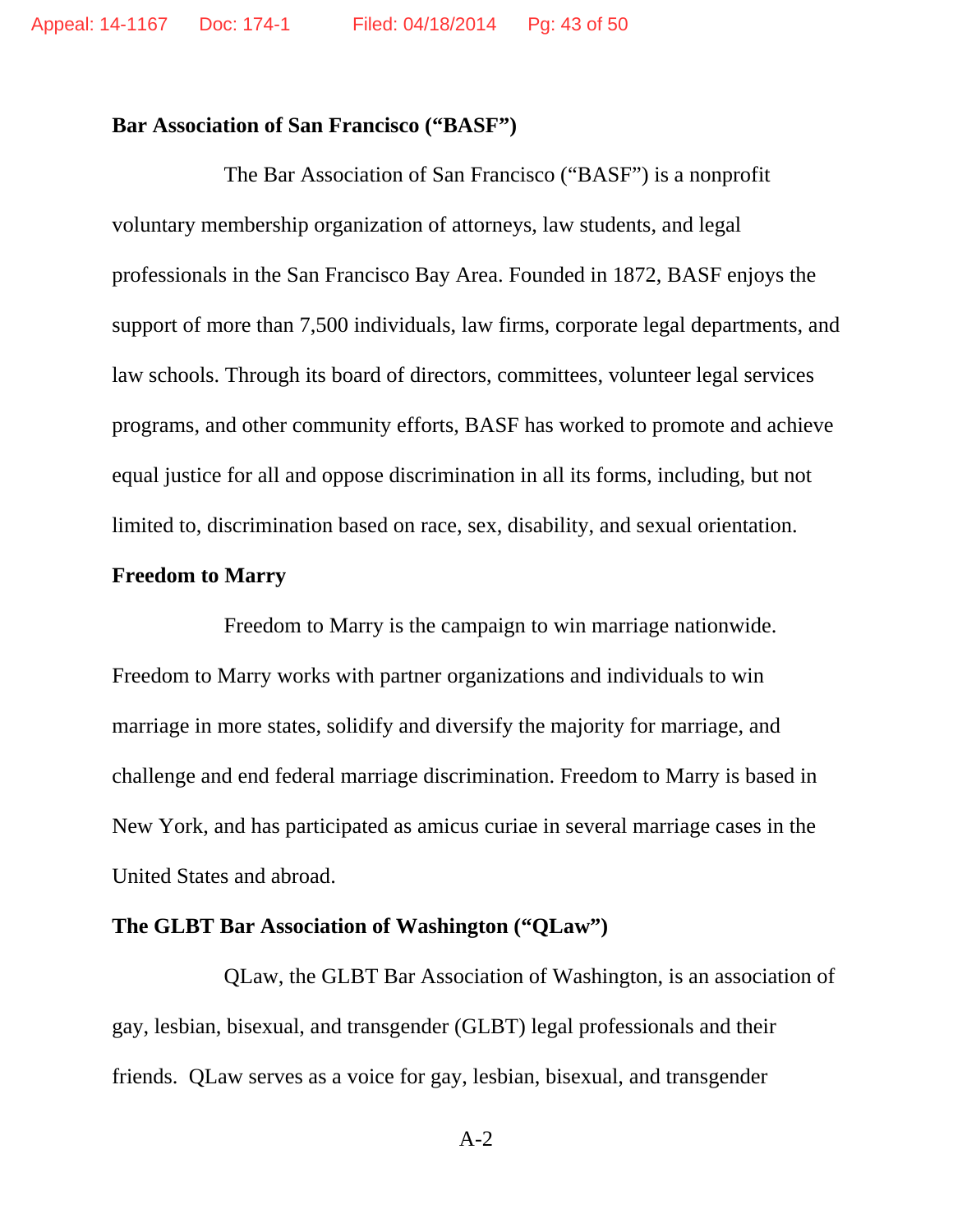lawyers and other legal professionals in the state of Washington on issues relating to diversity and equality in the legal profession, in the courts, and under the law. The organization has five purposes: to provide opportunities for members of the GLBT legal community to meet in a supportive, professional atmosphere to exchange ideas and information; to further the professional development of GLBT legal professionals and law students; to educate the public, the legal profession, and the courts about legal issues of particular concern to the GLBT community; to empower members of the GLBT community by improving access to the legal and judicial system and sponsoring education programs; and to promote and encourage the advancement of lesbian, gay, bisexual, and transgender attorneys in the legal profession.

### **Latina & Latino Critical Legal Theory, Inc. ("LatCrit")**

Latina and Latino Critical Legal Theory, Inc. ("LatCrit") is a nonprofit organization dedicated to (1) the production of critical and interdisciplinary "outsider jurisprudence"; (2) the promotion of substantive social transformation; (3) the expansion and interconnection of antisubordination struggles; and (4) the cultivation of community and coalition among outsider scholar activists, social justice lawyers, law students, and others. LatCrit's membership includes primarily academics and advocates based in the United States, and LatCrit's theory seeks to elucidate intra-and inter-group diversities across multiple identity axes, including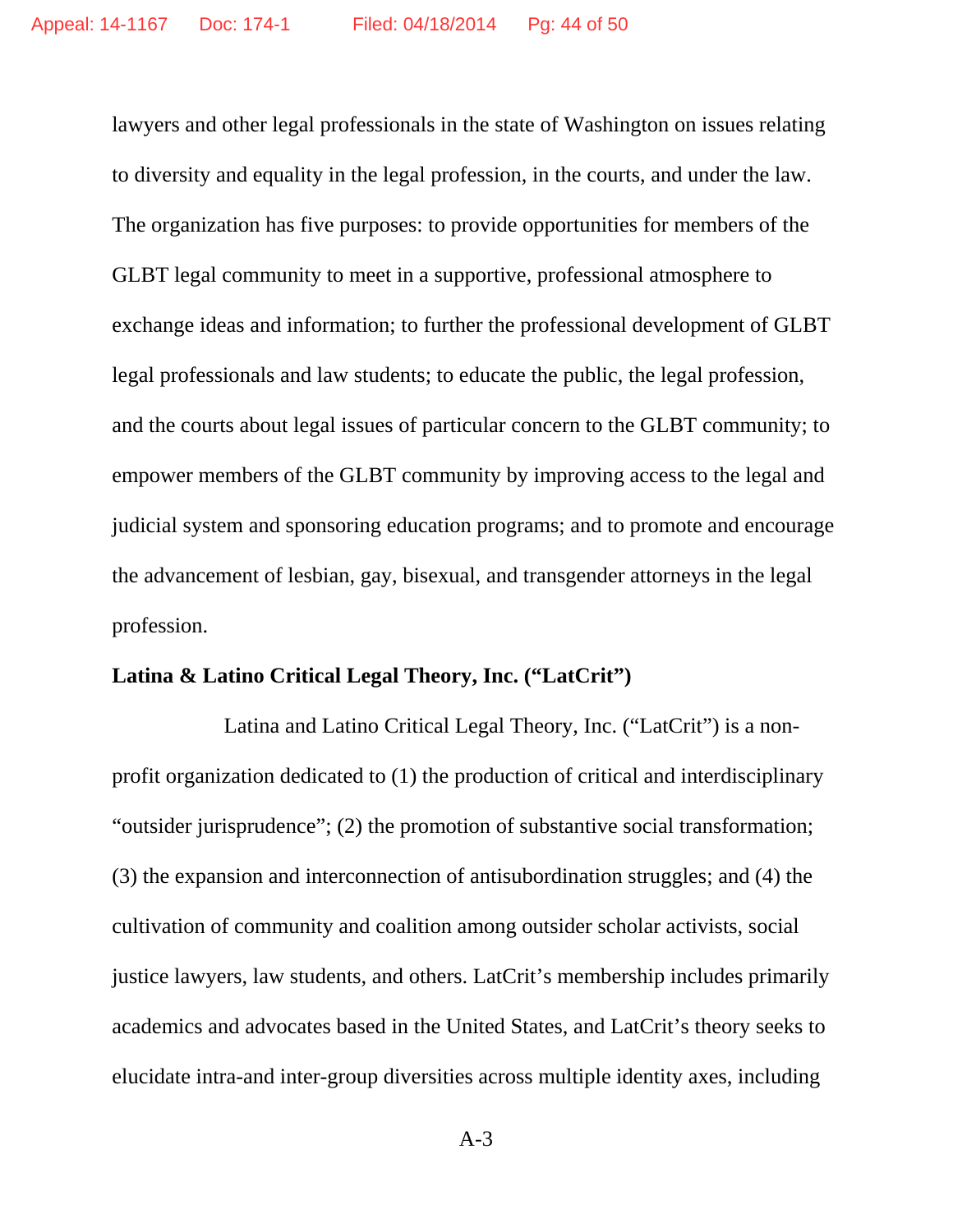those based on perspective and discipline, to ensure that African American, Asian American, Latina/o, Native American, Feminist, Queer and other OutCrit subjectivities are considered under the law. Hence, LatCrit's interest in constitutional jurisprudence on marriage equality is central to its mission.

#### **LGBT Bar Association of Maryland**

The Lesbian, Gay, Bisexual and Transgender (LGBT) Bar Association of Maryland is a state association of lawyers, judges and other legal professionals, law students, activists, and affiliate lesbians, gay, bisexual, and transgender legal organizations.

# **LGBT Bar Association of Oregon ("OGALLA")**

OGALLA: The LGBT Bar Association of Oregon is a voluntary organization of legal practitioners – including attorneys, judges, paraprofessionals, and educators – dedicated to the promotion of the fair and just treatment of all people under the law regardless of sexual orientation, gender identity or gender expression, to providing visibility for LGBT persons in the law, to educating the public, the legal profession and the courts about legal issues of particular concern to the LGBT community, to identifying and eliminating the causes and conditions of prejudice in society, and to promoting a spirit of unity, while valuing the diversity of our community.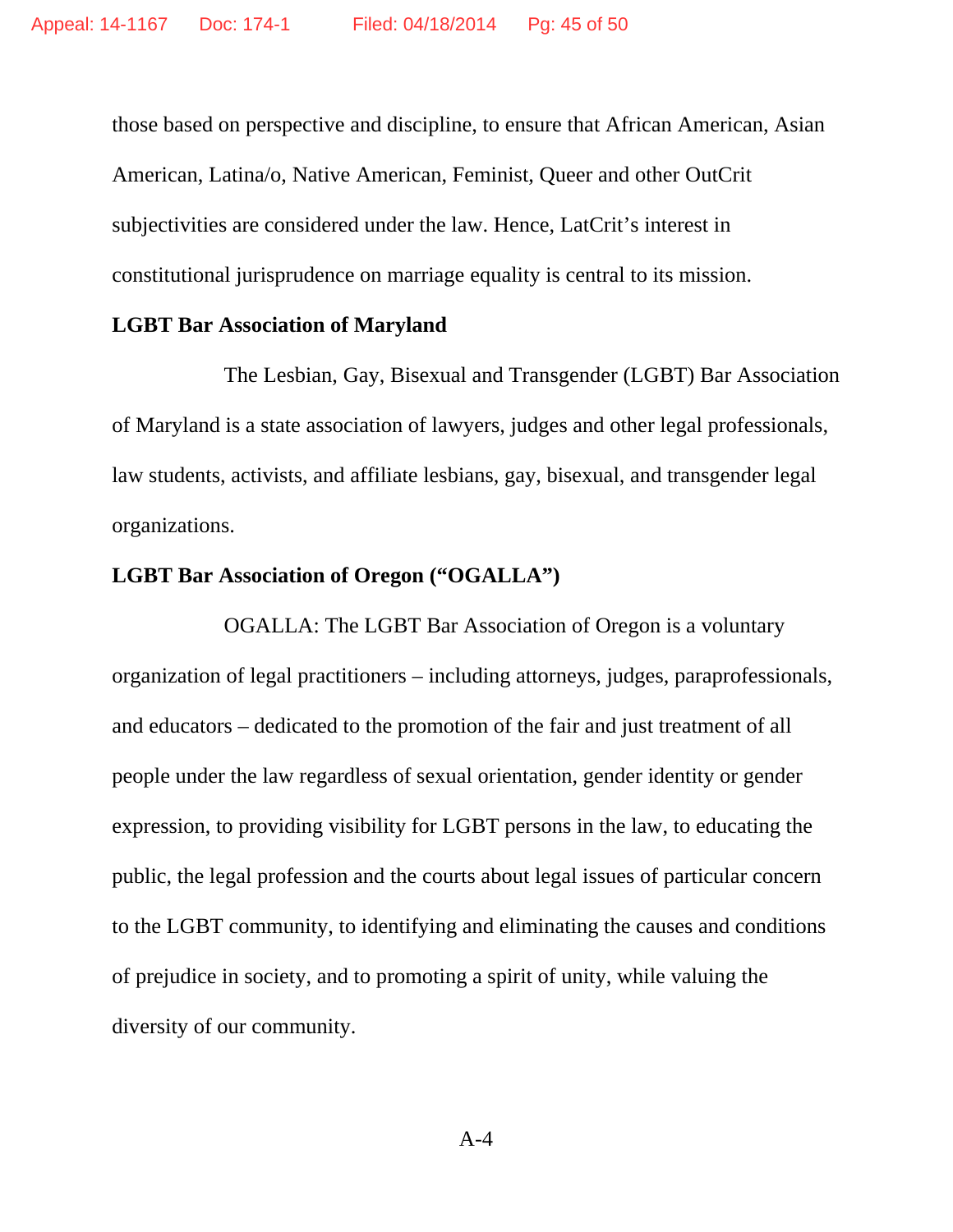### **LGBT & Allied Lawyers of Utah Bar Association**

LGBT & Allied Lawyers of Utah is a non-profit organization of associated legal professionals and members of the Utah State Bar, whose mission is to promote education, advocacy, and equality with regard to sexual orientation, gender identity, and gender expression.

# **Love Honor Cherish ("LHC")**

Love Honor Cherish ("LHC") is the largest grassroots marriage equality organization in Southern California. Founded in May 2008 to defend the California Supreme Court's decision *In re Marriage Cases*, 43 Cal. 4th 757 (2008), LHC has strategically moved marriage equality forward since its inception. In 2010 and 2012, LHC launched efforts to gather signatures to put repeal of Proposition 8 on the ballot in California due to its unwavering dedication to restore marriage equality in California as soon as possible. While those efforts were unsuccessful due to the prohibitive cost of funding a signature gathering campaign, LHC's volunteers had more than one million conversations about the importance of marriage equality with California voters. LHC continues to advance marriage equality through public education, community empowerment and outreach in collaboration its coalition partners.

A-5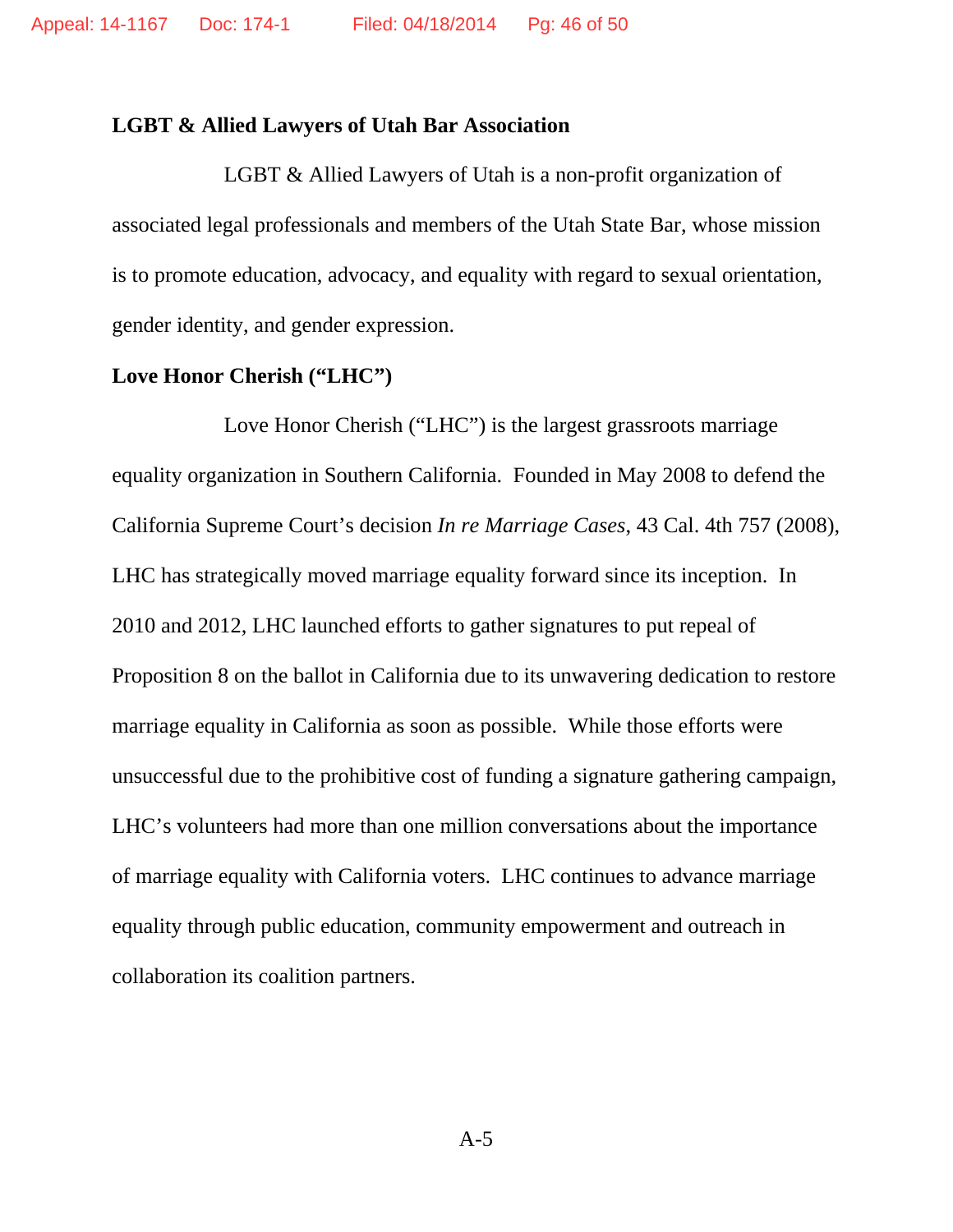### **Marriage Equality USA**

Marriage Equality USA is a national, not-for profit, volunteer-based organization, comprised of over 40,000 same-sex couples, lesbian, gay, bisexual, and transgender people, their families, friends, supporters, and allies. The organization leads nonpartisan, community-based educational efforts to secure the freedom to marry for all loving, committed couples without regard to sexual orientation or gender identity and to have those marriages fully recognized by the federal government.

# **Minnesota Lavender Bar Association ("MLBA")**

The Minnesota Lavender Bar Association (MLBA) is a voluntary professional association of LGBT attorneys and allies, promoting fairness and equality for the LGBT community within the legal industry and for the Minnesota community. The MLBA envisions a Minnesota where LGBT attorneys, clients, and community members are treated equally and without discrimination. The MLBA's mission is to promote equality and justice in the legal profession and the LGBT community in Minnesota.

#### **National Asian Pacific American Bar Association ("NAPABA")**

The National Asian Pacific American Bar Association ("NAPABA") is the national association of Asian Pacific American attorneys, judges, law professors, and law students. NAPABA represents the interests of over 40,000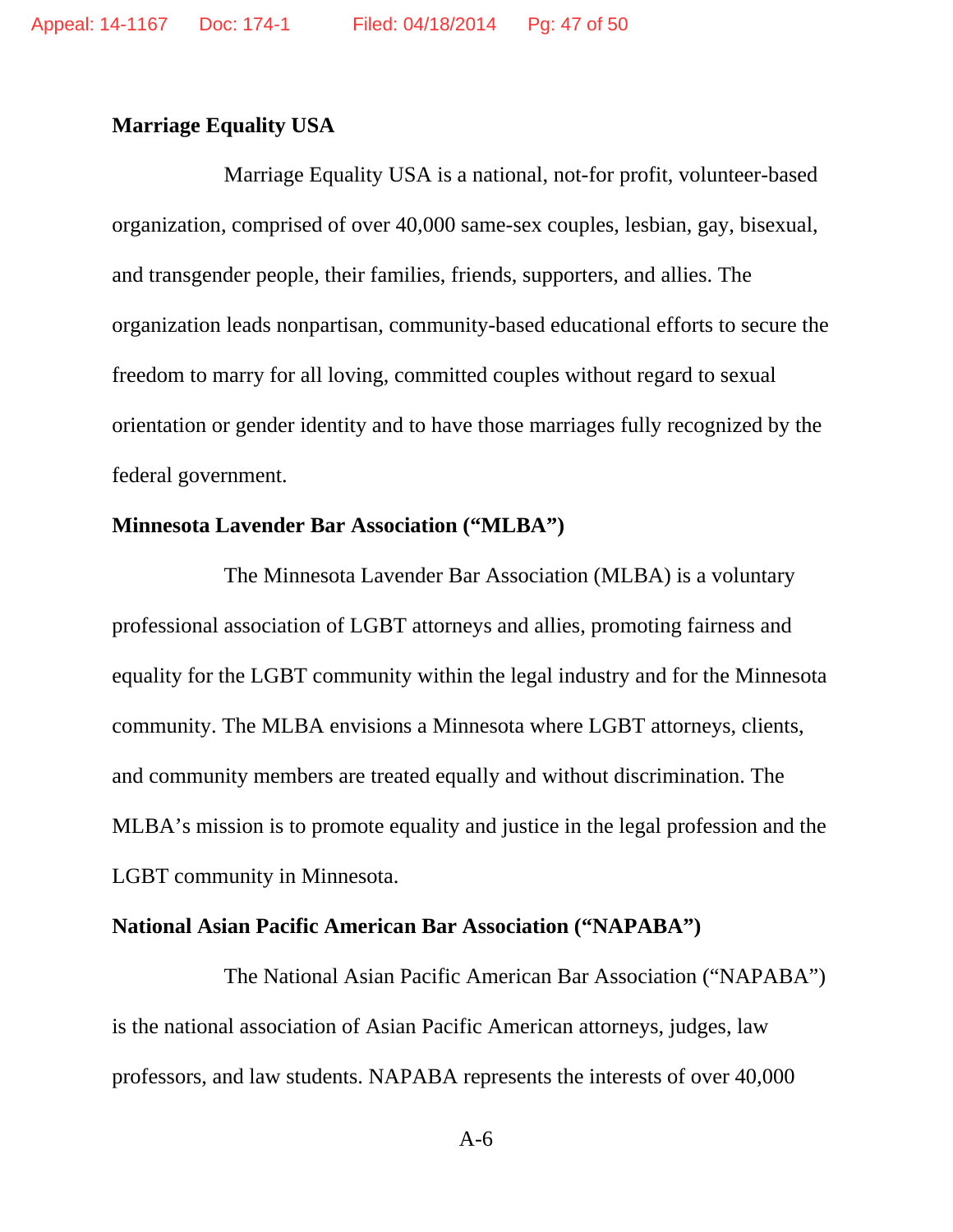attorneys and 62 local Asian Pacific American bar associations, who work variously in solo practices, large firms, corporations, legal services organizations, non-profit organizations, law schools, and government agencies. Since its inception in 1988, NAPABA has been at the forefront of national and local activities in the areas of civil rights. Equal access to the fundamental right to marry is one such right which Asian Pacific Americans were long denied through anti-miscegenation laws, and NAPABA joins amici to continue the defense of equal access to the fundamental right to marry.

### **New Mexico Lesbian and Gay Lawyers Association ("NMLGLA")**

The New Mexico Lesbian and Gay Lawyers Association ("NMLGLA"), formed in 1995, is a non-profit, voluntary bar organization committed to promoting and protecting the interests of the lesbian, gay, bisexual and transgender lawyers and to achieving their full participation in all rights, privileges and benefits of the legal profession. The NMLGLA also strives to promote the efficient administration of justice and the constant improvement of the law, especially as it relates to lesbians, gay men, bisexual and transgender individuals.

### **Stonewall Bar Association of Georgia, Inc.**

Stonewall Bar Association of Georgia, Inc. was established in 1995 as a coalition of attorneys, judges, law students, paralegals, and other legal

A-7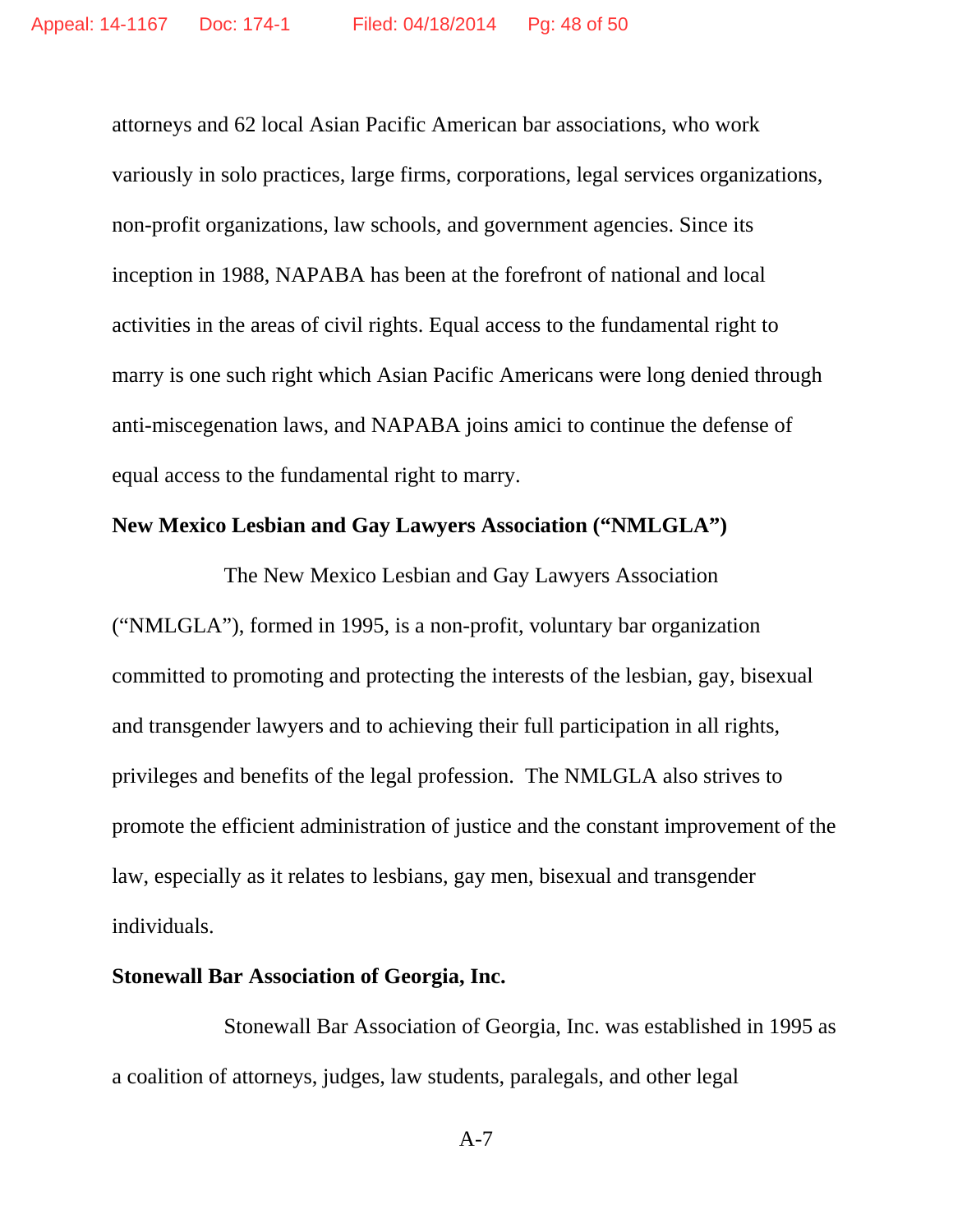professionals to utilize their expertise to support the rights of lesbian, gay, bisexual, and transgender people and oppose discrimination based on sexual orientation and gender identity. A voluntary bar association, consisting of almost 300 dues-paying members, SBA publishes an on-line directory of attorneys who are eager to serve gay, lesbian, bisexual and transgender clients. The organization also publishes a monthly newsletter that is emailed to approximately 800 legal professionals, provides scholarships to law students, conducts continuing education for attorneys, and provides opportunities for networking with judges and other legal professionals. SBA has worked with other organizations to file amicus briefs in cases that impact our community in Georgia. Such briefs have been submitted in cases that overturned Georgia's sodomy law and secured the rights of local governments and private corporations to offer domestic partnership benefits to company employees and their life partners.

### **Stonewall Law Association of Greater Houston ("SLAGH")**

Stonewall Law Association of Greater Houston is a voluntary professional association of gay, lesbian, bisexual and transgender attorneys, judges, paralegals, law students and allies who provide a LGBT presence within the greater Houston legal community. SLAGH encourages the recognition of civil and human rights, promotes sensitivity to legal issues faced by LGBT community and those living with HIV, assures the fair and just treatment of members of the LGBT

A-8